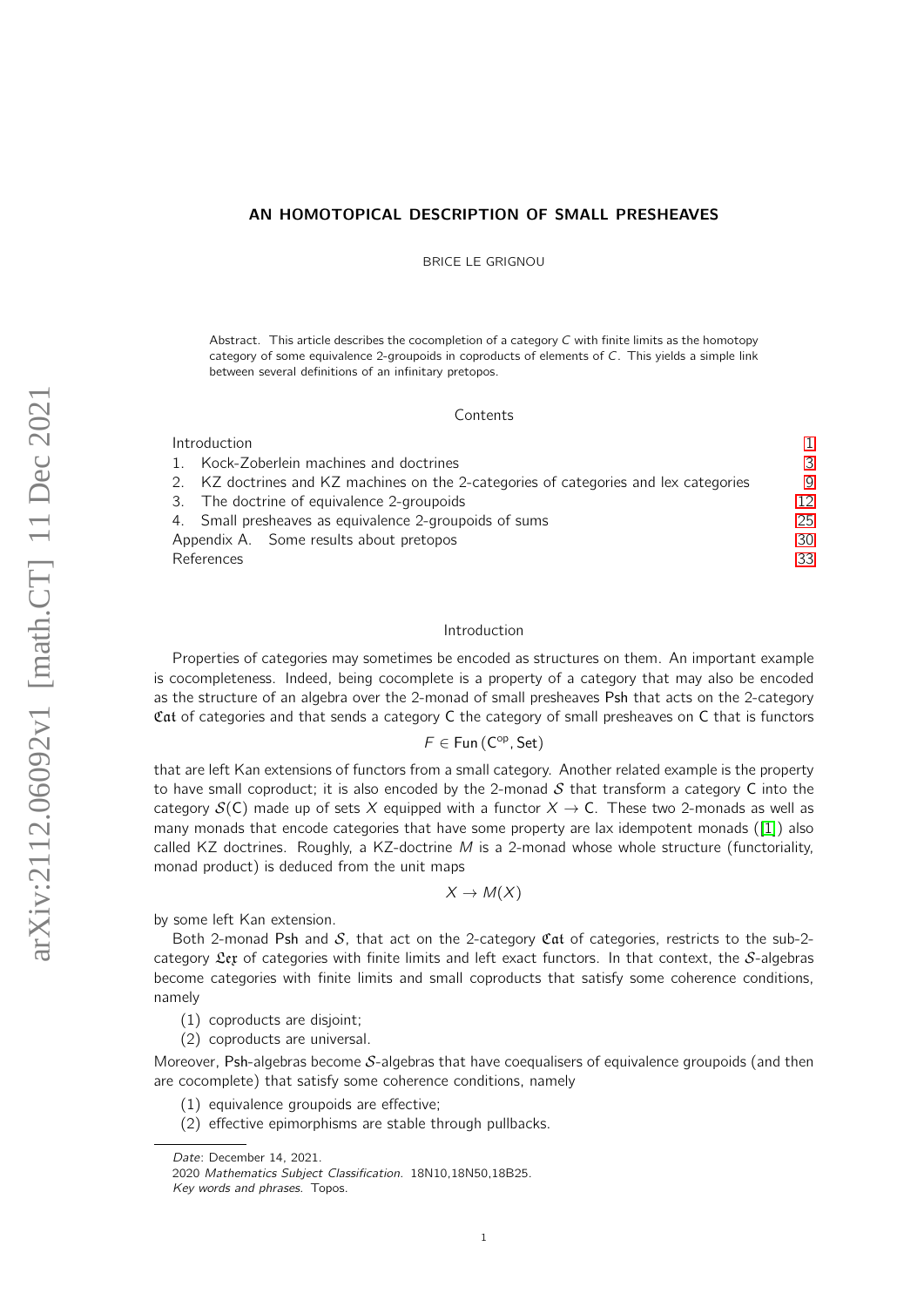Such categories are called pretopos.

In this paper, we fill the gap between  $S$  and Psh in the context of categories with finite limits. Precisely, we describe in concrete terms a KZ-doctrine  $\mathcal{E}_h^{(2)}$  (whose existence is shown for instance in [\[2\]](#page-32-2)) on  $\mathfrak{L}$ ex whose algebras are categories with finite limits and coequalisers of equivalence groupoids and so that equivalence groupoids are effective and effective epimorphisms are stable through pullbacks. It is built as follows: from a category C, on can build an homotopy category  $\mathcal{E}_h(C)$  of equivalence groupoids in C whose

- (1) objects X are equivalence groupoids, that is pairs of objects  $(X_0, X_1)$  of C equipped with a map  $X_1 \rightarrow X_0 \times X_0$  that makes  $X_1$  an equivalence relation on  $X_0$ ;
- (2) morphisms  $f : X \to Y$  are equivalence classes of maps  $f_0 : X_0 \to Y_0$  so that the composition

$$
X_1 \to X_0 \times X_0 \xrightarrow{f_0 \times f_0} Y_0 \times Y_0
$$

factorises through  $Y_1$ ; two such maps  $f, g: X \rightarrow Y$  being equivalent if

$$
(f_0,g_0):X_0\to Y_0\times Y_0
$$

factorises through  $Y_1$ .

The construction  $C \mapsto \mathcal{E}_h(C)$  is not a KZ doctrine; this is actually what we call a KZ-machine. This means that  $\mathcal{E}_h$  has most attributes of a KZ-doctrine, which allow to talk about  $\mathcal{E}_h$ -algebra; however,  $\mathcal{E}_h(C)$  is not in general a  $\mathcal{E}_h$ -algebra. To build a KZ doctrine, one needs to go one step further. Indeed,  $\mathcal{E}_h^{(2)}(\mathsf{C})$  is the full subcategory of  $\mathcal{E}_h\mathcal{E}_h(\mathsf{C})$  spanned by equivalence groupoids  $(X_0,X_1)$  so that  $X_0$  belong to the subcategory  $C \subset \mathcal{E}_h(C)$ .

To conclude, adding colimits to a category C may be thinked of as adding diagrams targeting C. This perspective is for instance concretised by the category of categories fibered in sets over C, that is equivalent to presheaves through the Grothendieck construction. In this paper, we concretise this perspective in another way that has an homotopical flavour and in the context of categories with finite limits.

Layout. In the first section, we introduce the notion of a KZ-machine and recall that of a KZdoctrine. In the second section, we recall the KZ-doctrine of sums and that of small presheaves on the 2-category of categories and on the 2-category of categories with finite limits. In the third section, we define the KZ-machine of equivalence groupoids and the KZ-doctrine of equivalence 2-groupoids. Finally, the fourth section rebuild the KZ-doctrine of small presheaves by stacking that of sums and that of equivalence 2-groupoids.

#### Notations and convention.

- (1) Let  $U < U$  be two universes. An element of U will be called a small set or just a set. An element of  $V$  is called large and a subset of  $V$  is called very large.
- (2) Without further precision, a category will mean a locally small category whose set of object is a subset of  $U$ .
- (3) We denote ∆ the category of standard simplicies, that is the full subcategory of the category of categories spanned by the posets

$$
[n] = 0 < 1 < \cdots < n, \quad n \in \mathbb{N}.
$$

We denote  $\Delta_{\leq 1}$  the full subcategory of  $\Delta$  spanned by [0] and [1]. We also use standard notations for simplicial sets (see for instance [\[3\]](#page-32-3))

(4) Let us consider morphisms  $f, g: X \to Y$  and morphisms  $f', g' : X' \to Y$  in a category and let us suppose that their exists an implicit order on the pair  $\{f, g\}$  so that  $f < g$  (this happens for instance if f is denoted  $h_0$  and g is denoted  $h_1$ ) and an implicit order on the pair  $\{f', g'\}$ so that  $f' < g'$ . Then, the formula  $X \times_Y X'$  will describe the pullback of the cospan diagram

$$
X \xrightarrow{g} Y \xleftarrow{f'} X'.
$$

Moreover, we get a map  $(f, g') : X \times_Y X' \to Y \times Y$ .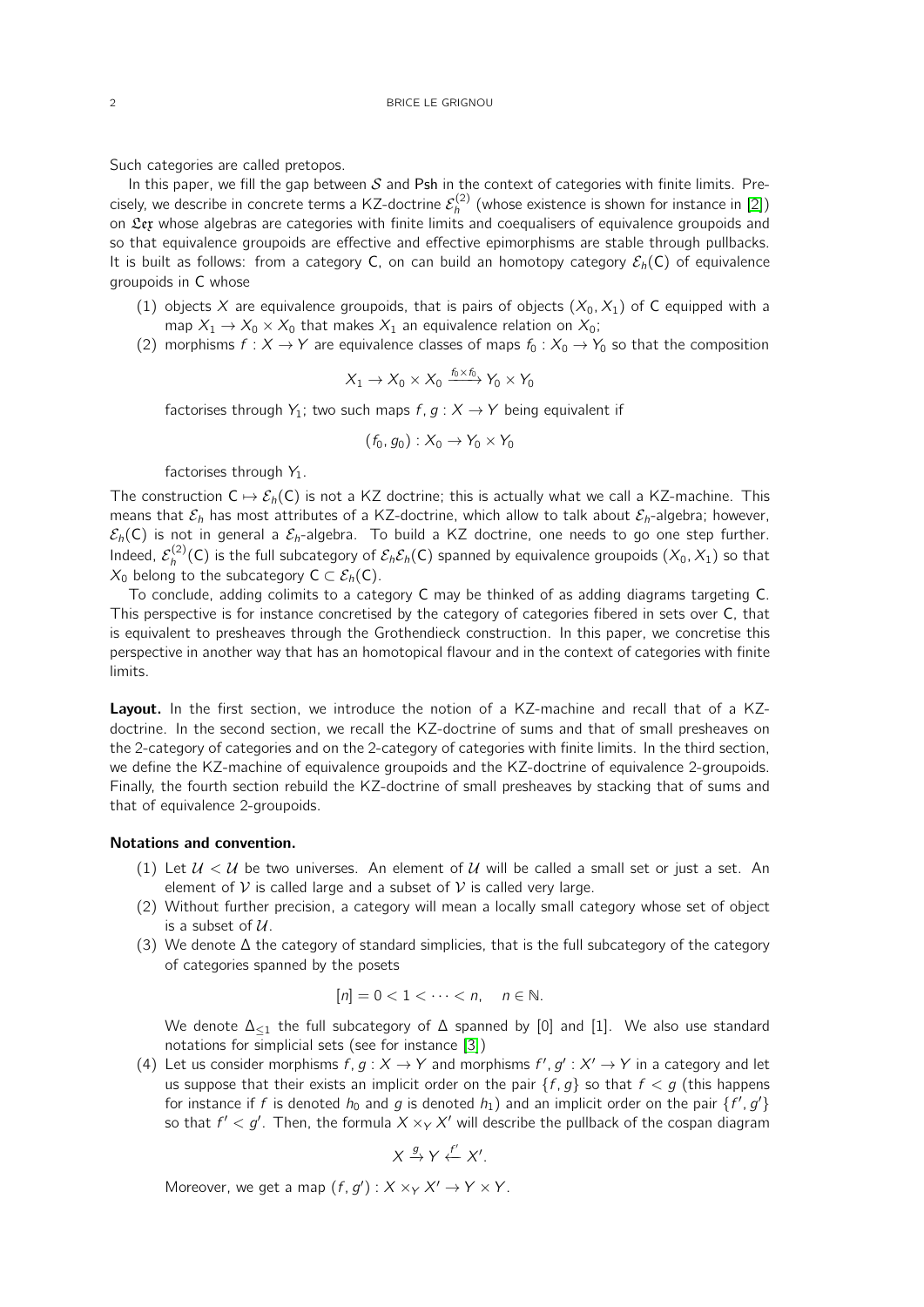### 1. Kock-Zoberlein machines and doctrines

<span id="page-2-0"></span>The goal of this section is to introduce the notion of a KZ-machine and to recall (and redefine from KZ-machines) the notion of a KZ-doctrine on a 2-category.

### 1.1. Two-categories.

**Definition 1.** For us, a 2-category will mean a bicategory. A strict 2-category will mean a bicategory whose associativity and unitality are strict; that is a category enriched in categories.

**Definition 2.** Let  $\mathfrak{Cat}$  be the very large (locally large) strict 2-category of categories and let  $\mathfrak{L}$ ex be the very large (locally large) strict 2-category whose objects are lex categories (that is categories with finite limits), morphisms are left exact (lex for short) functors and 2-morphisms are natural transformations.

<span id="page-2-1"></span>**Definition 3.** Let  $\mathfrak C$  be a 2-category. and let us consider a span diagram

$$
Y \xleftarrow{p} X \xrightarrow{f} Z.
$$

The left Kan extension  $p_1(f)$  of f along p is, if it exists, the initial object of the category

$$
\mathfrak{C}(Y,Z)\times_{\mathfrak{C}(X,Z)}\mathfrak{C}(X,Z)_{f/}.
$$

More concretely, this is the data of a morphism  $p_1(f) : Y \to Z$  and a 2-morphism  $f \to p_1(f) \circ p$  so that, for any morphism  $g: Y \to Z$  and any 2-morphism  $f \to g \circ p$ , there exists a unique 2-morphism  $p_1(f) \rightarrow g$  so that the previous 2-morphism factors as:

$$
f\rightarrow p_!(f)\circ p\rightarrow g\circ p.
$$

**Definition 4.** A left Kan extension  $p_1(f)$  is called absolute if (using the notations of the previous Definition [3\)](#page-2-1), for any morphism  $g: Z \to Z'$ , then  $g \circ p_1(f)$  is the left Kan extension of  $g \circ f$  along p:

$$
p_1(g\circ f)=g\circ p_1(f).
$$

**Definition 5.** An adjunction in a 2-category  $\mathfrak{C}$  is the data of two objects X, Y a morphism  $L : X \rightarrow Y$ called the left adjoint, a morphism  $R: Y \rightarrow X$  called the right adjoint, and two 2-morphisms  $\eta$ :  $Id_X \to RL$  and  $\epsilon : LR \to Id_Y$  called respectively the unit and the counit and so that the two following maps are identites of morphisms

$$
(1) \tL \to LRL \to L;
$$

$$
(2) \t\t R \to RLR \to R.
$$

Example 1. Let us consider an adjunction  $L \dashv R$  in a 2-category C. Then R is the left Kan extension of Id along L and it is an absolute Kan extension.

<span id="page-2-2"></span>**Lemma 1.** Let us consider a morphism  $L : X \rightarrow Y$  that has a right adjoint R in such a way that the counit  $LR \rightarrow \text{Id}_Y$  is invertible. Let us also consider a cospan diagram

$$
V \xleftarrow{p} U \xrightarrow{f} Y
$$

so that Rf has a left Kan extension  $p_1(Rf)$ . Then, the morphism  $L \circ p_1(Rf)$  is the left Kan extension of  $LRf \simeq f$  along p.

*Proof.* Let us consider a morphism  $g: V \to Y$  and a 2-morphism  $f \to gp$ . We have a sequence of canonical natural isomorphisms

$$
\begin{aligned} \text{hom}_{\mathfrak{C}(V,Y)}(Lp_!(Rf), g) &= \text{hom}_{\mathfrak{C}(V,X)}(p_!(Rf), Rg) \\ &= \text{hom}_{\mathfrak{C}(U,X)}(Rf, Rgp) \\ &= \text{hom}_{\mathfrak{C}(U,Y)}(LRf, gp) \\ &= \text{hom}_{\mathfrak{C}(U,Y)}(f, gp). \end{aligned}
$$

This proves the result.  $\Box$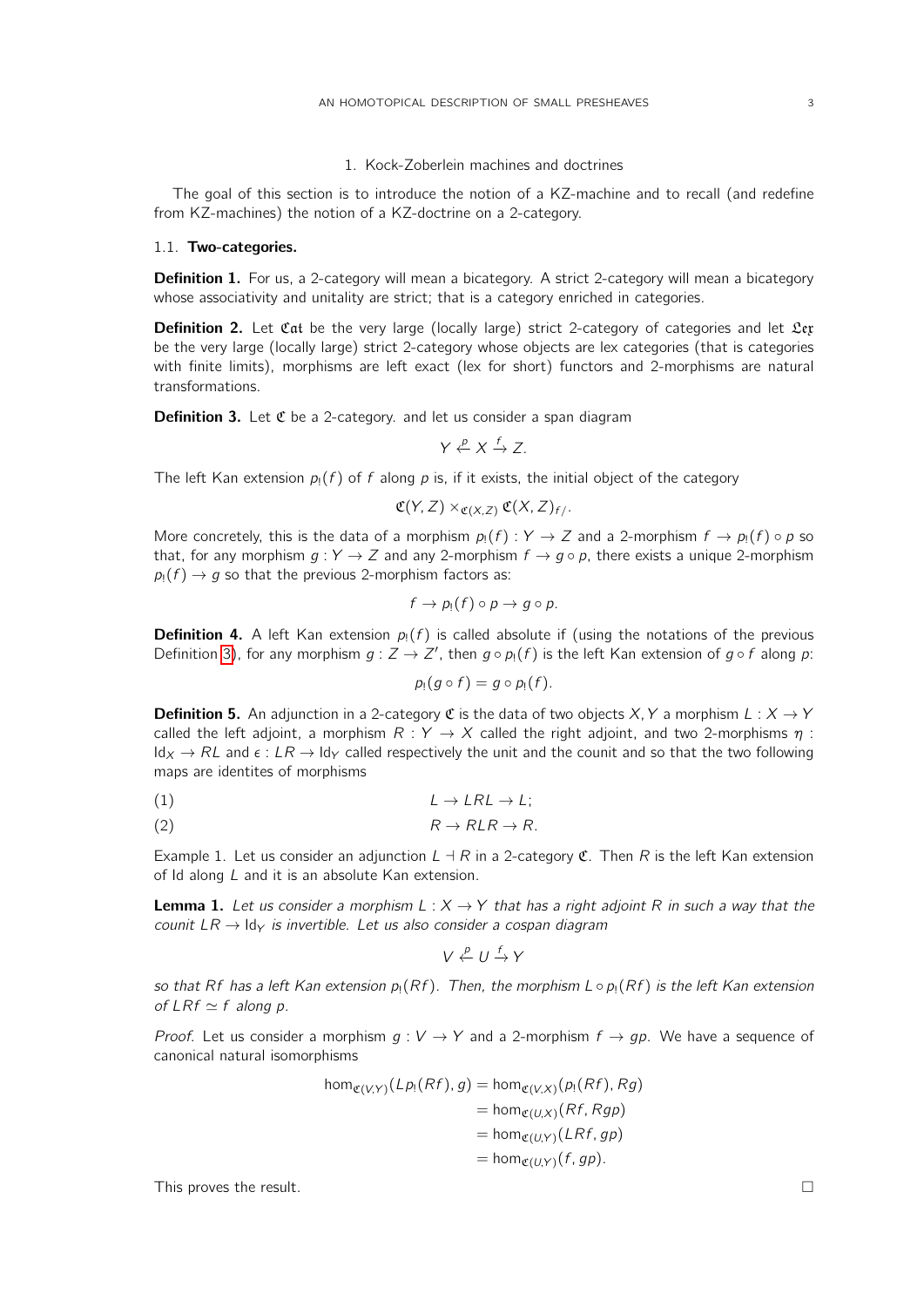<span id="page-3-0"></span>**Lemma 2.** Let us consider a morphism  $R: X \rightarrow Y$  and a left Kan extension L of  $\mathsf{Id}_X$  along R so that the 2-morphism

$$
\text{Id}_X \to \text{LR}
$$

is invertible. Let us also suppose that  $\mathsf{Id}_Y$  is the left Kan extension of R along R. Then L is left adjoint to R in such a way that the counit is the previous isomorphism.

*Proof.* The canonical isomorphism  $R \simeq RLR$  induces a map by left Kan extension

$$
Id_Y = R_1(R) \to RL,
$$

which is the unit of the adjunction. It is clear that the composite map

$$
R \simeq RLR \rightarrow R
$$

is the identity of R.

Besides, let us consider the composite map  $L \to LRL \to L$ . Precomposing by R yields a composite map  $LR \rightarrow LRLR \rightarrow LR$  which is actually equal to the composition

$$
LR \xrightarrow{\epsilon^{-1}} \text{Id}_X \xrightarrow{\epsilon} LR
$$

and is thus the identity of LR. Since L is a left Kan extension of  $LR \simeq \text{Id}_X$  along R, the previous map  $L \to LRL \to L$  is also the identity.

#### 1.2. Kock-Zoberlein machines.

**Definition 6.** A Kock-Zolerbein (KZ) machine P on a 2-category  $\mathfrak{C}$  is the data of, for any object X, an object  $P(X)$  and a map  $i_P(X) : X \to P(X)$  so that for any morphism  $f : X \to Y$ , the composition  $X \to Y \to P(Y)$  has a left Kan extension  $P(f)$  along  $i_P(X)$  and so that the map  $i_P(Y) \circ f \to P(f) \circ i_P(X)$  is an isomorphism.

$$
P(X) \xrightarrow{P(f)} P(Y)
$$
  
\n
$$
{}^{ip(X)} \sum_{f} \sum_{r} p(f)
$$
  
\n
$$
X \xrightarrow{p} Y.
$$

Moreover, we require that for any two morphisms  $f : X \to Y$  and  $g : Y \to Z$ , the canonical map

$$
P(g \circ f) \to P(g) \circ P(f)
$$

is an isomorphism and that for any object  $X$ , the map

$$
P(\mathrm{Id}_X) \to \mathrm{Id}_{P(X)}
$$

is an isomorphism

Remark 1. A KZ machine P on C is in particular a pseudo-functor from C to C and the map  $i_P(X)$ :  $X \to P(X)$  is natural with respect to X.

**Definition 7.** Given two KZ-machines  $P, Q$ , we say that P is simpler than Q if for any morphism  $f: X \to Y$ , the morphism  $i_Q(Y) \circ f: X \to Q(Y)$  has a left Kan extension  $i_{P,Q}(f)$  along  $i_P(X)$  so that the map

$$
i_{P,Q}(f) \circ i_P(X) \to i_Q(X) \circ f
$$

is an isomorphism. Moreover, for any two morphisms  $f : X \to Y$  and  $g : Y \to Z$ , the natural map

$$
i_{P,Q}(g \circ f) \to i_{P,Q}(g) \circ P(f)
$$
  

$$
i_{P,Q}(g \circ f) \to Q(g) \circ i_{P,Q}(f)
$$

are isomorphisms. In particular for any morphism  $f$ , we have canonical isomorphisms

$$
i_{P,Q}(Y) \circ P(f) \simeq i_{P,Q}(f) \simeq Q(f) \circ i_{P,Q}(X).
$$

**Definition 8.** Two KZ-machines P, Q are equivalent if for any X, there exists an equivalence  $i_{P,Q}(X)$ :  $P(X) \rightarrow Q(X)$  and a 2-isomorphism

$$
i_{P,Q}(X) \circ i_P(X) \simeq i_Q(X).
$$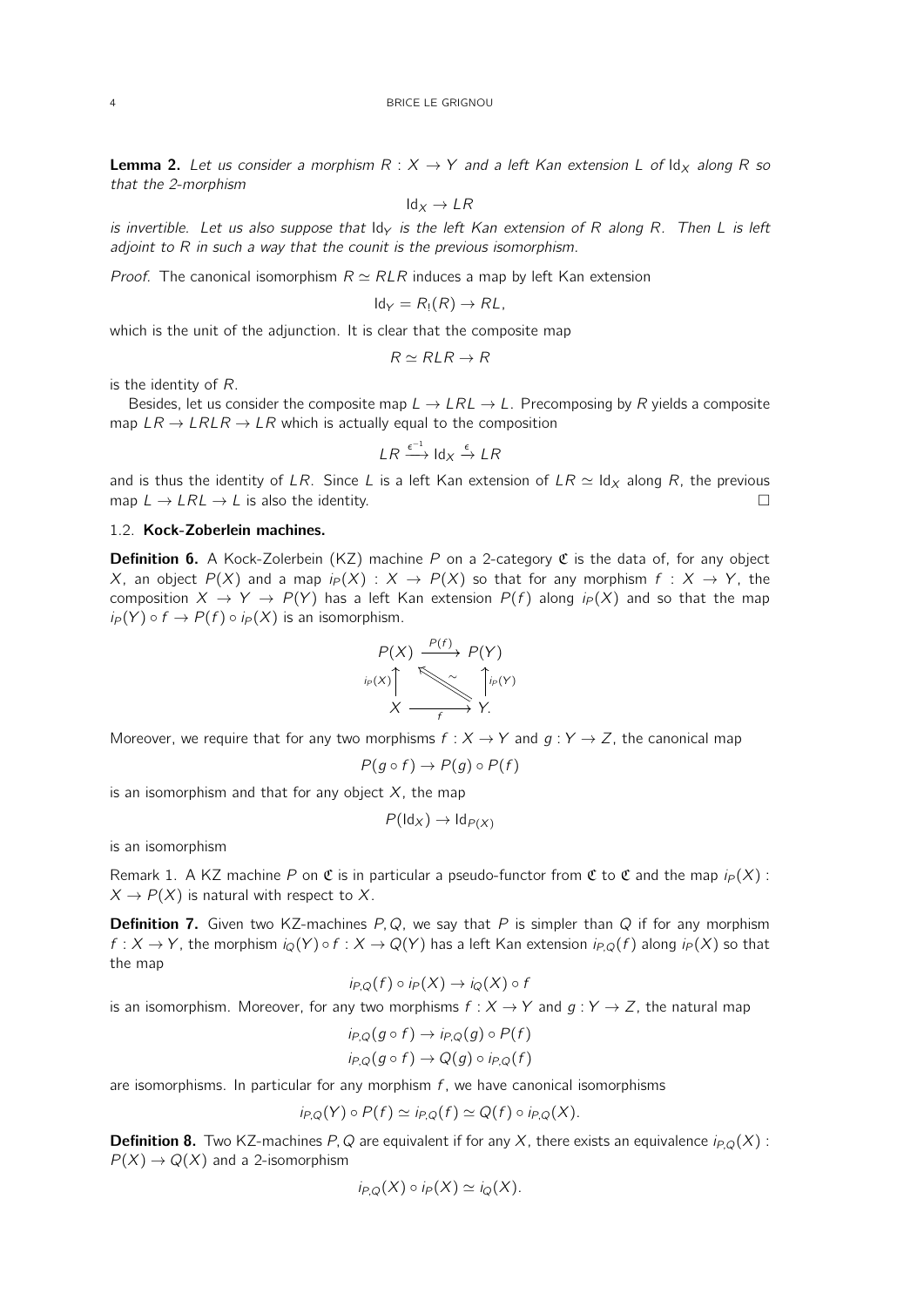**Proposition 1.** If P, Q are equivalent, then P is simpler than Q, Q is simpler than P. Moreover, for any composable morphisms  $f : X \to Y$  and  $g : Y \to Z$ , the canonical 2-morphisms

$$
Q(g \circ f) \to i_{P,Q}(g) \circ i_{Q,P}(f)
$$
  

$$
P(g \circ f) \to i_{Q,P}(g) \circ i_{P,Q}(f)
$$

are invertible.

Proof. Straightforward.

## 1.3. Algebras over a KZ-machine.

**Definition 9.** Let P be a KZ-machine. An object Y is called P-cocomplete (or a P-algebra) if any morphism  $f : X \to Y$  has a left Kan extension  $\overline{f}$  along  $i_M(X)$  so that the 2-morphism

$$
f \to \overline{f} \circ i_M(X)
$$

is invertible. Moreover, we require that for any map  $g: X' \to X$ , the map

$$
\overline{f\circ g}\to \overline{f}\circ P(g)
$$

is an isomorphism.

$$
X \xrightarrow{f} Y
$$
  
\n
$$
{}^{ip(X)} \downarrow \searrow \searrow
$$
  
\n
$$
P(X) \xrightarrow{f} \overline{f}
$$

**Definition 10.** For a  $P$ -cocomplete object  $Y$ , we denote

$$
m_P(Y)=\overline{\mathrm{Id}_Y}.
$$

Then, for any morphism  $f : X \to Y$ , the map  $\overline{f} \to m_P(X) \circ P(f)$  is an isomorphism.

<span id="page-4-0"></span>**Proposition 2.** Let X be an object of a 2-category  $\mathfrak C$  and let P be a KZ machine. The two assertions are equivalent:

- (1)  $X$  is P-cocomplete;
- (2) the map  $i_p(X)$  :  $X \to P(X)$  has a left adjoint  $m_P(X)$  :  $P(X) \to X$  so that the counit is invertible.

*Proof.* Let us assume that X is P-cocomplete. The fact that  $m_P(X)$  is left adjoint to  $i_P(X)$  with invertible counit is a direct consequence of Lemma [2.](#page-3-0)

Conversely, let us assume that  $R = i_P(X)$  has a left adjoint L and that the counit  $LR \rightarrow$  Id is invertible. Let us consider a map  $f: U \rightarrow X$ . Lemma [1](#page-2-2) tells us that f has a left Kan extension along  $i_P(U)$ , which is  $L \circ P(f)$ . It is then straightforward to show from this fact that X is P-cocomplete.  $\square$ 

**Definition 11.** A morphism  $f : X \rightarrow Y$  between two P-cocomplete objects is P-linear if the 2morphism

$$
\overline{f} \to f \circ m_P(X)
$$

is an isomorphism.

<span id="page-4-1"></span>**Lemma 3.** A morphism  $f: X \rightarrow Y$  between two P-cocomplete objects is P-linear if and only if for any morphism  $q: U \rightarrow X$ , the map

$$
\overline{f \circ g} \to f \circ g
$$

is an isomorphism.

Proof. It is clear that a morphism f that satisfies such a property is  $P$ -linear. Conversely, let us suppose that f is P-linear and let  $g: U \to X$  be a morphism. The map  $\overline{f \circ g} \to f \circ g$  decomposes as

$$
f\circ g\simeq f\circ P(g)\to f\circ m_P(X)\circ P(g)\simeq f\circ \overline{g}.
$$

The middle map is invertible since f is P-linear. So the map  $\overline{f \circ g} \to f \circ g$  is also invertible.  $\Box$ 

**Definition 12.** We define the 2-category  $\mathfrak{Alg}_{\mathfrak{C},P}$  whose objects are P-cocomplete objects in  $\mathfrak{C}$ , morphisms are P-linear morphisms and 2-morphisms are those of  $\mathfrak C$  between P-linear morphisms.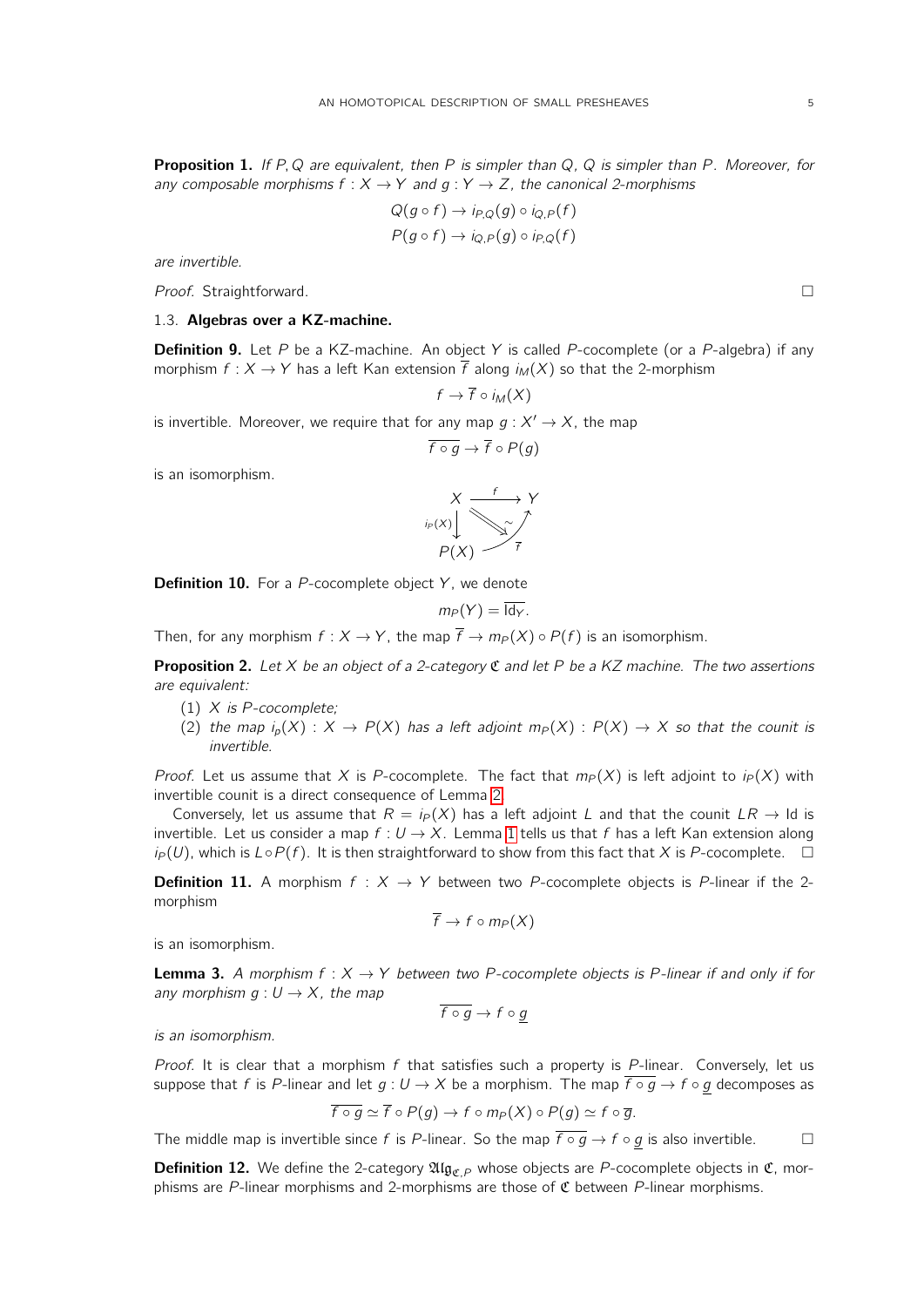**Definition 13.** Let P, Q be two KZ-machines. One says that P is Morita simpler than Q if  $\mathfrak{Alg}_{\mathcal{F}P}$ contains  $\mathfrak{Alg}_{\mathfrak{C},Q}$ . In other words

- (1) if an object  $X$  is Q-cocomplete, then it is P-cocomplete;
- (2) if a morphism  $f : X \to Y$  is Q-linear, then it is P-linear.

<span id="page-5-1"></span>**Proposition 3.** Let P, Q be two KZ-machines. If P is simpler than Q, then P is Morita simpler than  $\Omega$ .

*Proof.* Let  $X$  be a  $Q$ -cocomplete object. Then, let us denote f the composite morphism

 $P(X) \xrightarrow{i_{P,Q}(X)} Q(X) \xrightarrow{m_Q(X)} X.$ 

Since  $i_{P,Q}(X)$  is the left Kan extension of  $i_Q(X)$  along  $i_P(X)$  and since  $m_Q(X)$  is left adjoint to  $i_Q(X)$ in such a way that the counit is invertible, Lemma [1](#page-2-2) tells us that f is the left Kan extension of  $\mathrm{Id}_X$ along  $i_P(X)$ . Then, Lemma [2](#page-3-0) tells us that f is left adjoint to  $i_P(X)$  so that the counit is invertible. Finally, the fact that  $X$  is P-cocomplete follows from Proposition [2.](#page-4-0)

Besides, proving that a Q-linear morphism  $f : X \rightarrow Y$  is P-linear is straightforward using the  $\Box$ 

**Definition 14.** Two KZ machines P, Q are called Morita equivalent if they share the same algebras and the same linear morphisms, that is if an object  $X$  is P-cocomplete if and only if it is Q-cocomplete and if a morphism  $f : X \to Y$  between P-cocomplete objects is P-linear if and only if it is Q-linear.

1.4. **Composition of KZ-machines.** Let  $P, Q$  be two KZ-machines on a 2-category  $C$ . One can notice that the following square diagram is commutative up to a canonical 2-isomorphism

$$
P(X) \xrightarrow{i_Q(P(X))} QP(X)
$$
  
\n
$$
X \xrightarrow[i_Q(X))} Q(X)
$$
  
\n
$$
Q(X)
$$

for any object  $X$  in  $\mathfrak{C}$ .

Definition 15. Let us denote

$$
i_{QP}(X) = i_Q(P(X)) \circ i_P(X)
$$

for any object  $X$ .

**Definition 16.** One says that Q extends P if for any morphism  $f : X \to Y$ , the morphism  $i_{\mathcal{O}}(P(Y))$ preserves the left Kan extension  $P(f)$  in the sense that the canonical isomorphism

$$
i_{QP}(Y) \circ f = i_Q(P(Y)) \circ i_P(Y) \circ f \xrightarrow{\simeq} i_Q(P(Y)) \circ P(f) \circ i_P(X)
$$

makes  $i_Q(P(Y)) \circ P(f)$  the left Kan extension of  $i_{QP}(Y) \circ f$  along  $i_P(X)$ .

**Definition 17.** One says that the pair  $(Q, P)$  is composable if the construction

$$
X \in \mathfrak{C} \mapsto Q(P(X))
$$

equipped with the morphisms  $i_{QP}(X) : X \to Q(P(X))$  is a KZ-machine denoted QP so that for any morphism  $f : X \rightarrow Y$ , we have

$$
QP(f) = Q(P(f)).
$$

In other words,  $Q(P(f))$  is the left Kan extension of  $i_{QP}(Y) \circ f$  along  $i_{QP}(X)$ .

<span id="page-5-0"></span>**Proposition 4.** Let us suppose that the pair  $(Q, P)$  is composable. Then Q is simpler than  $QP$ through the maps

$$
i_{Q,QP}(f):Q(X)\xrightarrow{Q(f)}Q(Y)\xrightarrow{Q(i_P(X))}QP(X),
$$

for any morphism  $f : X \to Y$ .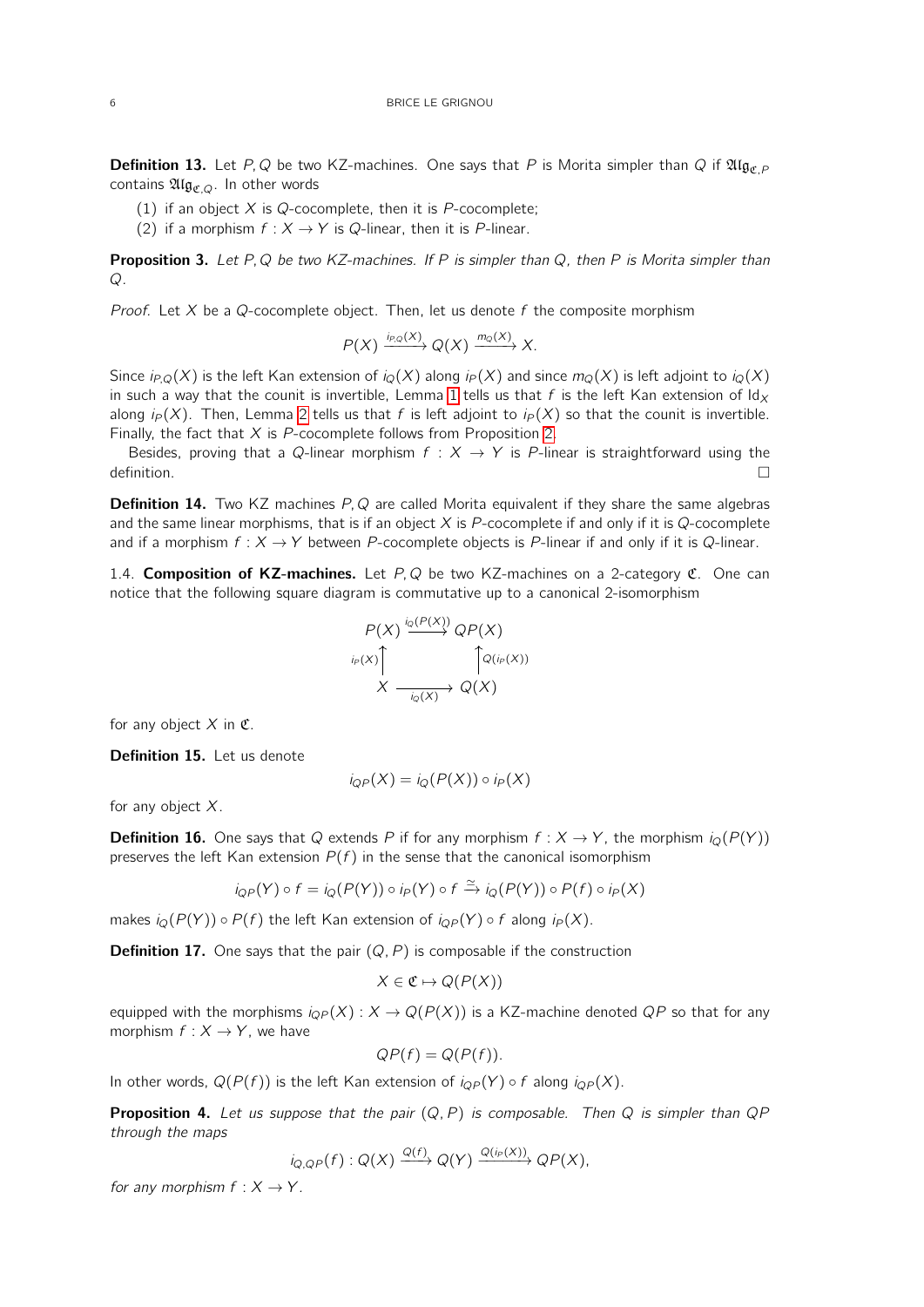Proof. It suffices to notice that the map

$$
Q(i_P(Y)) \circ Q(f) \to Q(P(f)) \circ Q(i_P(X))
$$

is the left Kan extension of

$$
i_{QP}(Y) \circ f = i_Q(P(Y)) \circ i_P(Y) \circ f
$$

along  $i_Q(X)$ .

<span id="page-6-0"></span>**Proposition 5.** Let us suppose that Q extends P. Then the pair  $(Q, P)$  is composable. Moreover, P is simpler than QP through the maps

$$
i_{P,QP}(f): P(X) \xrightarrow{P(f)} P(Y) \xrightarrow{i_Q(P(Y))} QP(Y),
$$

for any morphism  $f: X \rightarrow Y$ .

*Proof.* To prove that the pair  $(Q, P)$  is composable, it suffices to prove that  $Q(P(f))$  is the left Kan extension of the composite map

$$
X \to Y \to QP(Y)
$$

along  $i_{QP}(X)$ . For that purpose, let us contemplate the following diagram



The map  $P(X) \to QP(Y)$  is the left Kan extension of the map  $i_{QP}(Y) \circ f : X \to QP(Y)$  along  $i_P(X)$ and  $Q(P(f))$  is the left Kan extension of this left Kan extension along  $i_Q(P(X))$ . Hence  $Q(P(f))$  is the left Kan extension of  $i_{QP}(Y) \circ f$  along  $i_{QP}(Y) = i_P(P(X)) \circ i_P(X)$ .

Finally, the fact that  $P$  is simpler than  $QP$  follows from the definition of the fact that  $Q$  extends  $P$ .

**Proposition 6.** Let us assume that the pair  $(Q, P)$  is composable. Let us consider an object X and a morphism  $f : X \rightarrow Y$ . Then

(1) if  $X$  is QP-cocomplete if it is P-cocomplete and Q-cocomplete;

(2) if f is QP-linear if it is P-linear and Q-linear.

One can replace the implications ("if") by equivalences ("if and only if") in the case where Q and extends P.

Proof. First, let us suppose that  $X$  is P-cocomplete and that it is Q-cocomplete. Since Q induces a pseudo-functor, then  $Q(m_P(X))$  is left adjoint to  $Q(p(X))$  and the related counit is invertible. Subsequently,  $m_Q(X) \circ Q(m_P(X))$  is left adjoint to  $Q(p(X)) \circ i_Q(X)$  and the related counit is also invertible. So  $X$  is  $QP$ -cocomplete.

Then, let us suppose that  $f$  is P-linear and Q-linear. The composite map

$$
m_{QP}(Y) \circ QP(f)
$$
\n
$$
\parallel
$$
\n
$$
m_Q(Y) \circ Q(m_P(Y)) \circ QP(f)
$$
\n
$$
\downarrow \simeq
$$
\n
$$
m_Q(Y) \circ Q(f) \circ Q(m_P(X))
$$
\n
$$
\downarrow \simeq
$$
\n
$$
f \circ m_Q(X) \circ Q(m_P(X))
$$
\n
$$
\parallel
$$
\n
$$
f \circ m_{QP}(X)
$$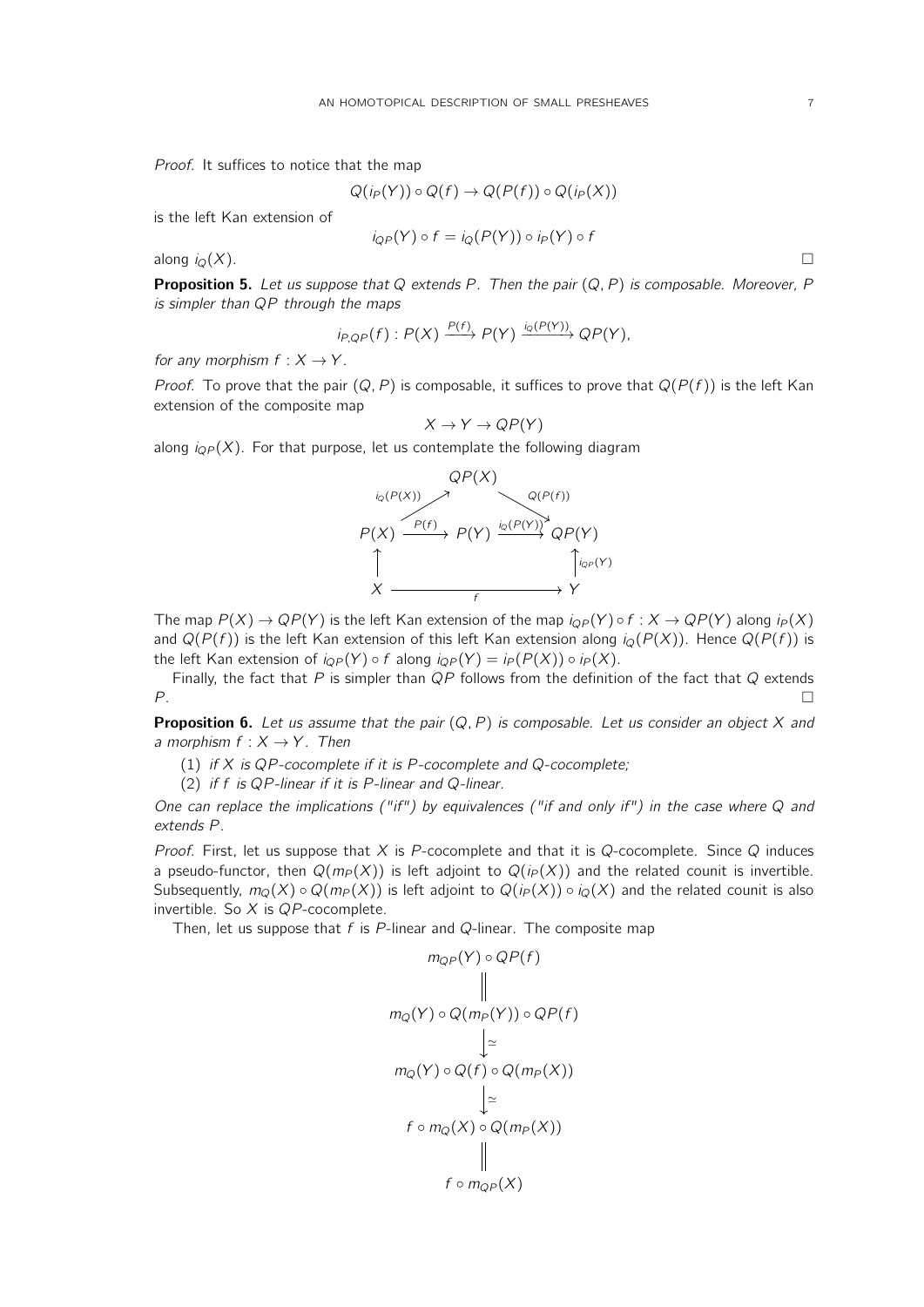is an isomorphism as the composition of isomorphisms. So  $f$  is  $QP$ -linear.

The converse assertions in the case where  $Q$  extends P follows from the fact that  $Q$  and P are simpler than  $QP$  (Proposition [4](#page-5-0) and Proposition [5\)](#page-6-0).

### 1.5. Kock-Zoberlein doctrines.

**Definition 18.** [\[1\]](#page-32-1) A KZ doctrine (also called a lax idempotent monad) M on a 2-category is a KZ machine so that

- (1) for any object  $X$ ,  $M(X)$  is M-cocomplete;
- (2) for any morphism  $f : X \to Y$ , the morphism  $M(f) : M(X) \to M(Y)$  is M-linear.

Remark 2. The definition given above is not the usual definition of a KZ-doctrine (see for instance [\[4\]](#page-32-4)). The following proposition [7](#page-7-0) shows that the two definitions (the usual one and this one) are equivalent.

Remark 3. The name KZ doctrine comes from the fact that it is in particular a doctrine (that is a 2-monad). For instance, the canonical map

$$
MM(X) \to M(X),
$$

is just the left Kan extension of  $\text{Id}_{M(X)}$  along  $i_M(M(X)) : M(X) \to MM(X)$ . Moreover, the Mcocomplete objects are exactly the M-algebras (in the sense of alagebras over a 2-monad). See [\[5\]](#page-32-5) for more details.

Let M be a KZ-doctrine on a 2-category  $\mathfrak{C}$ .

**Lemma 4.** For any M-cocomplete object X, the map  $m_P(X) : M(X) \to X$  is M-linear.

Proof. Let us denote

$$
L = m_M(X);
$$
  
\n
$$
R = i_M(X);
$$
  
\n
$$
L_M = m_M(M(X));
$$
  
\n
$$
R_M = i_M(M(X)).
$$

One can notice that L and  $L_M$  are left adjoint to respectively R and  $R_M$ . Since M is a pseudofunctor,  $M(L)$  is left adjoint to  $M(R)$ . Moreover, composing adjunctions, we obtain that  $LL_M$  is left adjoint to  $R_MR$  and  $LM(L)$  is left adjoint to  $M(R)R$ . The counits of all these adjunctions are invertible.

Our goal is to show that the canonical 2-morphism  $\alpha : LM(L) \rightarrow LL_M$  induced by the fact that  $LM(L)$  is the left Kan extension of L along  $R_M$  and by the canonical isomorphism

$$
LM(L)R_M \simeq LRL \simeq L \simeq LL_MR_M
$$

is an isomorphism. One can check that  $\alpha$  decomposes as

$$
LM(L) \to LM(L)R_{M}L_{M} \simeq LRLL_{M} \simeq LL_{M}.
$$

But the related 2-morphism from  $R_M R$  to  $M(R)R$  is the canonical isomorphism

$$
R_M R \simeq M(R)R.
$$

So  $\alpha$  is invertible.

<span id="page-7-0"></span>**Proposition 7.** For any M-cocomplete object Y and any morphism  $f : X \to Y$ , the map  $\overline{f} : M(X) \to$ Y is M-linear.

*Proof.* It suffices to notice that  $\overline{f} = m_M(X) \circ M(f)$  and that  $m_M(X)$  and  $M(f)$  are M-linear maps.  $\Box$ 

<span id="page-7-1"></span>**Proposition 8.** Let Y be a M-cocomplete object and let X be an object. Then, the adjunction

$$
\mathfrak{C}(X,Y) \xrightarrow[\hspace{0.5em}\text{--}\hspace{0.5em}\text{--}\hspace{0.5em}\text{--}\hspace{0.5em}\text{--}\hspace{0.5em}\text{--}\hspace{0.5em}}^{\text{f}\mapsto\overline{f}} \mathfrak{Alg}_{\mathfrak{C},M}(M(X),Y)
$$

is an equivalence adjunction, that is the counit and the unit are invertible.

$$
\sqcup
$$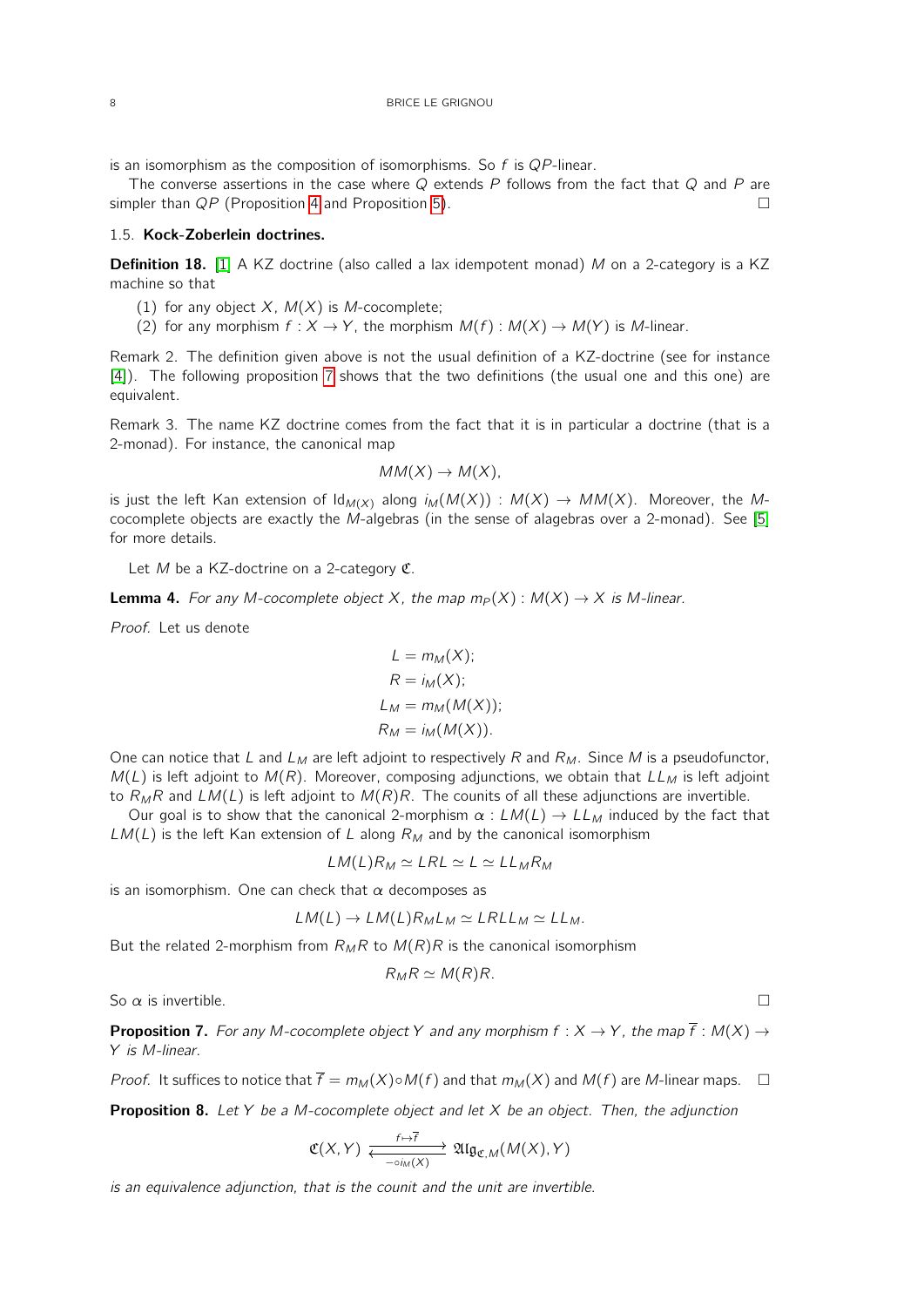*Proof.* By definition of the construction  $f \mapsto \overline{f}$ , the counit is invertible. The invertibility of the unit follows from the characterisation of an *M*-linear morphism given in Lemma [3.](#page-4-1)

**Definition 19.** Given a KZ machine P, a rectification of P is a KZ doctrine M that is Morita equivalent to P.

<span id="page-8-1"></span>**Proposition 9.** Let M be a KZ-doctrine and let P be a KZ-machine. If P is Morita simpler than M, then it is simpler than M.

*Proof.* For any morphism  $f: X \to Y$ , since  $M(Y)$  is P-cocomplete, one gets a map  $i_{P,M}(f): P(X) \to$  $M(Y)$  as the left Kan extension

$$
i_{P,M}(f) = \overline{i_M(Y) \circ f} = \overline{i_M(Y)} \circ P(f)
$$

of  $i_M(Y) \circ f$  along  $i_P(X)$ . For any composable morphisms  $f : X \to Y$  and  $g : Y \to Z$ , then the canonical maps

$$
i_{P,M}(g \circ f) \to i_{P,M}(g) \circ P(f)
$$
  

$$
i_{P,M}(g \circ f) \to M(g) \circ i_{P,M}(f)
$$

are invertible by P-cocompleteness of  $M(Z)$  for the first one and by P-linearity of  $M(g)$  for the second one.  $\Box$ 

#### 1.6. Morita equivalence of KZ-doctrines.

<span id="page-8-3"></span>**Proposition 10.** Let M, N be two KZ-doctrines on a 2-category  $\mathfrak{C}$ . The three following assertions are equivalent:

- (1) M and N are Morita equivalent;
- (2) M is simpler than N and N is simpler than M;
- (3) M and N are equivalent.

Proof. First it is clear that (3) implies (1) (and also (2)). We know from Proposition [9](#page-8-1) and from Proposition [3](#page-5-1) that (1) and (2) are equivalent. Finally, let us assume (2) and (1) and let us prove (3). Let X be an object. By Proposition [8,](#page-7-1) the maps  $i_{M,N}(X) : M(X) \to N(X)$  and  $i_{N,M}(X) : N(X) \to$  $M(X)$  are M-linear and N-linear. Since

$$
i_{N,M}(X) \circ i_{M,N}(X) \circ i_M(X) \simeq i_M(X);
$$
  

$$
i_{M,N}(X) \circ i_{N,M}(X) \circ i_N(X) \simeq i_N(X);
$$

then Proposition [8](#page-7-1) provides us with 2-isomorphisms

$$
i_{N,M}(X) \circ i_{M,N}(X) \simeq \mathrm{Id}_{M(X)};
$$
  

$$
i_{M,N}(X) \circ i_{N,M}(X) \simeq \mathrm{Id}_{N(X)}.
$$

<span id="page-8-0"></span>So  $M$  and  $N$  are equivalent.

2. KZ doctrines and KZ machines on the 2-categories of categories and lex categories

In this section, we recall the KZ-doctrine  $S$  of sums and that of small presheaves Psh on the 2-category  $\mathfrak{Cat}$  of categories and on the 2-category  $\mathfrak{Ler}$  of lex categories.

See for instance [\[2\]](#page-32-2) for more details.

# 2.1. Lex KZ-machines and pointwise KZ-machines.

**Definition 20.** A KZ-machine P on the 2-category Cat or on the 2-category  $\mathfrak{L}_{e}$  is called pointwise if for any morphism  $f: X \to Y$  the left Kan extension  $P(f)$  is pointwise and, in the case where Y is P-cocomplete, the left Kan extension  $\bar{f}$  is pointwise.

Left Kan extensions in  $\mathfrak{L}$ ex are often already left Kan extensions in Cat.

<span id="page-8-2"></span>**Lemma 5.** Let  $p : C \to C'$  and  $f : C \to D$  be two lex functors. Let us suppose that f has a left Kan extension along p in the 2-category Cat. If the functor  $p_1(f)$  is lex, then it defines a left Kan extension of  $f$  along  $p$  in the 2-category  $\mathfrak{L}$ ex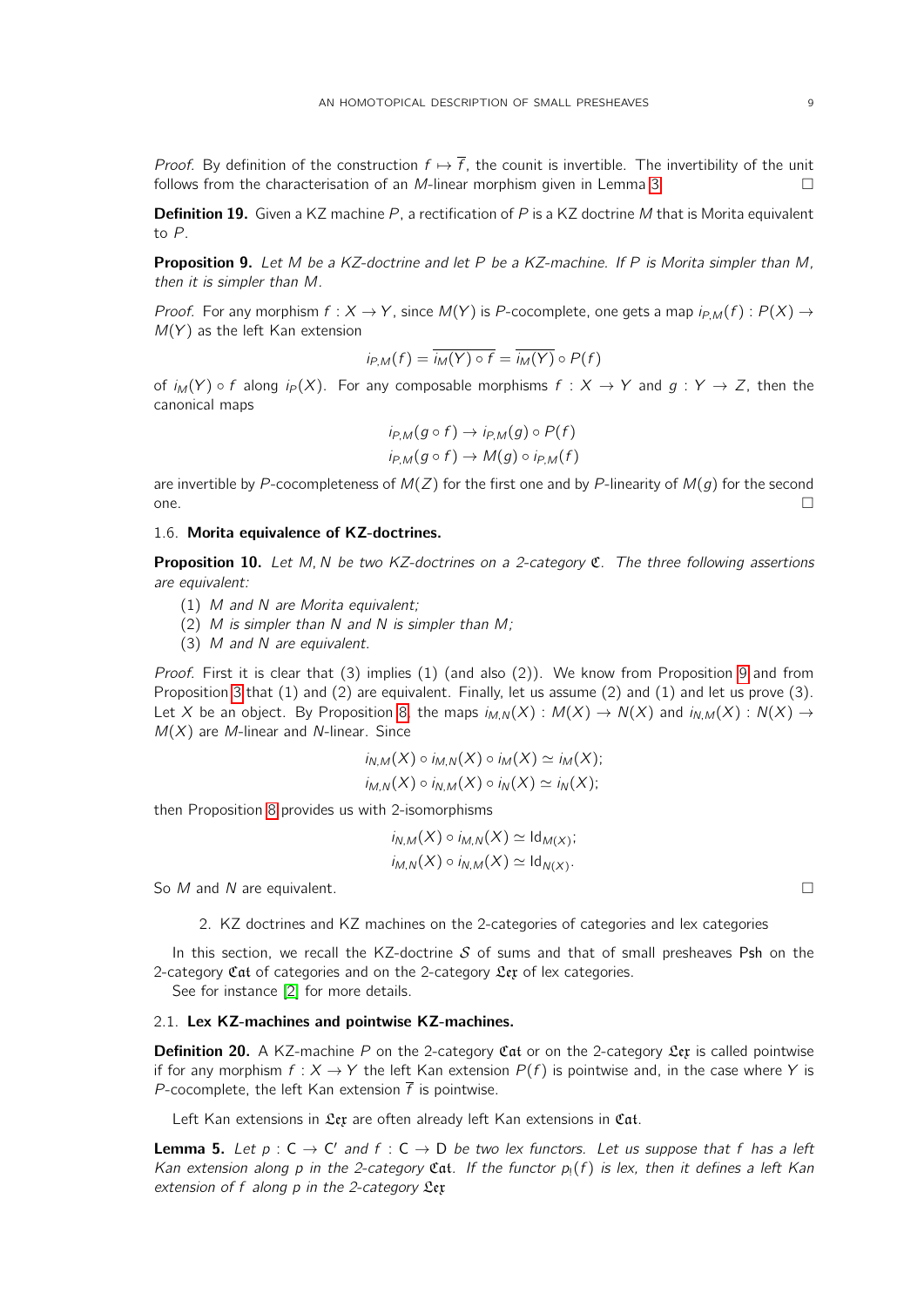Proof. Straightforward.

**Definition 21.** Let us consider a KZ machine  $P$  on Cat. Then  $P$  is called a lex machine in for any lex category C,  $P(C)$  is lex. Moreover,  $i_P(C)$  is lex and for any lex functor  $f: C \rightarrow D$ ,  $P(f)$  is lex.

**Definition 22.** Let M be a KZ doctrine on Cat that is also a lex machine. They, M is called a lex doctrine if for any lex category C, the canonical left Kan extension

$$
m_M(M(C)):MM(C)\to M(C)
$$

is lex.

<span id="page-9-0"></span>**Proposition 11.** A lex KZ-machine P on Cat induces canonically a KZ-machine on Lex that we also denote P. Then, P-cocomplete objects in  $\mathfrak{L}$ ex are in particular lex categories that are P-cocomplete in Cat. Moreover, a lex functor  $f : C \to D$  between P-cocomplete objects in Lex is P-linear in Lex if and only if it is P-linear in Cat.

Proof. This is a direct consequence of Lemma [5.](#page-8-2)

Proposition 12. Let M be a KZ doctrine on Cat that is also a lex machine. If M is a lex doctrine, then the induced  $KZ$ -machine M on  $\mathfrak{L}$ ex is a  $KZ$ -doctrine.

Proof. For every lex category C, the functor

$$
m_M(M(C)):MM(C)\to M(C)
$$

is both lex and left adjoint to  $i_M(M(C))$  in Cat so that the counit is invertible. So it left adjoint to  $i_M(M(C))$  in  $\mathfrak{L}$ ex so that the counit is invertible, and so  $M(C)$  is M-cocomplete in  $\mathfrak{L}$ ex.

For every lex functor  $f : C \to D$ ,  $M(f)$  is lex and it is M-linear in Cat. So by Proposition [11,](#page-9-0) it is *M*-linear in  $\mathfrak{L}\mathfrak{e}\mathfrak{x}$ .

# 2.2. The KZ-doctrine of coproducts.

#### 2.2.1. In categories.

**Definition 23.** Let C be a category. The category  $S(C)$  of C-sums is the category obtained from C by freely adding small coproducts. More concretely,

 $\triangleright$  a C-sum X is the data of a set  $\mathcal{I}_X$  (called the set of indices of X) and of a functor

$$
i\in\mathcal{I}_X\mapsto X(i)\in\mathsf{C};
$$

 $\triangleright$  a morphism f of a C-sums from X to Y is the data of a function  $f_{\mathcal{I}} : \mathcal{I}_X \to \mathcal{I}_Y$  and a natural transformation  $X \to Y \circ f_{\mathcal{I}}$  given by maps

$$
f(i): X(i) \to Y(f_{\mathcal{I}}(i)), \ i \in \mathcal{I}_X.
$$

The construction  $C \in \mathfrak{Cat} \mapsto \mathcal{S}(C)$  together with the canonical fully faithful embedding  $C \to \mathcal{S}(C)$ makes  $S$  a pointwise KZ-doctrine.

Let C be a category. The three following assertions are equivalent

- (1) the functor  $C \rightarrow S(C)$  has a left adjoint;
- (2) C is S-cocomplete in  $Cat;$
- (3) C admits small coproducts.

Moreover, a functor  $f: C \to D$  between categories with small coproducts is S-linear if and only if it preserves these coproducts.

2.2.2. In lex categories.

**Lemma 6.** The KZ-doctrine  $S$  on  $\mathfrak{Cat}$  is a lex doctrine.

*Proof.* Let C be a lex category. Let us show that  $S(C)$  is lex. The final C-sum is given by the final set and the final element of C. Moreover, for any cospan diagram of C-sums  $X \to Z \leftarrow Y$ , its pullback is the C-sum X  $\times$ <sub>Z</sub> Y whose set of indices is  $\mathcal{I}_X \times_{\mathcal{I}_Z} \mathcal{I}_Y$  and so that for any element  $(i, j)$  in this set

$$
(X \times_Z Y)(i,j) = X(i) \times_{Z(k)} Y(j)
$$

where k denotes the common image of i and j in  $I_z$ .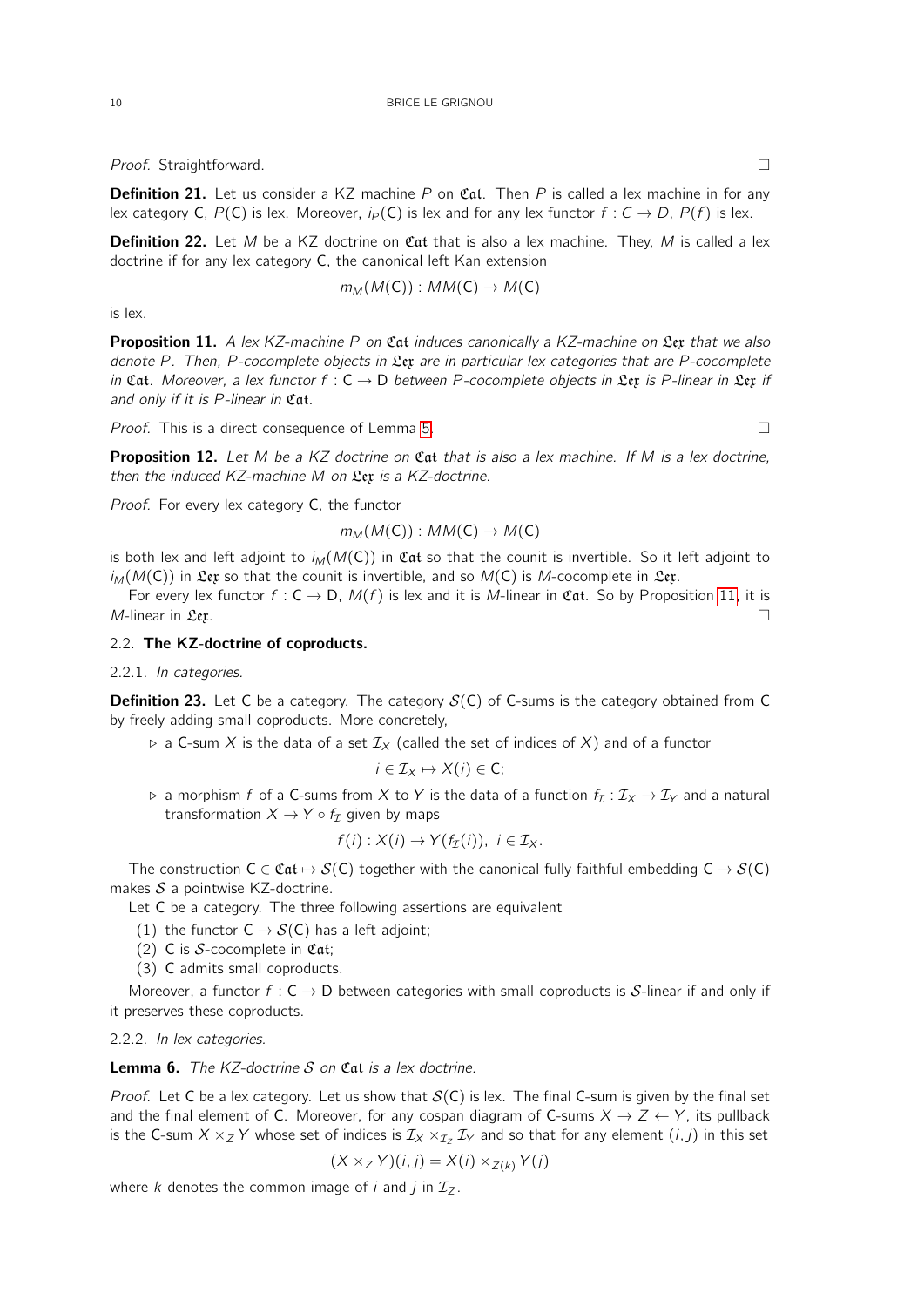It is then straightforward to check that the functors  $C \to S(C)$  and  $SS(C) \to S(C)$  are lex and that  $S(f)$  is lex for any lex functor f.

Lemma 7. Let C be a lex category that has small coproducts. Then C is S-cocomplete in Lex if and only if the two following conditions are satisfied:

(1) coproducts are universal in the sense that the map

$$
\coprod_i (X_i \times_Z \to Y) \to (\coprod_i X_i) \times_Z Y
$$

is an isomorphism for any cospan diagram  $\coprod_i X_i \to Z \leftarrow Y;$ 

(2) coproducts are disjoint in the sense that the map

$$
\emptyset \to X \times_{X \sqcup Y} Y
$$

is an isomorphism for any objects  $X, Y$ .

Proof. Straightforward. □

# 2.3. The KZ-doctrine of small presheaves.

2.3.1. Small presheaves of categories. Let C be a category and let  $F$  be a presheaf on C, that is a functor from C<sup>op</sup> to Set. The following assertions are equivalent:

- (1) F is the left Kan extension of a functor  $g: C^{op} \to$  Set from a small category  $C^{op}$  along a functor  $p: C<sup>op</sup> \to C<sup>op</sup>$ ;
- (2)  $F$  is the colimit in the large category Fun (C, Set) with small colimits of a small diagram with values in C (seen as a full subcategory of Fun  $(C, Set)$  through the Yoneda embedding);
- (3) there exists a small category D and a cofinal functor

$$
D\to C/\digamma.
$$

**Definition 24.** A presheaf  $F$  on a category C that satisfies the above assertions is called a small presheaf. Let Psh(C) be the (locally small) category of small presheaves.

Remark 4. If C is not small but just locally small, then the category of all presheaves is large. However, the full subcategory of small presheaves is locally small.

**Proposition 13.** [\[6,](#page-32-6) Theorem 5.35] The construction  $C \mapsto Psh(C)$  together with the Yoneda fully faithful embedding

$$
i_{\mathsf{Psh}}(C):C\mapsto \mathsf{Psh}(C)
$$

form a pointwise KZ-doctrine on Cat denoted Psh. Moreover the Psh-cocomplete categories are the cocomplete categories and the Psh-linear morphisms are the functors that preserve colimits.

**Corollary 1.** Let  $X$  be an object of  $C$ . Then the functor

$$
F \in \mathsf{Psh}(C) \mapsto F(X) = \mathsf{hom}_{\mathsf{Psh}(C)}(X, F)
$$

preserves colimits.

Proof. It suffices to notice that it is the pointwise left Kan extension of the Yoneda functor

$$
\text{hom}_C(X,-): C \to Set.
$$

 $\Box$ 

2.3.2. Small presheaves of lex categories.

**Proposition 14.** [\[7,](#page-32-7) Proposition 4.3 and Remark 6.6] Let C be a category and let f be a functor.

(1) If C is lex, then so is  $Psh(C)$ . Moreover, the functors

$$
i_{\mathsf{Psh}}(C) : C \to \mathsf{Psh}(C);
$$
  

$$
m_{\mathsf{Psh}}(\mathsf{Psh}(C)) : \mathsf{Psh}(\mathsf{Psh}(C)) \to \mathsf{Psh}(C)
$$

are lex.

(2) If f is lex, then so is  $Psh(f)$ .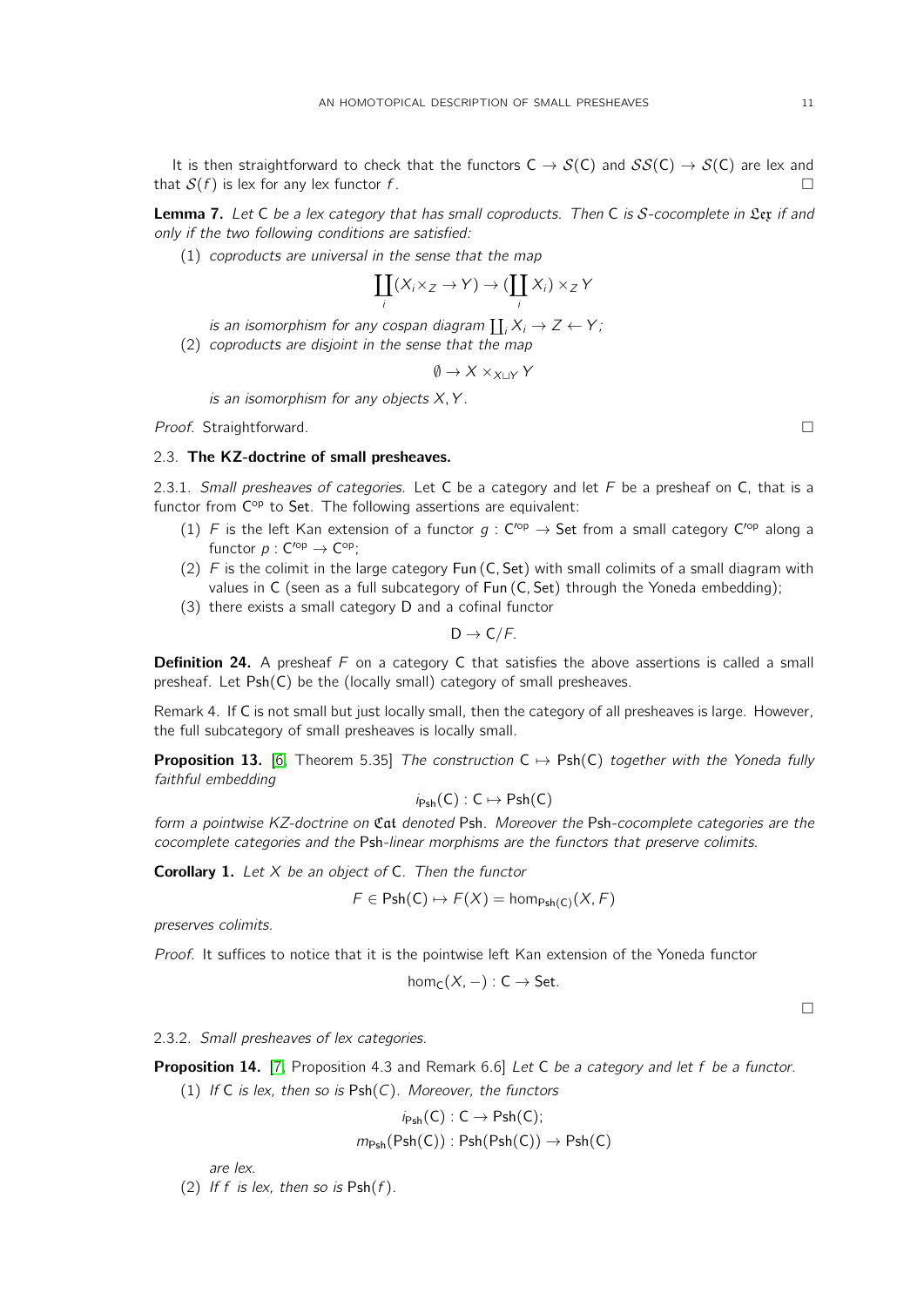12 BRICE LE GRIGNOU

In other words, the KZ-doctrine Psh on Cat is a lex doctrine.

One can notice that for any lex category C and any object  $X \in C$ , the functor

$$
\text{hom}_{\text{Psh}(C)}(X, -): \text{Psh}(C) \to \text{Set}
$$

is lex.

We know from [\[2,](#page-32-2) Proposition 2.5] and [\[8,](#page-32-8) Corollary 3.3], that a Psh-cocomplete objects are exactly infinitary pretopos (see Definiton [42](#page-25-0) below). The proof uses mainly the concept of a postulated colimit. We will actually prove again this result.

3. The doctrine of equivalence 2-groupoids

<span id="page-11-0"></span>In this section, we introduce a KZ-machine  $\mathcal{E}_h$  and a KZ-doctrine  $\mathcal{E}_h^{(2)}$  on the 2-category  $\mathfrak{L}$ e $\mathfrak x$  of lex categories (that is categories with finite limits), that both encode lex categories so that

(1) equivalence groupoids are effective;

(2) effective epimorphisms are stable through pullback.

Let C be a lex category (that is a category that admits finite limits).

## 3.1. Simplicial objects.

**Definition 25.** Let sSet<sub>f</sub> be the category of finite simplicial sets, that is simplicial sets that are obtained as finite colimits of standard simplicies ∆[n]. The functor

$$
\mathsf{Fun}_{\mathsf{lex}}\left(\mathsf{sSet}^{\mathsf{op}}_f,\mathsf{C}\right)\rightarrow \mathsf{Fun}\left(\Delta^{\mathsf{op}},\mathsf{C}\right)=\mathsf{C}^{\Delta^{\mathsf{op}}}
$$

where "lex" designates left exact functors, is an equivalence of categories.

One can notice that the full subcategory sSet  $f \subset S$  is stable through finite products since this products commutes with colimits in both variables and since finite products of standard simplicies are finite simplicial sets.

**Definition 26.** Let  $A \in C^{\Delta^{op}}$  be a simplicial object in C and let  $X \in S$ et<sub>f</sub> be a finite simplicial set. Then, we define  $A^\chi$  as the simplicial object in C whose induced left exact functor from  $\mathsf{sSet}_f$  to C is

$$
(A^X)(Y) = A(X \times Y)
$$

using the fact that  $X \times Y$  is still a finite simplicial set. This construction induces a functor

$$
C^{\Delta^{op}}\times sSet^{\text{op}}_f\to C^{\Delta^{op}}
$$

that makes  $\mathsf{C}^{\Delta^\mathrm{op}}$  cotensored over  $\mathsf{sSet}_f.$ 

For any finite diagram of finite simplicial sets  $F: I \to s$ Set and any simplicial object  $A \in C^{\Delta^{op}}$ , one has

$$
A^{(\lim_{j} F)} = \lim_{i \in I^{\text{op}}} A^{F(i)}.
$$

**Definition 27.** Let  $A, B \in C^{\Delta^{op}}$  be two simplicial objects. Then, we define Map<sub>∆</sub>(A, B) as the simplicial set so that

$$
Map_{\Delta}(A, B)(X) = hom_{\mathsf{C}}(A, B^X)
$$

for any finite simplicial set X. This defines an enrichement of  $C^{\Delta^{op}}$  by sSet.

**Definition 28.** Let A be an simplicial object. Then we denote  $A_{\leq 1}$  the image of A through the forgetful functor

$$
sSet = C^{\Delta^{op}} \to C^{(\Delta^{op}_{\leq 1})}.
$$

**Definition 29.** Let cosk<sub>1</sub> be the functor from  $C^{\Delta_{\leq 1}^{\rm op}}$  to  $C^{\Delta^{op}}$  that sends an element A to the simplicial object

$$
\text{cosk}_1(A)(X) = A(X_{\leq 1}) = A\left(\varinjlim_{(\Delta[m], \phi) \in (\Delta_{\leq 1})/X} \Delta[m]\right) = \varprojlim_{(\Delta[m], \phi) \in ((\Delta_{\leq 1})/X)^{op}} A_m.
$$

This functor is right adjoint to the forgetful functor

$$
A\mapsto A_{\leq 1},
$$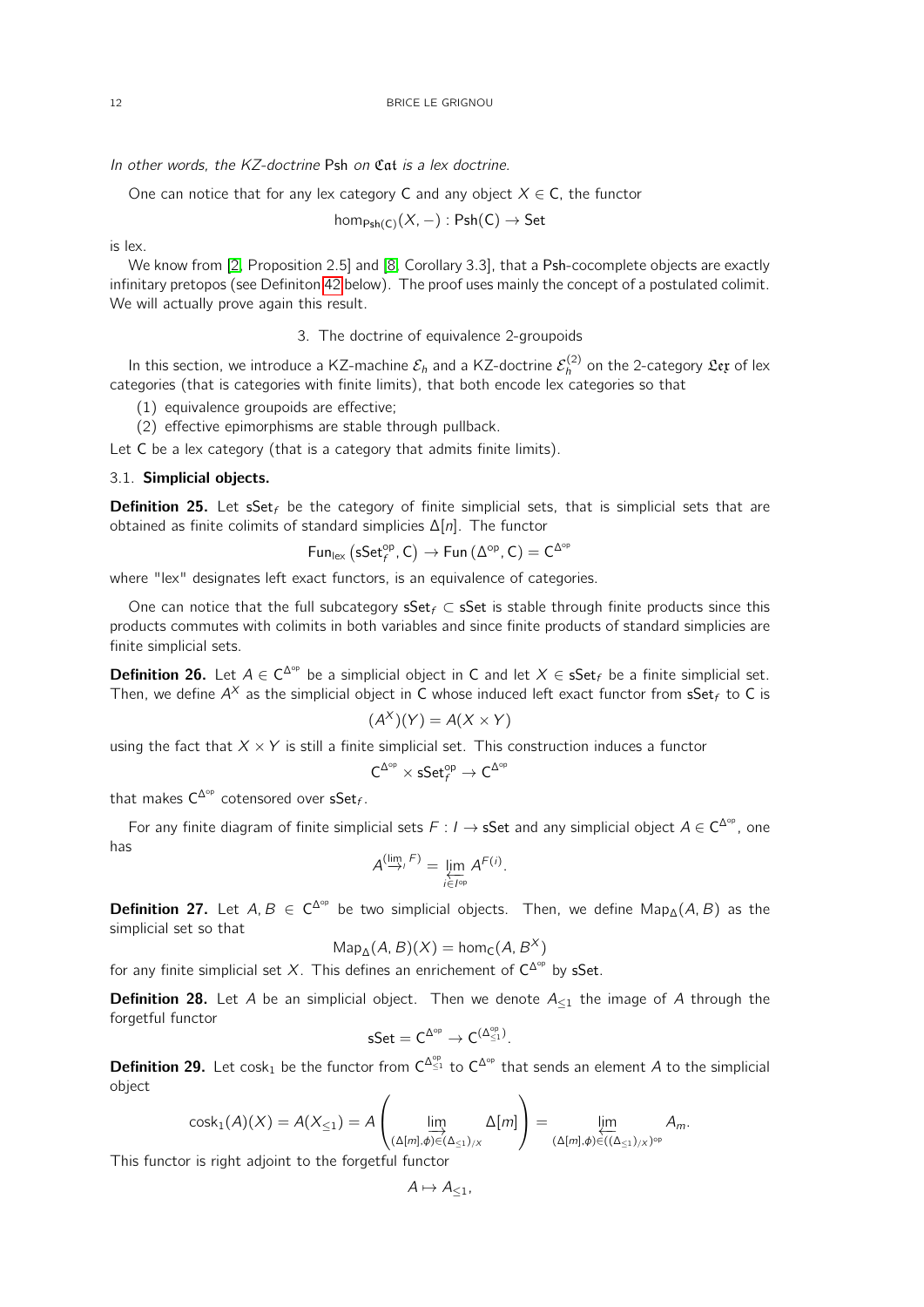and since the counit of the adjunction is an isomorphism, this functor  $cosh<sub>1</sub>$  is fully faithful.

**Definition 30.** We say that a simplicial object A in C is 1-coskeletal if it belongs to the essential image of  $C^{\Delta_{\leq 1}^{\infty}}$ . The functor cosk<sub>1</sub> is an equivalence from  $C^{\Delta_{\leq 1}^{\infty}}$  to 1-cokeletal simplicial objects.

One can notice that a simplicial object A is 1-coskeletal if and only if the maps

$$
A^{\Delta[n]} \to A^{\partial \Delta[n]}
$$

is an isomorphism for any  $m \ge 2$  and if and only if for any B, the simplicial set

$$
Map_{\Delta}(A, B)
$$

is 1-coskeletal. Moreover, for any 1-coskeletal simplicial object  $A = \text{cosk}_1(A')$  and any finite simplicial set, then  $A^\chi$  is 1-coskeletal as

$$
A^X(Y) = A'(X_{\leq 1} \times Y_{\leq 1}).
$$

Definition 31. A simplicial object B in C is Kan if for any A, the simplicial set Map<sub>∆</sub>(A, B) is a Kan complex.

**Lemma 8.** A 1-coskeletal simplicial object A is Kan if and only if the maps

$$
A(\Delta[2]) = A(\partial \Delta[2]) \rightarrow A(\Lambda^{i}[2]), \quad i = 0, 1, 2;
$$

have sections.

*Proof.* It is clear that  $\overline{A}$  is Kan if and only if the maps

$$
A^{\Delta[2]} = A^{\partial \Delta[2]} \rightarrow A^{\Lambda^i[2]}, \quad i = 0, 1, 2;
$$

have sections. In particular, if  $A$  is Kan, then the maps

$$
A(\Delta[2]) = A(\partial \Delta[2]) \rightarrow A(\Lambda^{i}[2]), \quad i = 0, 1, 2;
$$

have sections. Conversely, if these maps have section, we get from these sections maps

 $A(\Lambda^i[2]\times\Delta[1])=A(\Lambda^i[2])\times_{A_0^3}A_1^3\times_{A_0^3}A(\Lambda^i[2])\to A(\partial\Delta[2])\times_{A_0^3}A_1^3\times_{A_0^3}A(\partial\Delta[2])=A(\partial\Delta[2]\times\Delta[1]),$ 

which are sections of the maps

$$
A(\partial \Delta[2] \times \Delta[1]) \to A(\Lambda^i[2] \times \Delta[1]).
$$

Combined with the sections of the maps

$$
A(\partial \Delta[2]) \to A(\Lambda^{i}[2]),
$$

. — Первый процесс в серверності процесс в серверності процесс в серверності процесс в серверності процесс в с<br>Первої в серверності процесс в серверності процесс в серверності процесс в серверності процесс в серверності п

this gives us sections of the maps of simplicial objects  $A^{\partial \Delta[2]} \rightarrow A^{\Lambda^{i}[2]}$ 

Definition 32. Given a cospan of Kan simplicial objects C

$$
A \xrightarrow{f} B \xleftarrow{g} A',
$$

let  $A \times_B^{\Delta} A'$  to be the following Kan simplicial object

$$
A \times^{\Delta}_{B} A' = A \times_{B} B^{\Delta[1]} \times_{B} A',
$$

where the limit in the formula is the strict limit in the category  $C^{\Delta^{op}}$ .

<span id="page-12-0"></span>**Lemma 9.** The  $\infty$ -category described by the simplicial category of Kan simplicial objects in C has finite limits. Moreover, the full ∞-subcategory spanned by 1-coskeletal objects is stable through these finite limits.

Proof. The final object is just the functor

$$
\Delta[n] \in \Delta^{\mathrm{op}} \mapsto \ast_C.
$$

Moreover, given a cospan diagram  $A \to B \gets A'$ , its homotopy pullback is  $A\times^{\Delta}_B A'$ . Finally, 1-coskeletal objects are stable through these finite limits since they contain the final object and since they are stable through strict limits and cotensorisation with finite simplicial sets.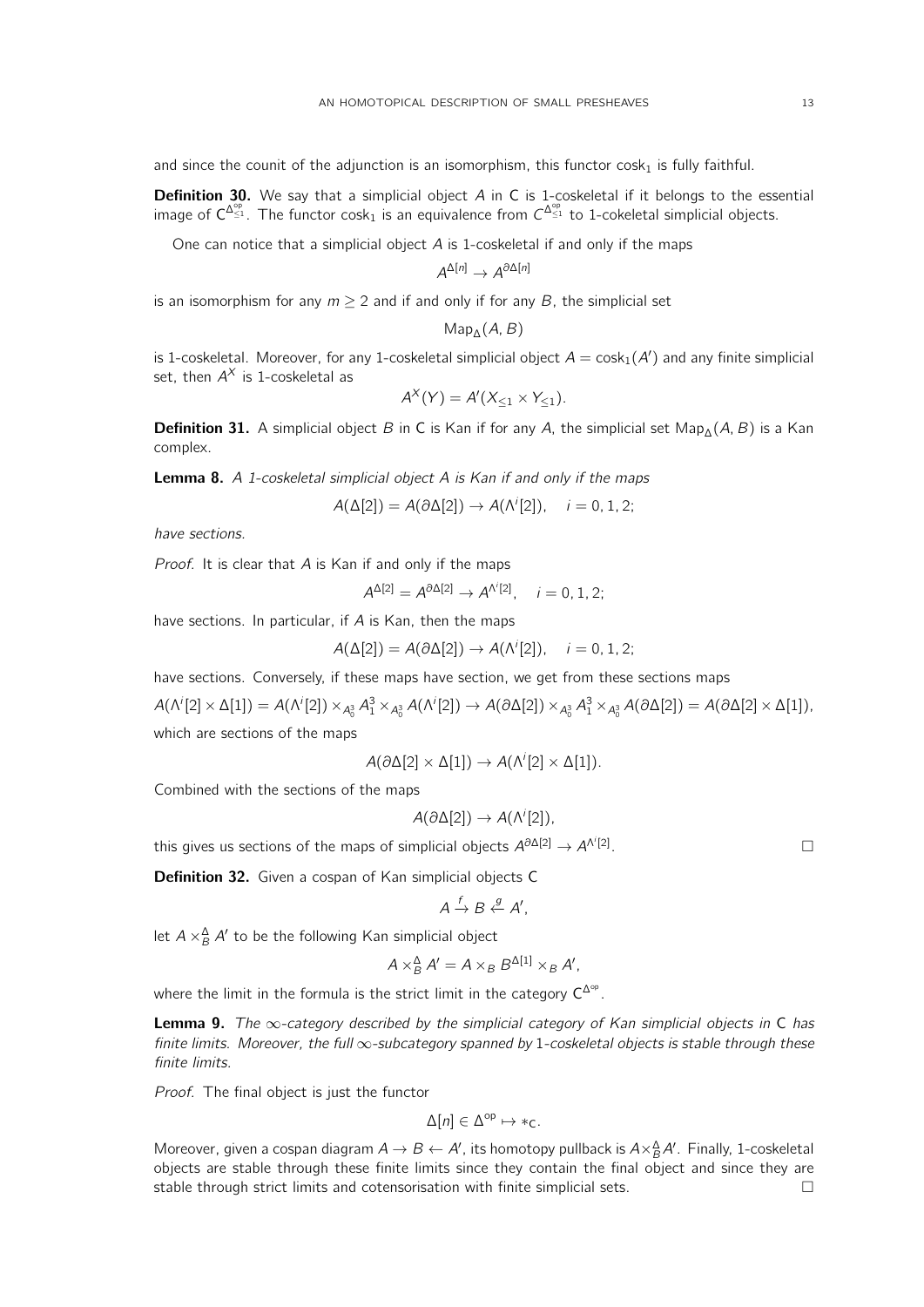### 3.2. Equivalence groupoids.

**Definition 33.** A weak equivalence groupoid is a 1-coskeletal Kan simplicial object. We denote  $\mathcal{E}^w(C)$  the category of weak equivalence groupoids, that is the full subcategory of  $C^{\Delta_{\leq 1}^{\rm op}}$  spanned by Kan objects. Moreover, we denote  $\mathcal{E}_h^w(\mathsf{C})$  the homotopy category of weak equivalence groupoids, that is the category whose objects are those of  $\mathcal{E}^w(\mathsf{C})$  and whose morphisms are homotopy classes of morphisms of  $\mathcal{E}^w(\mathsf{C})$ . Remember that two morphisms  $f,g\in \hom_{\mathcal{E}^w(\mathsf{C})}(X,Y)$  are homotopic  $f\sim g$ if the map

$$
(f,g): X \to Y \times Y
$$

factorises through  $Y^{\Delta[1]}$ .

**Definition 34.** An equivalence groupoid in C is a weak equivalence groupoid A so that the map  $A_1 \to A_0 \times A_0$  is a monomorphism. We denote respectively  $\mathcal{E}(C)$  and  $\mathcal{E}_h(C)$  the full subcategories of  $\mathcal{E}^w(\mathsf{C})$  and  $\mathcal{E}_h^w(\mathsf{C})$  spanned by equivalence groupoids.

Equivalently, an equivalence groupoid A in C is the data of

- $\triangleright$  an object  $A_0$ ;
- $\triangleright$  a subobject  $A_1 \to A_0 \times A_0$  so that for any  $X \in \mathsf{C}$ , the inclusion map

$$
\text{hom}_\mathsf{C}(X, A_1) \to \text{hom}_\mathsf{C}(X, A_0) \times \text{hom}_\mathsf{C}(X, A_0)
$$

is an equivalence relation.

Equivalently, this is a groupoid object

$$
A_1 \xrightarrow[t]{s} A_0
$$

so that the map  $A_1 \rightarrow A_0 \times A_0$  is monic.

**Proposition 15.** The category  $\mathcal{E}_h^w(C)$  has finite limits. Moreover, the full subcategories

$$
C\hookrightarrow \mathcal{E}_h(C)\hookrightarrow \mathcal{E}_h^w(C)
$$

are stable through finite limits.

*Proof.* The canonical functor from the simplicial category of weak equivalence groupoids to  $\mathcal{E}_h^w(C)$  is an equivalence of simplicial categories since all the mapping spaces are 1-coskeletal. Hence, by Lemma [9,](#page-12-0)  $\mathcal{E}_h^w(\mathsf{C})$  has finite limits. The rest of the proposition follows from a straightforward checking.  $\Box$ 

**Proposition 16.** Two morphisms of equivalence groupoids  $f, g : A \rightarrow B$  are homotopic (and hence represent the same morphism in  $\mathcal{E}_h(C)$ ) if and only if the map

$$
(f_0,g_0):A_0\to B_0\times B_0
$$

factorises through  $B_1$ .

*Proof.* On the one hand, let us assume that  $f \sim g$ . Then  $(f, g)$  factorises through  $B^{\Delta[1]}$ . In particular,  $(f_0, g_0)$  factorises through  $B_0^{\Delta[1]} = B_1$ .

On the other hand, let us assume that  $(f_0, g_0)$  factorises through  $B_1$ . This gives us a factorisation of  $(f_1, g_1)$  through  $B(\partial \Box)$  where  $\partial \Box$  is the 1-skeletal simplicial set represented by the following graph



Since B is an equivalence groupoid, the map  $(B^{\Delta[1]})_1 = B(\Delta[1] \times \Delta[1]) \to B(\partial \Box)$  is an isomorphism. Thus we get a map  $A_1 \to (B^{\Delta[1]})_1$ . Combined with the map  $A_0 \to B_1 = (B^{\Delta[1]})_0$ , it forms a morphism  $A \rightarrow B^{\Delta[1]}$  that is an homotopy linking f and g.

<span id="page-13-0"></span>**Proposition 17.** Let  $f : A \rightarrow B$  be a morphism of equivalence groupoids. The homotopy class  $[f] \in \mathcal{E}_h(C)(A, B)$  is monic if and only if the map

$$
A_1 \rightarrow A_0 \times_{B_0} B_1 \times_{B_0} A_0
$$

is an isomorphism.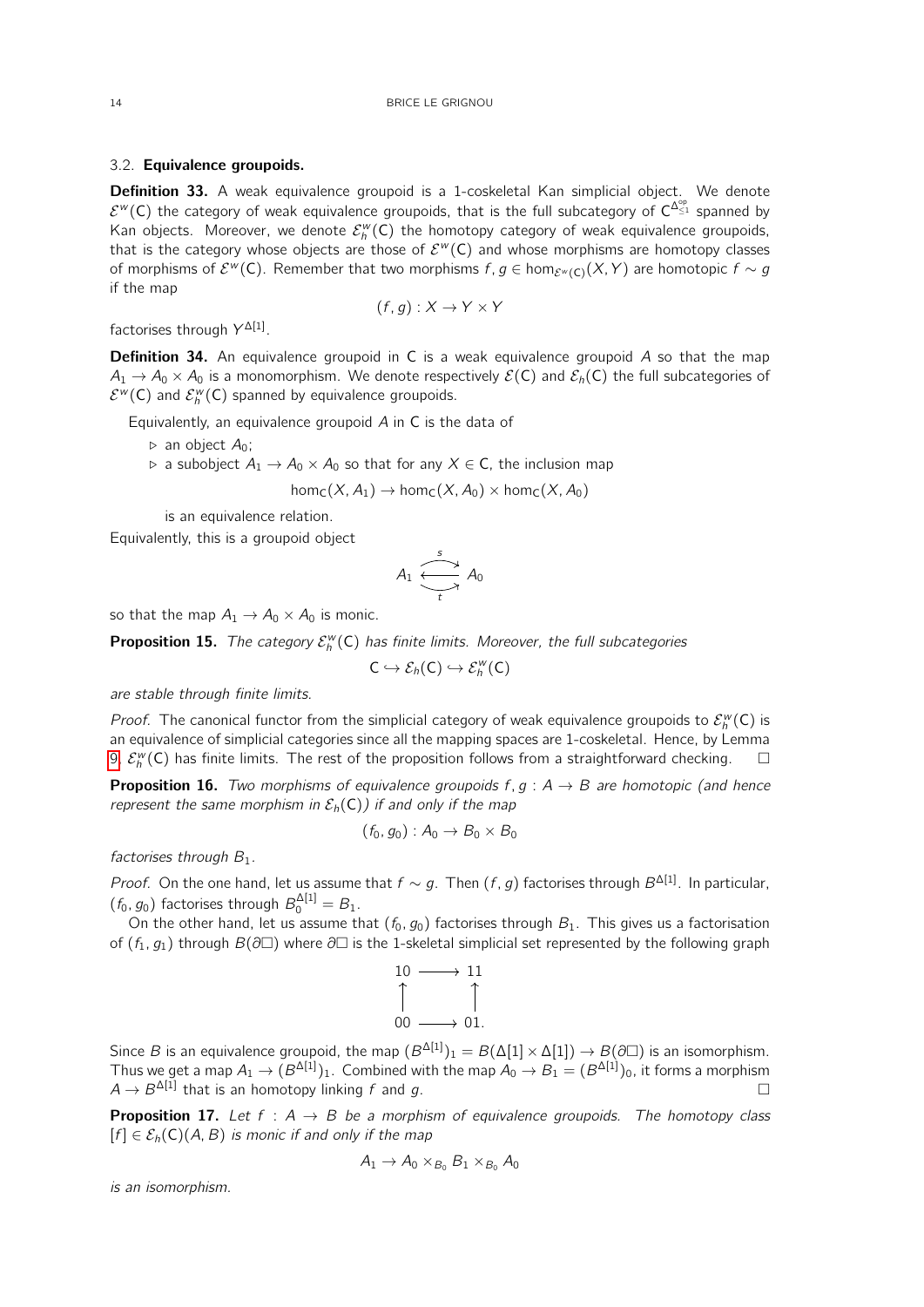*Proof.* Let us denote  $X = A_0 \times_{B_0} B_1 \times_{B_0} A_0$ .

On the one hand, let us suppose that  $[f]$  is monic. The two projections from X onto  $A_0$  gives two morphisms  $(g, g')$  towards A so that  $fg \sim fg'$ . Since  $[f]$  is monic,  $g \sim g'$  and we get a map from X to  $A_1$ . We thus have two morphisms of subobjects of  $A_0 \times A_0$ :  $X \to A_1$  and  $A_1 \to X$ . So these two morphisms are inverse to each other.

On the other hand, let us suppose that the canonical map  $A_1 \rightarrow X$  is an isomorphism and let us consider a morphism  $(g, g') : A' \to A \times A$  so that  $fg \sim fg'.$  Then,  $(g_0, g_0')$  factorises through  $X$  and thus through  $A_1$ . So  $g \sim g'$ . Hence  $[f]$  is monic.  $\Box$ 

#### 3.3. Stacking equivalence groupoids.

**Definition 35.** Let D be a full subcategory of C. Then, we define  $\mathcal{E}_h(D, C)$  as the full subcategory of  $\mathcal{E}_h(C)$  spanned by equivalence groupoids A so that  $A_0$  belongs to the full subcategory D.

The category C is canonically a full subcategory of  $\mathcal{E}_h(C)$ . We are interested in  $\mathcal{E}_h(C, \mathcal{E}_h(C))$ .

An object  $A \in \mathcal{E}_h(C, \mathcal{E}_h(C))$  is in particular defined as an object  $A_0 \in C$  and an equivalence groupoid A<sub>1</sub> which contains two objects  $A_{1,0} \in C$  and  $A_{1,1} \in C$ . But the fact that the map  $A_1 \to A_0 \times A_0$  is monic in  $\mathcal{E}_h(C)$  implies that the map

$$
A_{1,1} \to A_{1,0} \times_{A_0^2} A_0^2 \times_{A_0^2} A_{1,0} = A_{1,0} \times_{A_0^2} A_{1,0}
$$

is an isomorphism by Proposition [17.](#page-13-0)

Proposition 18. One has a canonical functor

$$
d:\mathcal{E}^w(\mathsf{C})\to \mathcal{E}_h(\mathsf{C},\mathcal{E}_h(\mathsf{C}))
$$

that is essentially surjective.

*Proof.* Let  $A \in \mathcal{E}_h^w(C)$  be a weak equivalence groupoid. Then, let us denote

$$
dA_0 = A_0;
$$
  
\n
$$
dA_{1,0} = A_1;
$$
  
\n
$$
dA_{1,1} = A_1 \times_{A_0^2} A_1.
$$

Then, the pair  $(dA_{1,0}, dA_{1,1})$  has the canonical structure of an equivalence groupoid given by the maps

$$
dA_{1,1} = A_1 \times_{A_0^2} A_1 \to A_1^2 = dA_{1,0} \times dA_{1,0}
$$
  

$$
dA_{1,0} = A_1 \xrightarrow{\text{diagonal}} A_1 \times_{A_0^2} A_1 = dA_{1,1}.
$$

We denote  $dA_1$  this weak equivalence groupoid. Moreover, the pair  $(dA_0, dA_1)$  has the canonical structure of a 1-coskeletal simplicial object in  $\mathcal{E}_h(C)$ . Indeed, the face morphism  $dA_1 \to dA_0 \times dA_0$ is given by the maps

$$
dA_{0,1} = A_1 \rightarrow A_0 \times A_0 = dA_0 \times dA_0;
$$
  

$$
dA_{1,1} = A_1 \times_{A_0} A_1 \rightarrow A_0 \times A_0 = dA_0 \times dA_0;
$$

and the degeneracy is the map

 $dA_0 = A_0 \rightarrow A_1 \rightarrow dA_1$ .

Proposition [17](#page-13-0) tells us that the map  $dA_1 \rightarrow dA_0 \times dA_0$  is monic, and the Kan structure on A gives a Kan structure on  $dA$ . Thus  $dA$  is an equivalence groupoid in equivalence groupoids. One can then notice that the construction  $A \mapsto dA$  is natural and defines a functor from  $\mathcal{E}^w(C)$  to  $\mathcal{E}_h(C, \mathcal{E}_h(C))$ .

Now, let B be an object of  $\mathcal{E}_h(C, \mathcal{E}_h(C))$ . Let us denote

$$
A_0=B_0; A_1=B_{1,0}.
$$

Let us choose a map  $s : A_0 \to A_1$  that represents the degeneracy map  $B_0 \to B_1$ . The face map  $B_1 \rightarrow B_0 \times B_0$  gives us a map  $A_1 \rightarrow A_0 \times A_0$  whom s is a common section. Thus A is a 1-cokeletal simplicial object in C. The Kan structure on  $B$  gives a Kan structure on  $A$ . Thus  $A$  is a weak equivalence groupoid. Moreover, one has a canonical isomorphism in  $\mathcal{E}_h(C, \mathcal{E}_h(C))$ 

$$
B \simeq dA.
$$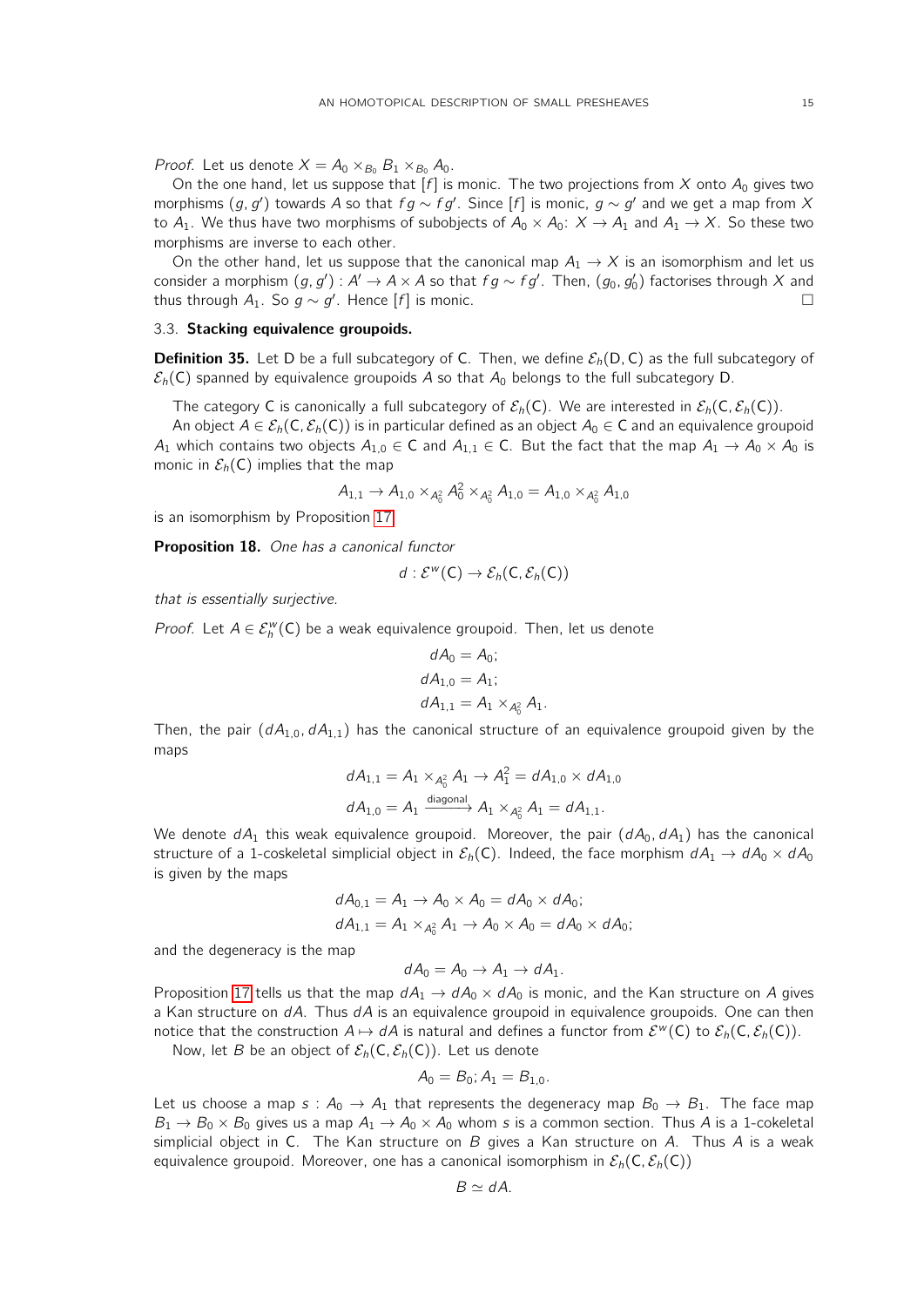- (1) objects are those of  $\mathcal{E}^w(C)$ , that is weak equivalence groupoids also called equivalence 2groupoids in C;
- (2) morphisms from A to B are those of  $\mathcal{E}_h(C, \mathcal{E}_h(C))$ , using the previous functor from  $\mathcal{E}_h(C)$  to  $\mathcal{E}_h(C, \mathcal{E}_h(C)).$

In particular this previous functor factorises as

$$
\mathcal{E}^w(\mathsf{C}) \to \mathcal{E}_h^{(2)}(\mathsf{C}) \to \mathcal{E}_h(\mathsf{C}, \mathcal{E}_h(\mathsf{C})).
$$

The first component is the identity on objects and the second one is an equivalence.

Remark 5. We work with the category  $\mathcal{E}_h^{(2)}(\mathsf{C})$  instead of the equivalent category  $\mathcal{E}_h(\mathsf{C},\mathcal{E}_h(\mathsf{C}))$  because its objects are easier to handle.

Let us give another presentation of the the homotopy category of equivalence 2-groupoids  $\mathcal{E}_h^{(2)}(\mathsf{C})$ .

**Definition 37.** Let  $\mathcal{E}^{(2)}(\mathsf{C})$  be the category of equivalence 2-groupoids whose

- (1) objects are weak equivalence groupoids also called equivalence 2-groupoids;
- (2) morphisms of equivalence 2-groupoids from A to B are the data of maps  $f_0 : A_0 \to B_0$  and  $f_1: A_1 \rightarrow B_1$  so that the following diagram commutes

$$
A_1 \xrightarrow{f_1} B_1
$$
  

$$
\downarrow \qquad \qquad \downarrow
$$
  

$$
A_0 \times A_0 \xrightarrow{f_0 \times f_0} B_0 \times B_0.
$$

Remark 6. An equivalence 2-groupoid is the same thing as a weak equivalence groupoid. However, a morphism of weak equivalence groupoid is in particular a morphism of equivalence 2-groupoids but there are morphisms of equivalence 2-groupoids that are not morphisms of weak equivalence groupoids.

**Definition 38.** Two morphisms of equivalence 2-groupoids  $f, g : A \rightarrow B$  are called homotopic if the map

$$
(f_0,g_0):A_0\to B_0\times B_0
$$

factorises through  $B_1.$  This is an equivalence relation on hom $_{\cal E^{(2)}(C)}(A,B).$  Moreover, for any pair of morphisms  $f', g' : B \to B'$ :

$$
f \sim g \text{ and } f' \sim g' \implies f' \circ f \sim g' \circ g.
$$

**Proposition 19.** The category  $\mathcal{E}_h^{(2)}(C)$  is obtained from  $\mathcal{E}^{(2)}(C)$  by merging homotopic morphisms. That explains why we called  $\mathcal{E}_h^{(2)}(C)$  the homotopy category of equivalence 2-groupoids.

Proof. Straightforward.

<span id="page-15-0"></span>**Corollary 2.** Let  $f : A \rightarrow B$  be a morphism of equivalence 2-groupoids. If  $f_0$  is an isomorphism, then the induced morphism in  $\mathcal{E}_h^{(2)}(\mathsf{C})$  is epic.

*Proof.* Let us consider two maps  $g, g' : B \to Y$ . If gf is homotopic to  $g'f$ , then the map

$$
A_0 \xrightarrow{f_0} B_0 \xrightarrow{(g_0, g'_0)} Y_0 \times Y_0
$$

factorises through  $Y_1$ . But, since the map  $f_0$  is an isomorphism, then the map  $(g_0,g_0^\prime)$  itself factorises through  $Y_1$ . Hence  $g$  is homotopic to  $g'$ .

whose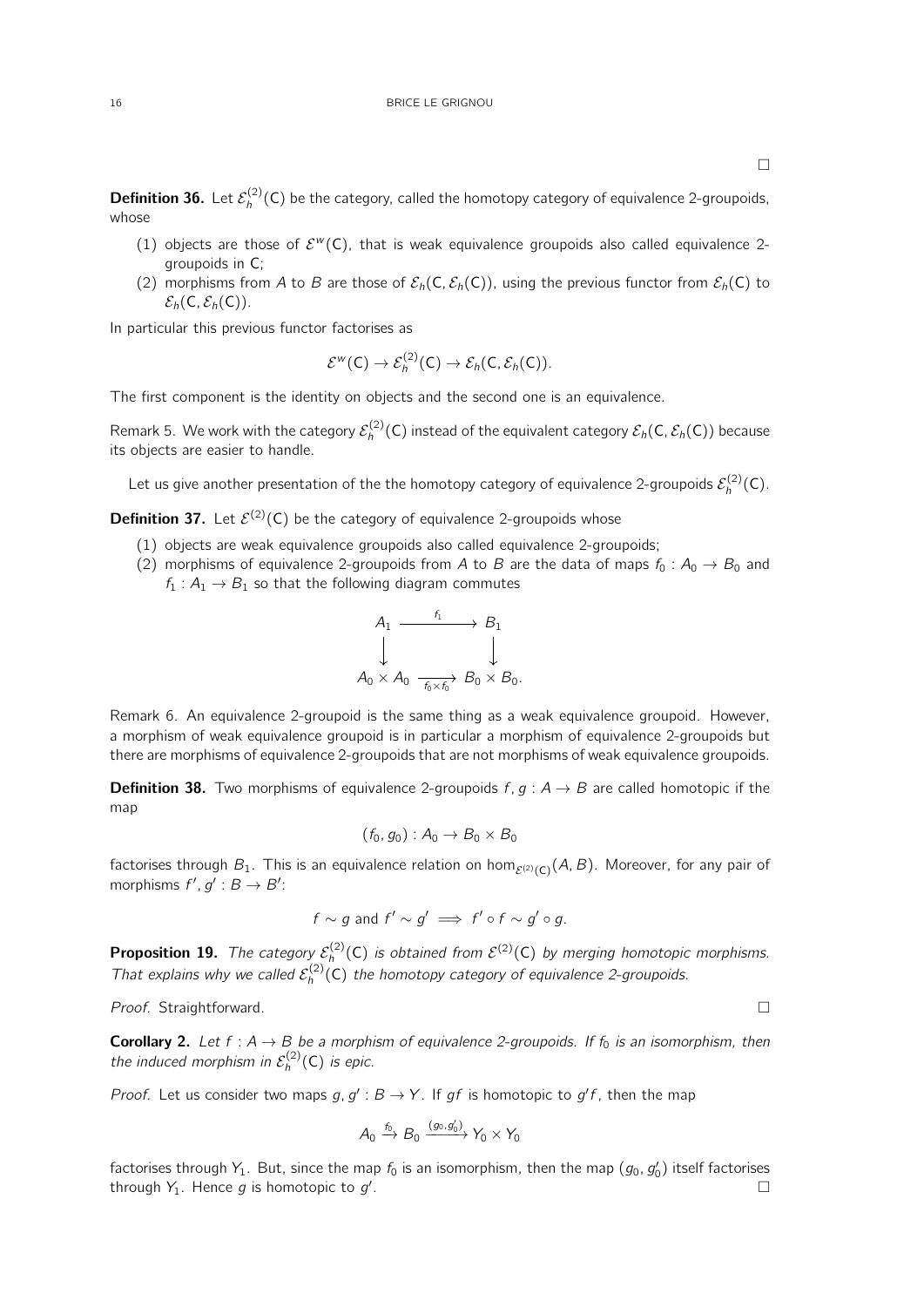3.4. A remark on strict units. One can represent some notion of a monoid up to homotopy in a lex category C using simplicial objects in C (for instance weak equivalence groupoids). However, such homotopical monoids and their homotopical morphisms encoded by simplicial objects and morphisms of simplicial objects are always strict unital. For instance, in a simplicial object  $X$ , the operation of composition with the unit on the left may be encoded as the composition

$$
X_1 \xrightarrow{\sigma_0} X_2 \xrightarrow{\delta_1} X_1
$$

which is strictly the identity of  $X_1$ . Similarly, a morphism of simplicial objects  $f : X \to Y$  commutes strictly with respect to units in the sense that the following square is strictly commutative



This is the reason why we use  $\mathcal{E}_h^{(2)}(\mathsf{C})$  instead of  $\mathcal{E}_h^{\sf w}(\mathsf{C})$  to describe equivalence groupoids up to homotopy in C. Indeed, for any morphism of equivalence 2-groupoids  $f: X \rightarrow Y$ , the diagram



commutes only up to homotopy in the sense that the map from  $X_0$  to  $Y_1 \times Y_1$  factorises through  $Y_{1,1} = Y_1 \times_{Y_0^2} Y_1.$ 

# 3.5. Finite limits in equivalence 2-groupoids.

**Definition 39.** Let us consider a cospan diagram  $A \to D \leftarrow B$  in  $\mathcal{E}^{(2)}(C)$ . Then, we denote  $A \times_D^h B$ the 1-coskeletal simplicial object in C so that

$$
(A \times_D^h B)_0 = A_0 \times_{D_0} D_1 \times_{D_0} B_0
$$
  

$$
(A \times_D^h B)_1 = A_1 \times_{D_0 \times D_0} (D_1 \times D_1) \times_{D_0 \times D_0} B_1.
$$

where the second formula actually denotes the limit in C os the following diagram

|       | $D_0 \longleftarrow A_0 \stackrel{d_0}{\longleftarrow} A_1 \stackrel{d_1}{\longrightarrow} A_0 \longrightarrow D_0$ |                                                  |  |  |                     |
|-------|---------------------------------------------------------------------------------------------------------------------|--------------------------------------------------|--|--|---------------------|
| $d_0$ |                                                                                                                     |                                                  |  |  | $\int d_0$          |
| $D_1$ |                                                                                                                     |                                                  |  |  |                     |
| $d_1$ |                                                                                                                     |                                                  |  |  | $\int d_1$          |
|       | $D_0 \leftarrow$                                                                                                    | $B_0 \xleftarrow{d_0} B_1 \xrightarrow{d_1} B_0$ |  |  | $\rightarrow D_0$ . |

The face map is given by the face maps of A and B and the degeneracy map is given by those of A and B and the diagonal of D.

A straightforward checking shows that  $A\times_D^h B$  is an equivalence 2-groupoid, that is it satisfies the Kan condition.

**Proposition 20.** The category  $\mathcal{E}_h^{(2)}(C)$  admits finite limits.

Proof. It has a final object which is the final simplicial object in C. Moreover, for any cospan diagram  $A \to D \leftarrow B$  of equivalence 2-groupoids, one can check that its pullback in  $\mathcal{E}_h^{(2)}(\mathsf{C})$  is given by  $A \times_D^h B$ .  $\mathop{D}\limits^h B$ .

**Proposition 21.** The full subcategory of  $\mathcal{E}^{(2)}(\mathsf{C})$  (resp.  $\mathcal{E}^{(2)}_h(\mathsf{C})$ ) spanned by equivalence groupoids identifies canonically with  $\mathcal{E}(C)$  (resp.  $\mathcal{E}_h(C)$ ). Moreover, the canonical fully faithful embedding

$$
\mathcal{E}_h(\mathsf{C}) \to \mathcal{E}_h^{(2)}(\mathsf{C})
$$

is lex. Subsequently, the canonical fully faithful embedding

$$
C\to \mathcal{E}_h(C)\to \mathcal{E}_h^{(2)}(C)
$$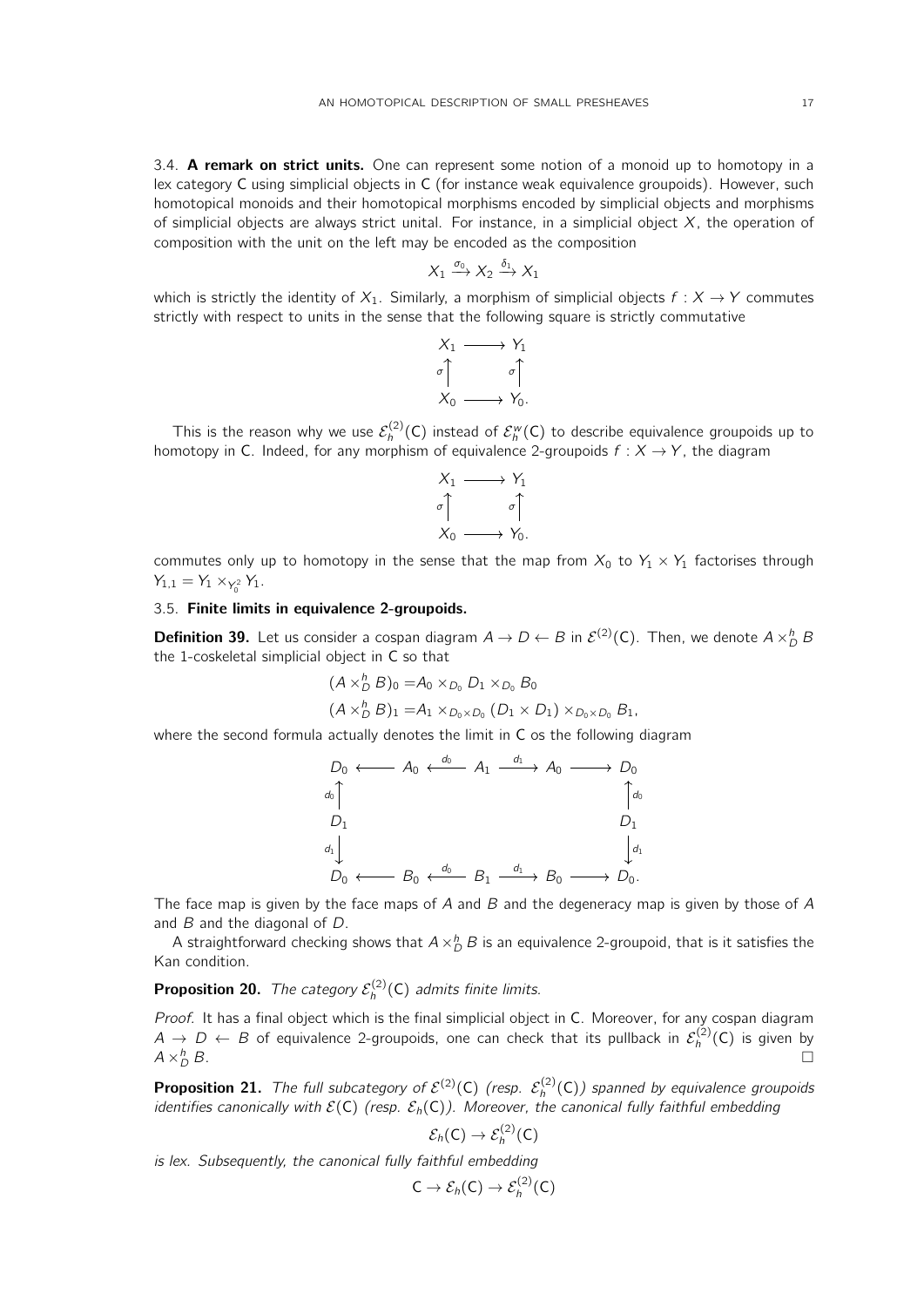is also lex.

Proof. The first part of the proposition follows from a straighforward checking. The lex property follows from the fact that

$$
A \times_D^{\Delta} B = A \times_D^h B
$$

for any cospan diagram  $A \to D \leftarrow B$  of equivalence groupoids.

# 3.6. Quotients in equivalence 2-groupoids. Let us consider a diagram

$$
D:\Delta^{\sf op}_{\leq 1}\to \mathcal{E}^{(2)}(\mathsf{C})
$$

that becomes an equivalence 2-groupoid in the homotopy category  $\mathcal{E}_h^{(2)}(\mathsf{C})$ . Let us denote

$$
D_0 = A;
$$
  

$$
D_1 = B.
$$

Then, let us denote

$$
cD_0 = A_0
$$
  

$$
cD_1 = A_1 \times_{A_0} B_0 \times_{A_0} A_1
$$

We have a face map

$$
cD_1=A_1\times_{A_0}B_0\times_{A_0}A_1\to A_1\times A_1 \xrightarrow{d_0^A\times d_1^A}A_0\times A_0=cD_0\times cD_0.
$$

Moreover, the composite morphism

$$
A \to B \to A \times A
$$

is homotopic to the diagonal of A. Such an homotopy gives a degeneracy map

$$
cD_0=A_0\rightarrow A_1\times_{A_0}B_0\times_{A_0}A_1=cD_1
$$

that is a section of the two previous face maps from  $cD_1$  to  $cD_0$ .

**Definition 40.** Let cD be the 1-coskeletal simplicial object in C whose structural objects are  $cD_0$ and  $cD_1$  and whose structural maps are described in the paragraph just above.

**Lemma 10.** Since, the image of D in  $\mathcal{E}_h^{(2)}(\mathsf{C})$  has the Kan property, then cD is an equivalence 2-groupoid.

*Proof.* It amounts to show that the map  $cD(\partial \Delta[2]) \to cD(\Lambda^{i}[2])$  has a section for  $i = 0, 1, 2$ . Let us deal with the case  $i=1$ . The fact that  $D$  is Kan in  $\mathcal{E}_h^{(2)}(\mathsf{C})$  gives us a map

$$
B \times^h_A B \to B
$$

so that the following diagram commutes (up to homotopy)



The related level-0 map together with homotopies that make this diagram commute give us a morphism in C

$$
B_0 \times_{A_0} A_1 \times_{A_0} B_0 \to A_1 \times_{A_0} B_0 \times_{A_0} A_1
$$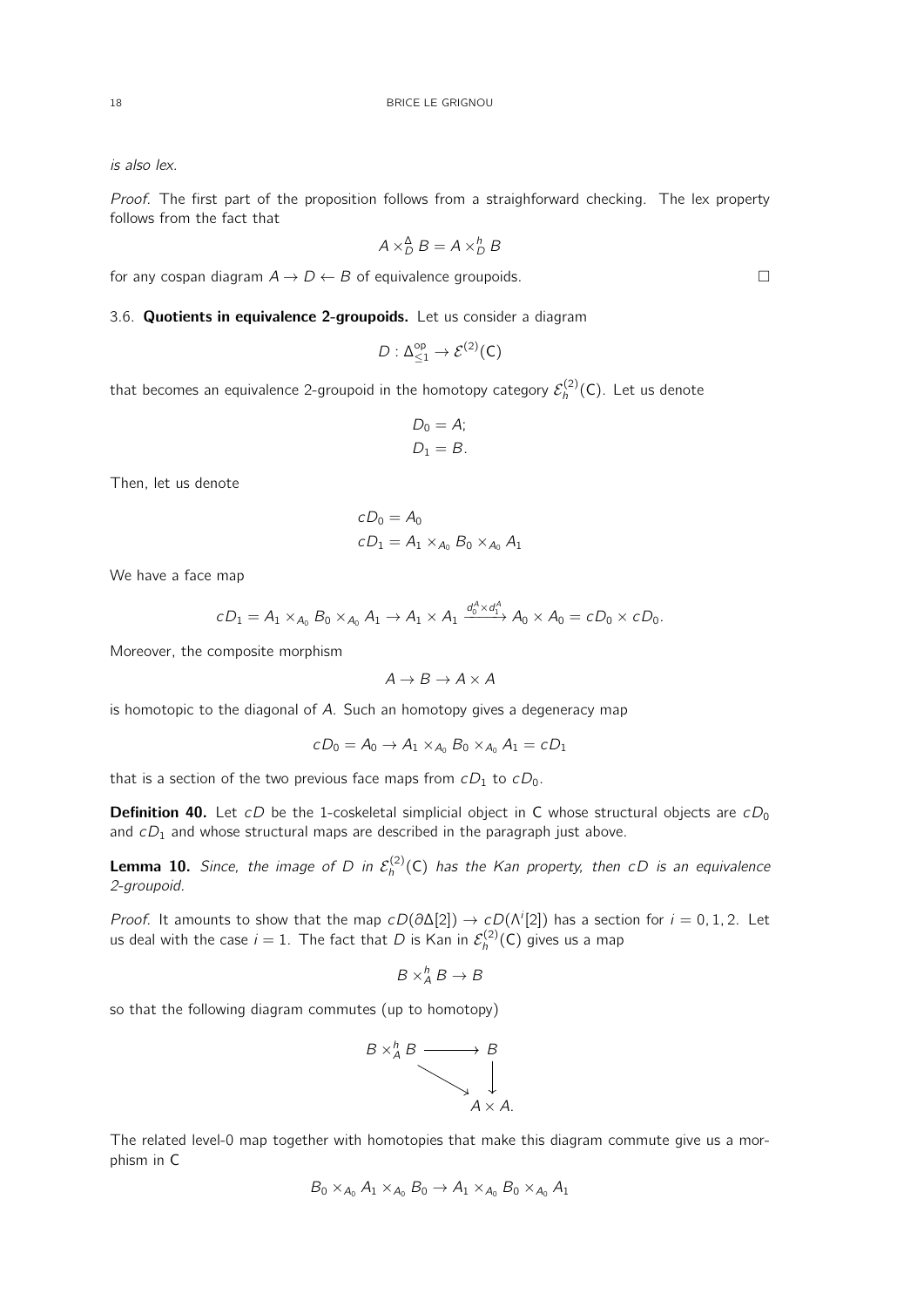above  $A_0 \times A_0$ . Then, using also the Kan property on A we get a map f above  $A_0 \times A_0$ :

$$
cD(\Lambda^{1}[2])
$$
\n
$$
\parallel
$$
\n
$$
A_{1} \times_{A_{0}} B_{0} \times_{A_{0}} A_{1} \times_{A_{0}} A_{1} \times_{A_{0}} B_{0} \times_{A_{0}} A_{1}
$$
\n
$$
\downarrow
$$
\n
$$
A_{1} \times_{A_{0}} B_{0} \times_{A_{0}} A_{1} \times_{A_{0}} B_{0} \times_{A_{0}} A_{1}
$$
\n
$$
\downarrow
$$
\n
$$
A_{1} \times_{A_{0}} A_{1} \times_{A_{0}} B_{0} \times_{A_{0}} A_{1} \times_{A_{0}} A_{1}
$$
\n
$$
\downarrow
$$
\n
$$
A_{1} \times_{A_{0}} B_{0} \times_{A_{0}} A_{1}
$$
\n
$$
\parallel
$$
\n
$$
cD_{1}
$$

This gives the expected section map

$$
cD(\Lambda^1[2]) \xrightarrow{(f, \text{Id})} cD_1 \times_{cD_0 \times cD_0} cD(\Lambda^1[2]) = cD(\partial \Delta[2])
$$

The cases  $i = 0$  and  $i = 2$  may be proven using the same arguments.

<span id="page-18-0"></span>**Proposition 22.** There exists a map  $A \to cD$  in  $\mathcal{E}^{(2)}(C)$  that makes  $cD$  the coequaliser in  $\mathcal{E}_h^{(2)}(C)$ of the pair of maps  $B \rightrightarrows A$ .

*Proof.* Let us describe such a morphism  $f : A \rightarrow cD$ . On the one hand, one can take  $f_0 = \text{Id}_{A_0}$ . On the other hand the level 1 map  $f_1$  is the composition

$$
A_1
$$
\n
$$
\parallel
$$
\n
$$
cD_0 \times_{A_0} A_1 \times_{A_0} cD_0
$$
\n
$$
\downarrow
$$
\n
$$
cD_1 \times_{A_0} A_1 \times_{A_0} cD_1
$$
\n
$$
\parallel
$$
\n
$$
A_1 \times_{A_0} B_0 \times_{A_0} A_1 \times_{A_0} A_1 \times_{A_0} A_1 \times_{A_0} B_0 \times_{A_0} A_1
$$
\n
$$
\downarrow
$$
\n
$$
\downarrow
$$
\nusing the Kan structure on  $A_1$ \n
$$
A_1 \times_{A_0} B_0 \times_{A_0} A_1 \times_{A_0} A_1 \times_{A_0} B_0 \times_{A_0} A_1
$$
\n
$$
\parallel
$$
\n
$$
cD_1 \times_{A_0} cD_1
$$
\n
$$
\downarrow
$$
\nusing the Kan structure on  $cD_1$ \n $cD_1$ .

It is clear that the two composite maps  $B \rightrightarrows A \to cD$  are homotopic since the two maps  $B_0 \to A_0$ factorise in a trivial way through  $cD_1$ .

Let  $U$  be a weak equivalence groupoid. The function

$$
\textup{hom}_{\mathcal{E}_h^{(2)}(C)}(\mathit{cD},U) \to \textup{equaliser}\left(\textup{hom}_{\mathcal{E}_h^{(2)}(C)}(A,U) \rightrightarrows \textup{hom}_{\mathcal{E}_h^{(2)}(C)}(B,U)\right)
$$

is monic since the map  $A \rightarrow cD$  is epic (Corollary [2\)](#page-15-0). Hence, it is an isomorphism if and only if it has a section. Let us build such a section. Let us consider a map of equivalence 2-groupoids  $g : A \rightarrow U$  so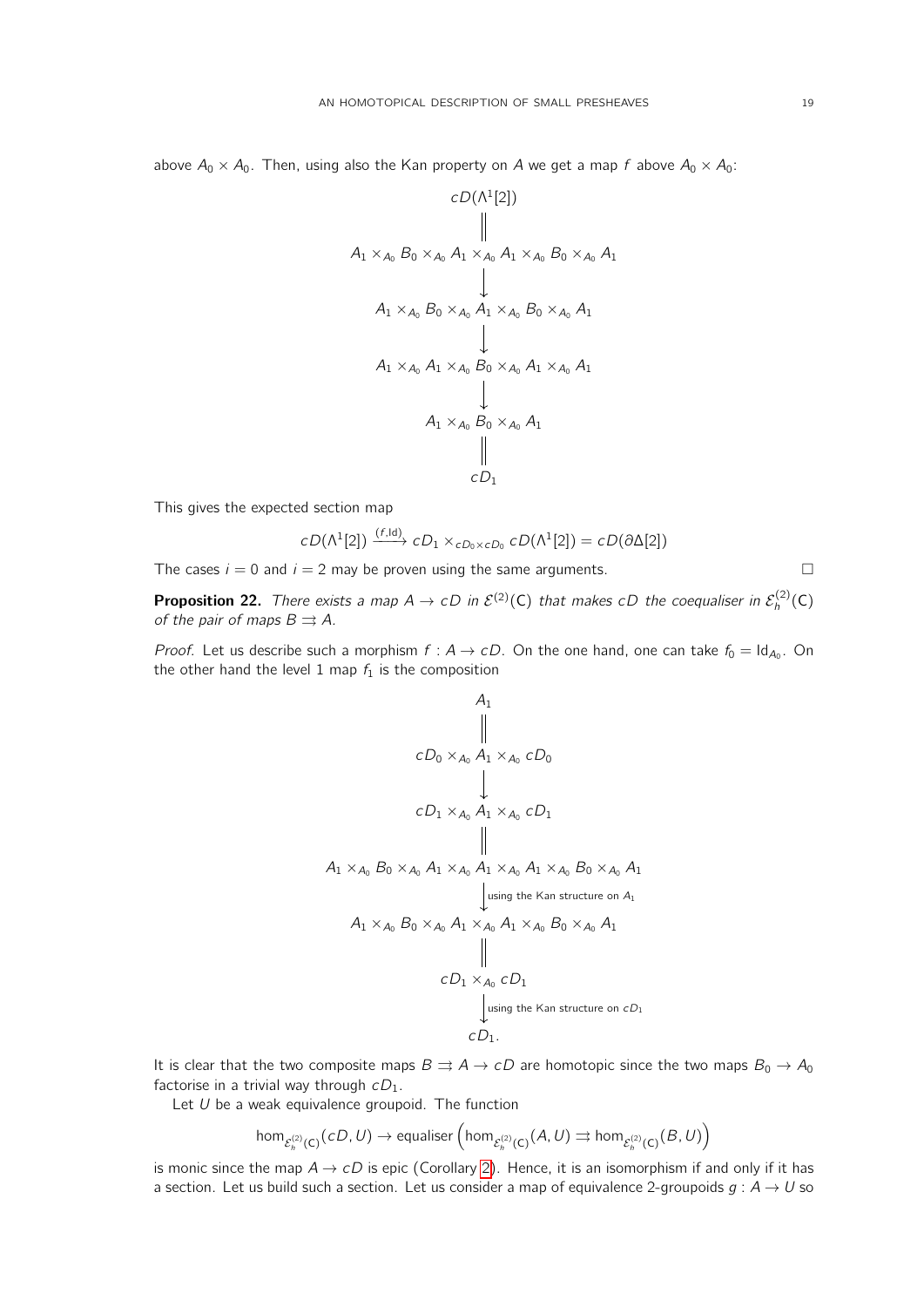that the two induced maps from B to U are homotopic. Such an homotopy gives a map  $h : B_0 \to U_1$ so that the following square diagram commutes

$$
B_0 \xrightarrow{\quad h \quad} U_1
$$
  

$$
\downarrow \qquad \qquad \downarrow
$$
  

$$
A_0 \times A_0 \xrightarrow{\quad g_0 \times g_0} U_0 \times U_0.
$$

We can build another map

$$
cD_1 \longrightarrow A_1 \times_{A_0} B_0 \times_{A_0} A_1
$$
  
\n
$$
\downarrow g_1 \times h \times g_1
$$
  
\n
$$
U_1 \times_{U_0} U_1 \times_{U_0} U_1
$$
  
\n
$$
\downarrow \text{Kan structure of } U
$$
  
\n
$$
U_1
$$

above  $U_0 \times U_0$ . Together with the map  $g_0 : cD_0 = A_0 \rightarrow U_0$ , this gives us a morphism  $cD \rightarrow U_0$ in  $\mathcal{E}^{(2)}(\mathsf{C})$ . Moreover, the composition  $A\to\mathit{cD}\to U$  is homotopic to  $g$  since both morphisms are represented by the same level 0 map  $g_0 : A_0 \to U_0$ . We thus have built a section of the function

$$
\textup{hom}_{\mathcal{E}_h^{(2)}(\mathsf{C})}(\mathsf{cD},U) \to \textup{equaliser}\left(\textup{hom}_{\mathcal{E}_h^{(2)}(\mathsf{C})}(A,U) \rightrightarrows \textup{hom}_{\mathcal{E}_h^{(2)}(\mathsf{C})}(B,U)\right)
$$

which is subsequently an isomorphism. Hence,  $\,cD$  is the coequaliser in  $\mathcal{E}_h^{(2)}(\mathsf{C})$  of the pair of maps  $B \rightrightarrows A$ .

<span id="page-19-0"></span>**Corollary 3.** Let X be an equivalence 2-groupoid. Then X is the coequaliser in the category  $\mathcal{E}_h^{(2)}(\mathsf{C})$ of the diagram

$$
X_1 \rightrightarrows X_0.
$$

Proof. This is a direct consequence of Proposition [22](#page-18-0) but it may also be proven using a straightforward  $\Box$ checking.

<span id="page-19-1"></span>**Corollary 4.** Let  $f : A \rightarrow B$  be a morphism of equivalence 2-groupoids. If  $f_0$  is an isomorphism, then the image of  $f$  the homotopy category  $\mathcal{E}_h^{(2)}(\mathsf{C})$  is an effective epimorphism.

*Proof.* It is straightforward to check that B is the coequaliser through f of the pair of maps

$$
B_1 \rightrightarrows B_0 \simeq A_0 \to A.
$$

<span id="page-19-2"></span>**Corollary 5.** Let  $X$  be an object of C. Then the lex functor

$$
\hom_{\mathcal{E}_h^{(2)}(\mathsf{C})}(X,-)
$$

preserves coequalisers of equivalence 2-groupoids.

*Proof.* Let D be an equivalence 2-groupoid in  $\mathcal{E}_h^{(2)}(C)$  and let us use the notations A, B, cD as above. The composite map

$$
hom(X, A_0) \to hom(X, A) \to coeq(hom(X, B) \implies hom(X, A)) \to hom(X, cD)
$$

makes both coeq(hom(X, B)  $\Rightarrow$  hom(X, A)) and hom(X, cD) appear as the quotient of hom(X, A<sub>0</sub>) by the equivalence relation generated by the two relations

- (1)  $f \sim_a g$  if the morphism  $(f, g) : X \to A_0 \times A_0$  factorises through  $A_1$ ;
- (2)  $f \sim_b g$  if the morphism  $(f, g) : X \to A_0 \times A_0$  factorises through  $B_0$ .

Hence the map coeq(hom(X, B)  $\Rightarrow$  hom(X, A))  $\rightarrow$  hom(X, cD) is an isomorphism.

 $\Box$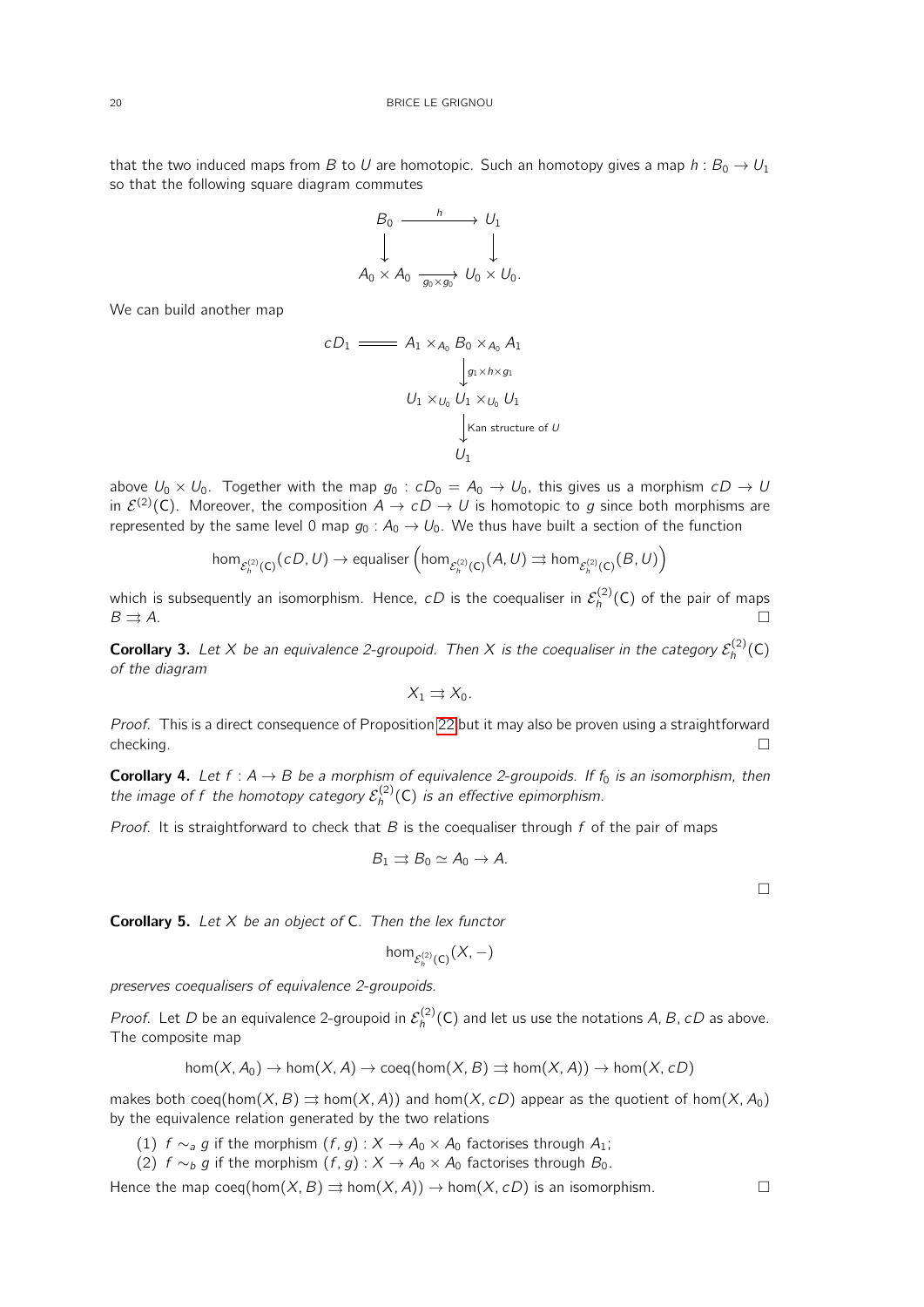# 3.7. Quotients as left adjoint functors.

**Definition 41.** Let A be an equivalence 2-groupoid in C. If it exists, we denote  $A_0/A_1$  the quotient of A, that is the coequaliser in C of the pair of maps

 $A_1 \rightrightarrows A_0$ .

<span id="page-20-0"></span>Proposition 23. The three following assertions are equivalent.

- (1) the embedding  $C \rightarrow \mathcal{E}^{(2)}(C)$  has a left adjoint;
- (2) the embedding  $C \rightarrow \mathcal{E}_h^{(2)}(C)$  has a left adjoint;
- (3) the category C admits quotients of equivalence 2-groupoids.

Proof. By definition of colimits, (1) is equivalent to (3).

Let us suppose (1). Then, the "quotient" left adjoint functor  $A \mapsto A_0/A_1$  from  $\mathcal{E}^{(2)}(\mathsf{C})$  to  $\mathsf{C}$ factorises through  $\mathcal{E}_h^{(2)}(\mathsf{C})$ . The resulting functor from  $\mathcal{E}_h^{(2)}(\mathsf{C})$  to  $\mathsf C$  is left adjoint to the embedding because the map

$$
\hom_{\mathcal{E}^{(2)}(\mathsf{C})}(A,X)\to\hom_{\mathcal{E}_h^{(2)}(\mathsf{C})}(A,X)
$$

is bijective for any equivalence 2-groupoid  $A$  and any element  $X$  in C.

If we suppose (2), then the image through the left adjoint functor from  $\mathcal{E}_h^{(2)}(\mathsf{C})$  to  $\mathsf C$  of an equivalence 2-groupoid is its quotient. This shows  $(3)$ .

Corollary 6. The three following assertions are equivalent.

- (1) the embedding  $C \rightarrow \mathcal{E}(C)$  has a left adjoint;
- (2) the embedding  $C \rightarrow \mathcal{E}_h(C)$  has a left adjoint;
- (3) the category C admits quotients of equivalence groupoids.

*Proof.* This follows from the same arguments as those used to prove Proposition [23.](#page-20-0)

# 3.8. Changing the ground category.

<span id="page-20-1"></span>**Lemma 11.** Let A be an element of  $\mathcal{E}_h^{(2)}(\mathsf{C})$ . Then the functor

$$
\Delta_{\leq 1}^{\text{op}} \to \mathsf{C}/\mathsf{A}
$$

$$
i \mapsto (\mathsf{A}_i \to \mathsf{A})
$$

is cofinal.

Proof. Let us consider a map  $f: U \to A$  where  $U \in C$ . Then, one can show that the category  $f/(\Delta_{\leq 1}^{\mathsf{op}})$  is nonempty and connected. This proves the result.

<span id="page-20-2"></span>**Lemma 12.** Let us consider a lex functor  $F : C \rightarrow D$  and let us suppose that D has quotients of equivalence 2-groupoids. Then, the functor

$$
\overline{F}: \mathcal{E}_h^{(2)}(\mathsf{C}) \to \mathsf{D} (A_0, A_1) \mapsto F(A_0)/F(A_1)
$$

is the pointwise left Kan extension of F along the inclusion  $C \to \mathcal{E}_h(C)$ . The same phenomenon happens if we replace  $\mathcal{E}_h^{(2)}$  by  $\mathcal{E}_h$  and equivalence 2-groupoids by equivalence groupoids.

*Proof.* This is a direct consequenc of Lemma [11.](#page-20-1)

<span id="page-20-3"></span>**Corollary 7.** Let us consider a lex functor  $F: C \rightarrow D$ . Then, the functor

$$
\mathcal{E}_h^{(2)}(F) : \mathcal{E}_h^{(2)}(C) \to \mathcal{E}_h^{(2)}(D)
$$
  

$$
(A_0, A_1) \mapsto (F(A_0), F(A_1))
$$

is the pointwise left Kan extension of the composite functor

$$
C \to D \to \mathcal{E}_h^{(2)}(D)
$$

along the inclusion  $\mathsf{C}\to \mathcal{E}_h(\mathsf{C}).$  The same phenomenon happens if we replace  $\mathcal{E}_h^{(2)}$  by  $\mathcal{E}_h.$ 

*Proof.* This follows from Lemma [12](#page-20-2) combined with Corollary [3.](#page-19-0)  $\Box$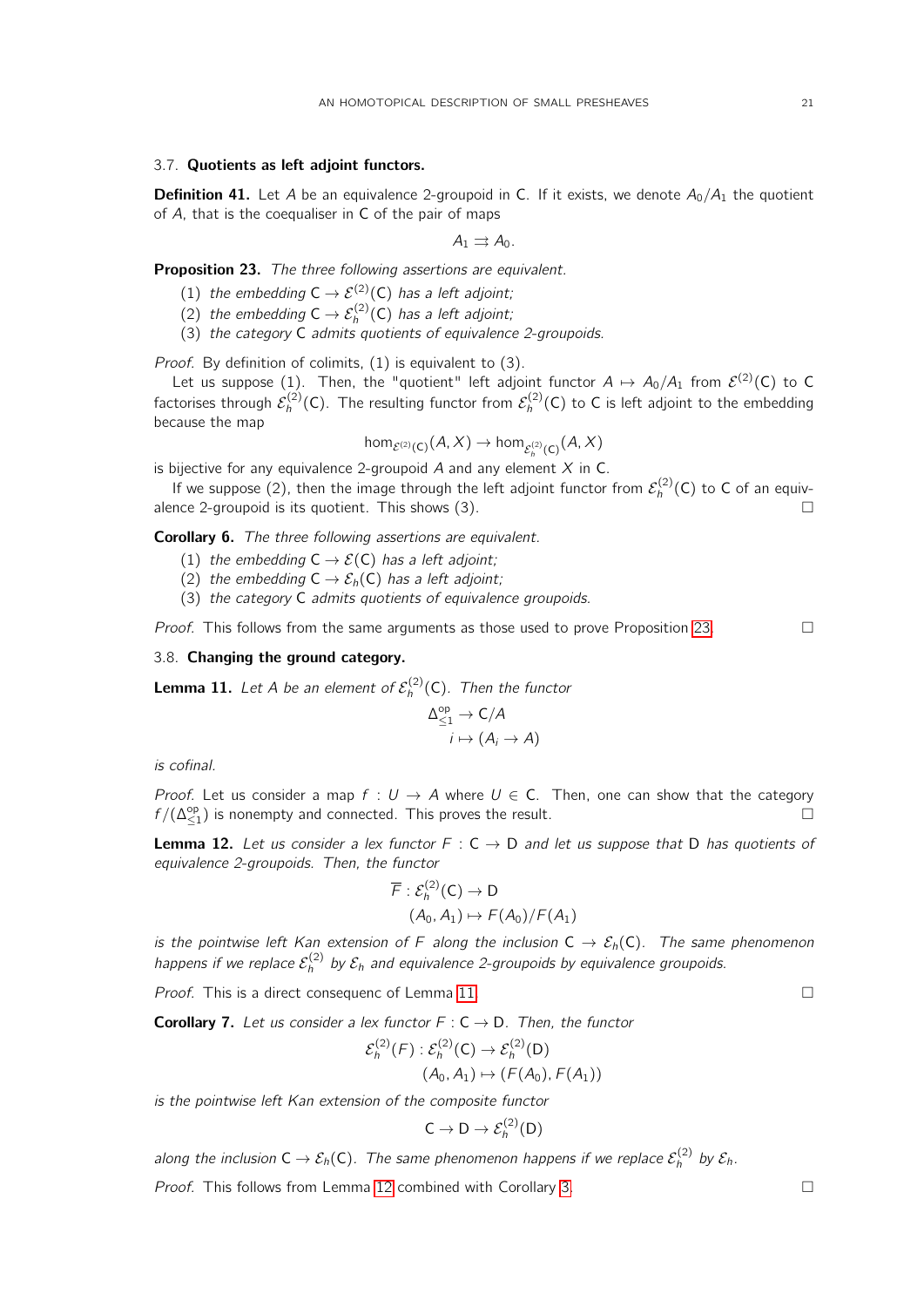**Proposition 24.** The construction  $C \in \mathfrak{L}\mathfrak{e}\mathfrak{x} \mapsto \mathcal{E}_h^{(2)}(C)$  and the canonical fully faithful embeddings  $\mathsf{C}\to\mathcal{E}_h^{(2)}(\mathsf{C})$  make  $\mathcal{E}_h^{(2)}$  a pointwise KZ-machine on the 2-category  $\mathfrak{L}$ et.

Proof. This is a consequence of Lemma [12](#page-20-2) and of Corollary [7,](#page-20-3) and of straightforward checkings.  $\Box$ 

**Proposition 25.** The construction  $C \in \mathfrak{Ler} \mapsto \mathcal{E}_h(C)$  and the canonical fully faithful embeddings  $C \to \mathcal{E}_h(C)$  make  $\mathcal{E}_h$  a pointwise KZ-machine on the 2-category  $\mathfrak{L}_{\mathfrak{X}}$ . Moreover,  $\mathcal{E}_h$  is simpler than  $\mathcal{E}_h^{(2)}$  through the canonical inclusion  $\mathcal{E}_h(\mathsf{C}) \to \mathcal{E}_h^{(2)}(\mathsf{C}).$ 

Proof. Again, the fact that  $\mathcal{E}_h$  is a pointwise KZ-machine is a consequence of Lemma [12](#page-20-2) and of Corollary [7,](#page-20-3) and of straightforward checkings. The fact that it is simpler that  $\mathcal{E}_h^{(2)}$  follows from Lemma [11.](#page-20-1)  $\Box$ 

**Proposition 26.** Let  $f: C \to D$  be a lex functor between  $\mathcal{E}_h^{(2)}$ -cocomplete lex categories (in particular, they have quotients of equivalence 2-groupoids). The following assertions are equivalent

- (1) f is  $\mathcal{E}_h^{(2)}$ -linear;
- (2) f preserves quotients of equivalence 2-groupoids.

Similarly, if f :  $C \rightarrow D$  is a lex functor between  $\mathcal{E}_b$ -cocomplete lex categories (in particular, they have quotients of equivalence groupoids), the following assertions are equivalent

- (1) f is  $\mathcal{E}_h$ -linear;
- (2) f preserves quotients of equivalence groupoids.

*Proof.* Knowing that the KZ-machines  $\mathcal{E}_h^{(2)}$  and  $\mathcal{E}_h$  are pointwise, this is a consequence of Lemma  $\blacksquare$ 

## 3.9. The KZ-machine of equivalence groupoids.

<span id="page-21-0"></span>Proposition 27. The following assertions are equivalent:

- (1) C is  $\mathcal{E}_h$ -cocomplete in  $\mathfrak{L}$ ex;
- (2) equivalence groupoids in C are effective and coequalisers of equivalence groupoids are universal, in the sense that for any equivalence groupoid X and any cospan diagram  $X \rightarrow Z \leftarrow Y$ where  $Y, Z \in \mathsf{C}$ , the map

$$
\text{coeq}(X_1 \times_Z Y \rightrightarrows X_0 \times_Z Y) \to (X_0/X_1) \times_Z Y
$$

is invertible;

(3) equivalence groupoids in C are effective and effective epimorphisms are stable through pullbacks.

Proof. In any of these cases, C is supposed to have coequalisers of equivalence groupoids. Hence the canonical embedding functor  $C \to \mathcal{E}_h(C)$  has a left adjoint that we denote q and that sends an equivalence groupoid X to its quotient  $qX = X_0/X_1$ . Moreover, q preserves the final object.

Let us suppose (1). One can notice that for any equivalence groupoid  $X$ , one has

$$
X_0 \times_X^h X_0 = X_1
$$

Hence,

$$
X_1 = q(X_1) = q(X_0 \times_X^h X_0) = q(X_0) \times_{qX} q(X_0) = X_0 \times_{qX} X_0,
$$

which means that the equivalence groupoid  $X$  is effective.

It is then straightforward to show that  $(2)$  is a consequence of  $(1)$  and  $(3)$  is a consequence of  $(2)$ .

Let us assume (3) and let us prove (2). Let us consider a cospan diagram  $X \to Y \leftarrow Z$  in  $\mathcal{E}_h(C)$ , so that Y and  $Z$  belong to C. Since effective epimorphisms are stable through pullbacks, then the map

$$
X_0 \times_Z Y \to qX \times_Z Y
$$

is an effective epimorphism. Its related equivalence relation on  $X_0 \times_Z Y$  is

$$
(X_0 \times_Z Y) \times_{qX \times_Z Y} (X_0 \times_Z Y) = (X_0 \times_{qX} X_0) \times_Z Y
$$

which is  $X_1 \times_Z Y$  since equivalence groupoids are effective. Thus,  $qX \times_Z Y$  is the coequaliser of the maps

$$
X_1 \times_Z Y \rightrightarrows X_0 \times_Z Y.
$$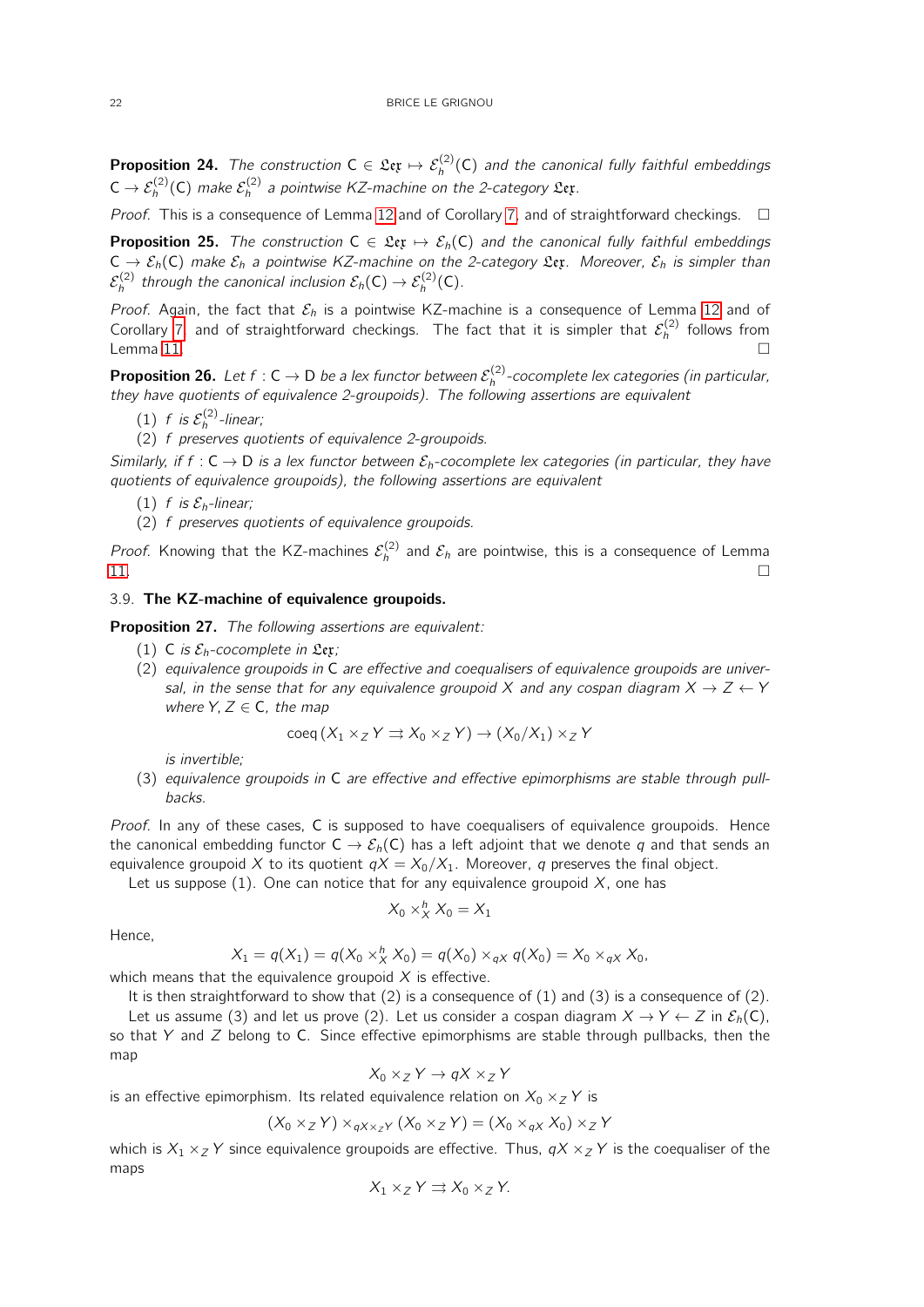This shows (2).

Finally, let us assume (2) and let us prove (1). Let us consider a cospan diagram  $X \to Y \leftarrow Z$  in  $\mathcal{E}_h(C)$ . Since the equivalence groupoid Z is effective, then by Lemma [24,](#page-29-1) the map

$$
X \times_Z^h Y \to X \times_{qZ}^h Y
$$

is an isomorphism. Moreover, since coequalisers of equivalence groupoids are universal and since the category  $\Delta_{\leq 1}^{\sf op}$  is sifted, the map

$$
q(X \times_{qZ}^h Y) \to qX \times_{qZ} qY
$$

is the following composite isomorphism

$$
q(X \times_{qZ}^{h} Y) = \lim_{k \in \Delta_{\leq 1}^{\text{op}}} (X \times_{qZ}^{h} Y)_{k}
$$
  
\n
$$
= \lim_{k \in \Delta_{\leq 1}^{\text{op}}} X_{k} \times_{qZ} Y_{k}
$$
  
\n
$$
\approx \lim_{(i,j) \in \Delta_{\leq 1}^{\text{op}}} X_{i} \times_{qZ} Y_{j}
$$
  
\n
$$
= \lim_{i \in \Delta_{\leq 1}^{\text{op}}} \lim_{j \in \Delta_{\leq 1}^{\text{op}}} X_{i} \times_{qZ} Y_{j}
$$
  
\n
$$
= \lim_{i \in \Delta_{\leq 1}^{\text{op}}} X_{i} \times_{qZ} qY
$$
  
\n
$$
= qX \times_{qZ} qY.
$$

So q is lex. This shows (1).

<span id="page-22-0"></span>**Lemma 13.** Let us suppose that the lex category C is  $\mathcal{E}_h$ -cocomplete. Then the composite functor

$$
e:\mathcal{E}_h^{(2)}(\mathsf{C})\xrightarrow{\sim}\mathcal{E}_h(\mathsf{C},\mathcal{E}_h(\mathsf{C}))\hookrightarrow\mathcal{E}_h\mathcal{E}_h(\mathsf{C})\xrightarrow{\mathcal{E}_h(m_{\mathcal{E}_h}(\mathsf{C}))}\mathcal{E}_h(\mathsf{C})
$$

is left adjoint to the canonical fully faithful embedding  $\mathcal{E}_h(\mathsf{C}) \hookrightarrow \mathcal{E}_h^{(2)}(\mathsf{C})$ .

*Proof.* This functor sends an equivalence 2-groupoid A to the equivalence groupoid  $eA$  so that

$$
eA_0 = A_0
$$
  
\n $eA_1 = A_1/A_{1,1}$ , where  $A_{1,1} = A_1 \times_{A_0^2} A_1$ .

The unit of the adjunction is the canonical natural morphism from  $A$  to  $eA$  induced by the equality  $eA_0 = A_0$  and the quotient map  $A_1 \rightarrow A_1/A_{1,1}$ . If A is an equivalence groupoid, this map  $A \rightarrow eA$  is an isomorphism. The inverse map is the counit of the adjunction.  $\square$ 

<span id="page-22-1"></span>**Proposition 28.** If the lex category C is  $\mathcal{E}_h$ -cocomplete, then it is  $\mathcal{E}_h^{(2)}$ -cocomplete.

*Proof.* Let us denote  $q$  the quotient functor

$$
q=m_{\mathcal{E}_h}(C):\mathcal{E}_h(C)\to C.
$$

From Lemma [13](#page-22-0) and from the fact that  $q$  is left adjoint to the fully faithful embedding of C into  $\mathcal{E}_h(C)$ , we know that the composite functor

$$
qe:\mathcal{E}_h^{(2)}(\mathsf{C})\stackrel{q}{\to}\mathcal{E}_h(\mathsf{C})\stackrel{e}{\to}\mathsf{C}
$$

is left adjoint to the embedding of C into  $\mathcal{E}_h^{(2)}(\mathsf{C})$ . The counit of the adjunction is invertible since the right adjoint is fully faithful.

It remains to show that  $qe$  is lex. It is clear that it preserves the final object. Let us show that it preserves pullbacks. Let  $A\to D\leftarrow B$  be a cospan diagram in  $\mathcal{E}^{(2)}(\mathsf{C})$ . We need to show that the composite map

$$
qe(A \times_D^h B) \xrightarrow{f} q(eA \times_{eD}^h eB) \xrightarrow{f'} qeA \times_{qeD} qeB
$$

is invertible. Since q is lex,  $f'$  is invertible. So, let us prove that f is also an isomorphism. Let us denote

(1) 
$$
X = A \times_D^h B
$$
  
(2) 
$$
Y = e(A) \times_{e(D)}^h e(B)
$$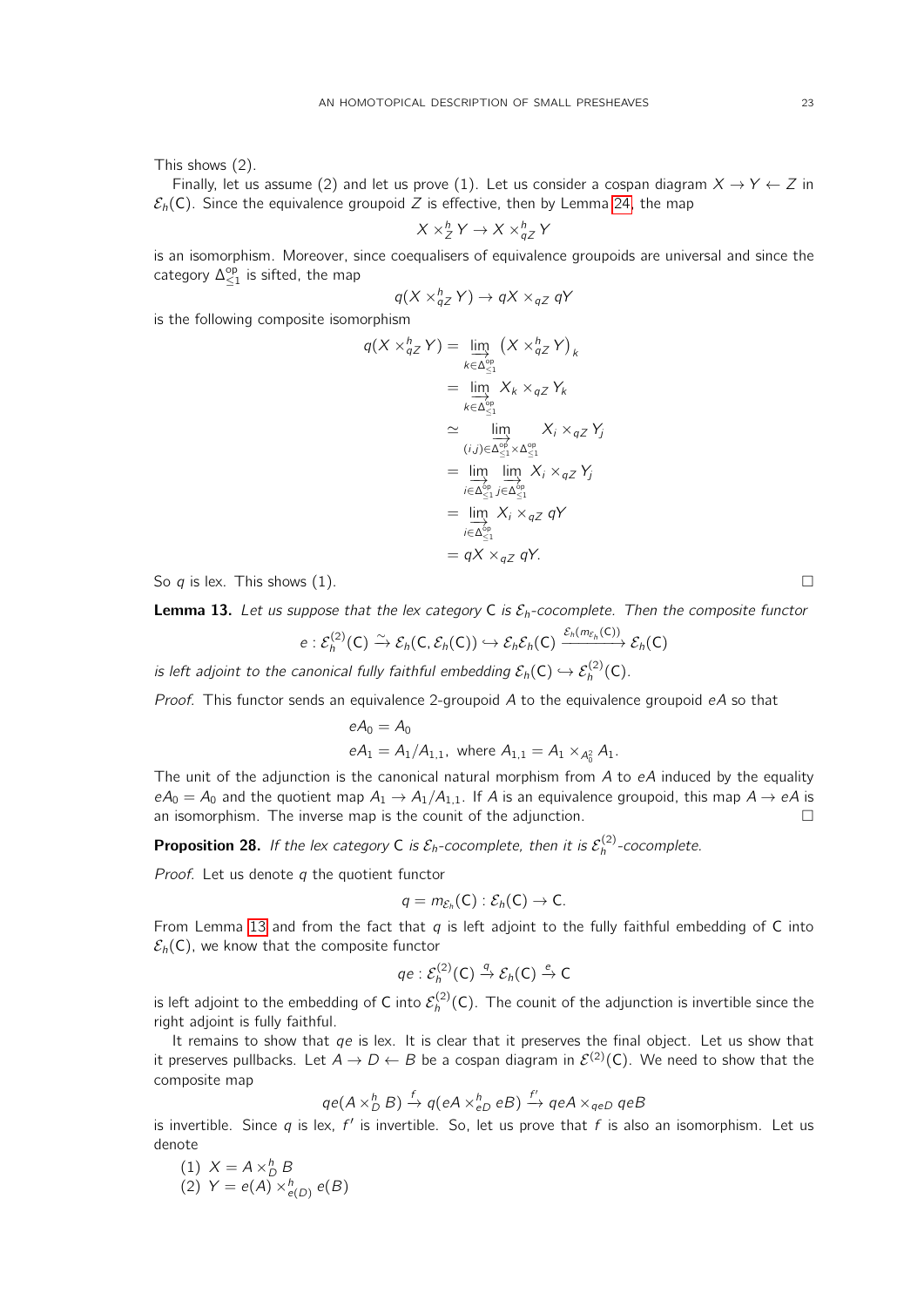(3)  $Z = A_0 \times_{D_0}^{h} dD_1 \times_{D_0}^{h} B_0$  where dD is the equivalence groupoid so that

$$
dD_{1,0} = D_1;
$$
  

$$
dD_{1,1} = D_1 \times_{D_0^2} D_1.
$$

The map  $f$  fits in the following commutative diagram in  $\mathcal{E}^{(2)}(\mathsf{C})$ :



where the vertical maps are projections onto quotients. The quotient of Z is  $Y_0$  since q is lex

$$
Y_0 = A_0 \times_{D_0} e D_1 \times_{D_0} B_0 = A_0 \times_{D_0} q d D_1 \times_{D_0} B_0 = q (A_0 \times_{D_0}^h d D_1 \times_{D_0}^h B_0).
$$

We denote  $p_Z$  the composite map  $Z_0 \to Z \to Y_0$  and we define similarly  $p_X : X_0 \to X \to qeX$  and  $p_Y : Y_0 \to Y \to qY$ . One can notice that the composition  $Y_0 \to Y \to qY$  is equal to the horizontal map  $f \circ g$  and that the map

$$
\tilde{f}_1: A_1 \times_{D_0^2} D_1^2 \times_{D_0^2} B_1 \to eA_1 \times_{D_0^2} eD_1^2 \times_{eD_0^2} eB_1
$$

is an effective epimorphism since effective epimorphisms in C are stable through pullbacks (Proposition [27\)](#page-21-0).

The map  $\tilde{g}_0 = Z_0 \to X_0$  is invertible (this is actually the equality of  $A_0 \times_{D_0} D_1 \times_{D_0} B_0$ ). Moreover, the map  $p_Z\circ\tilde g_0^{-1}:X_0\simeq Z_0\to Y_0$  is equal to  $\tilde f_0.$  Then, the pair of maps  $X_1\rightrightarrows X_0\to qeX$  factorises as

$$
X_1 \rightrightarrows X_0 \xrightarrow{\tilde{g}_0^{-1}} Z_0 \xrightarrow{p_Z} Y_0 \xrightarrow{g} qeX
$$

which rewrites as

$$
X_1 \xrightarrow{\tilde{f}_1} Y_1 \rightrightarrows Y_0 \xrightarrow{g} qeX.
$$

Since these two composite maps from  $X_1$  to  $qeX$  are equal and since the map  $\tilde{f}_1$  is an effective epimorphism, the two maps

$$
Y_1 \rightrightarrows Y_0 \to qeX
$$

are equal. This gives us a map  $i : qY \rightarrow qeX$  so that, by definition of quotients,  $g = i \circ p_Y$  and  $f \circ i = Id_{qY}$ . Finally,

$$
g = i \circ p_Y = i \circ f \circ i \circ p_Y = i \circ f \circ g.
$$

Since g is epic (because  $p_X = g \circ p_Z \circ \tilde{g}_0^{-1}$  is epic), then  $i \circ f = \text{Id}$ . So  $i$  is inverse to  $f$ .

<span id="page-23-0"></span>**Lemma 14.** Let  $f : C \to D$  be a lex functor between  $\mathcal{E}_h$ -cocomplete categories (in particular they are  $\mathcal{E}_h^{(2)}$ -cocomplete by Proposition [28\)](#page-22-1). If f is  $\mathcal{E}_h$ -linear, then it is  $\mathcal{E}_h^{(2)}$ -linear.

*Proof.* Let A be an equivalence 2-groupoid in C. Then the map  $f(A_0)/f(A_1) \rightarrow f(A_0/A_1)$  is an isomorphism as it is equal to the sequence of canonical maps

$$
f(A_0)/f(A_1) \longrightarrow f(A_0)/(f(A_1)/f(A_{1,1}))
$$
  
\n
$$
\downarrow
$$
  
\n
$$
f(A_0)/f(A_1/A_{1,1})
$$
  
\n
$$
\downarrow
$$
  
\n
$$
f(A_0/(A_1/A_{1,1})) \longrightarrow f(A_0/A_1)
$$

which are all isomorphisms.

**Proposition 29.** The two KZ-machines  $\mathcal{E}_h$  and  $\mathcal{E}_h^{(2)}$  on  $\mathfrak{L}$ ex are Morita equivalent.

*Proof.* The KZ-machine  $\mathcal{E}_h$  is simpler than  $\mathcal{E}_h^{(2)}$ , so it is Morita simpler. Conversely, Proposition [28](#page-22-1) and Lemma [14](#page-23-0) tell us that  $\mathcal{E}_h^{(2)}$  is Morita simpler that  $\mathcal{E}_h$ . Hence they are Morita equivalent.  $\qquad \Box$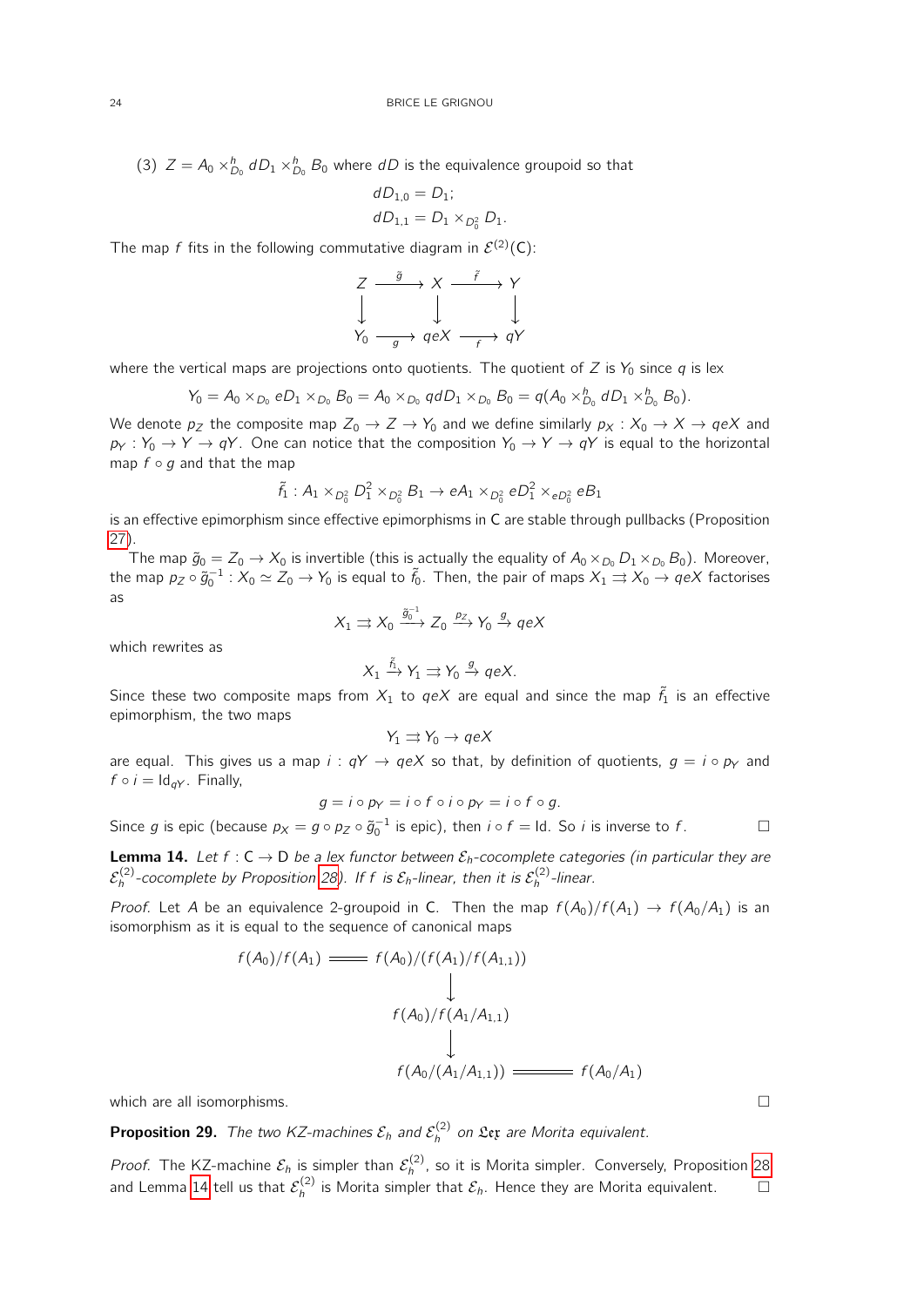# 3.10. The KZ-doctrine of equivalence 2-groupoids.

**Theorem 1.** The KZ-machine of equivalence 2-groupoids  $\mathcal{E}_h^{(2)}$  on  $\mathfrak{L}$ ex is a KZ-doctrine.

*Proof.* This is a consequence of the two following lemmas combined with Proposition [27.](#page-21-0)  $\Box$ 

**Lemma 15.** Effective epimorphisms in  $\mathcal{E}_h^{(2)}(C)$  are stable through pullbacks.

*Proof.* Let us consider a morphism of equivalence 2-groupoids  $f : A \rightarrow B$  that becomes an effective epimorphism in  $\mathcal{E}_h^{(2)}(\mathsf{C}).$  From Proposition [22,](#page-18-0) we can assume that the level 0 map  $f_0: A_0 \to B_0$  is an isomorphism. Also, let us consider a cospan diagram  $B \to E \leftarrow D$ . The map

$$
A \times^h_E D \to B \times^h_E D
$$

is represented by the level-0 map

$$
A_0 \times_{E_0} E_1 \times_{E_0} D_0 \simeq B_0 \times_{E_0} E_1 \times_{E_0} D_0
$$

which is an isomorphism. Hence, by Corollary [4,](#page-19-1) it is an effective epimorphism.  $\Box$ 

**Lemma 16.** Equivalence relations in  $\mathcal{E}_h^{(2)}(C)$  are effective.

*Proof.* Let us consider an equivalence groupoid  $d_0$ ,  $d_1: B \rightrightarrows A$  in  $\mathcal{E}_h^{(2)}(\mathsf{C})$ , let us denote  $K$  its colimit as in Proposition [22,](#page-18-0) that is

$$
K_0 = A_0
$$
  

$$
K_1 = A_1 \times_{A_0} B_0 \times_{A_0} A_1.
$$

We need to show that the map  $i: B \to A \times^h_K A$  is an isomorphism. We have

$$
(A \times_{K}^{h} A)_{0} = K_{1}
$$
  

$$
(A \times_{K}^{h} A)_{1} = A_{1} \times_{A_{0}^{2}} (K_{1} \times K_{1}) \times_{A_{0}^{2}} A_{1}.
$$

The fact that the map  $B \to A \times A$  is monic tells us that the morphism of equivalence groupoids in C

$$
dB_1 \to dA_1 \times_{A_0^2} (B_0 \times B_0) \times_{A_0^2} dA_1
$$

is an equivalence. The homotopy inverse map may be represented by a level 0 map above  $B_0 \times B_0$ 

$$
f: A_1 \times_{A_0^2} (B_0 \times B_0) \times_{A_0^2} A_1 \to B_1.
$$

Moreover, the Kan structure on A gives us another map above  $B_0 \times B_0$ 

$$
g:(A\times _K^h A)_1=A_1\times _{A_0^2}(K_1\times K_1)\times _{A_0^2}A_1\to A_1\times _{A_0^2}(B_0\times B_0)\times _{A_0^2}A_1.
$$

The data of  $r_1 = gf$  and of the projection

$$
r_0: K_1 = A_1 \times_{A_0} B_0 \times_{A_0} A_1 \to B_0
$$

gives a morphism of equivalence 2-groupoids  $r: A\times^h_K A \to B.$  Since  $r_0\circ i_0=\mathsf{Id},\ r\circ i$  is homotopic to the identity of B. Conversely, it is clear that the composition

$$
A \times^h_K A \xrightarrow{r} B \xrightarrow{i} A \times^h_K A \to A \times A
$$

is homotopic to the canonical inclusion  $(\pi_0, \pi_1): A \times^h_K A \to A \times A$ . Since this inclusion is monic in  $\mathcal{E}_h^{(2)}(\mathsf{C})$ , then  $i \circ r$  is homotopic to the identity of  $A \times_K^h A$ . Thus  $r$  is inverse to  $i$  in  $\mathcal{E}_h^{(2)}(\mathsf{C})$ .  $\hfill \Box$ 

# 4. Small presheaves as equivalence 2-groupoids of sums

<span id="page-24-0"></span>In this last section we compose the KZ-doctrines  $\mathcal{E}_h^{(2)}$  and  $\mathcal S$  that act on the 2-category  $\mathfrak{L}$ et of lex categories in order to recover the KZ-doctrine Psh of small presheaves.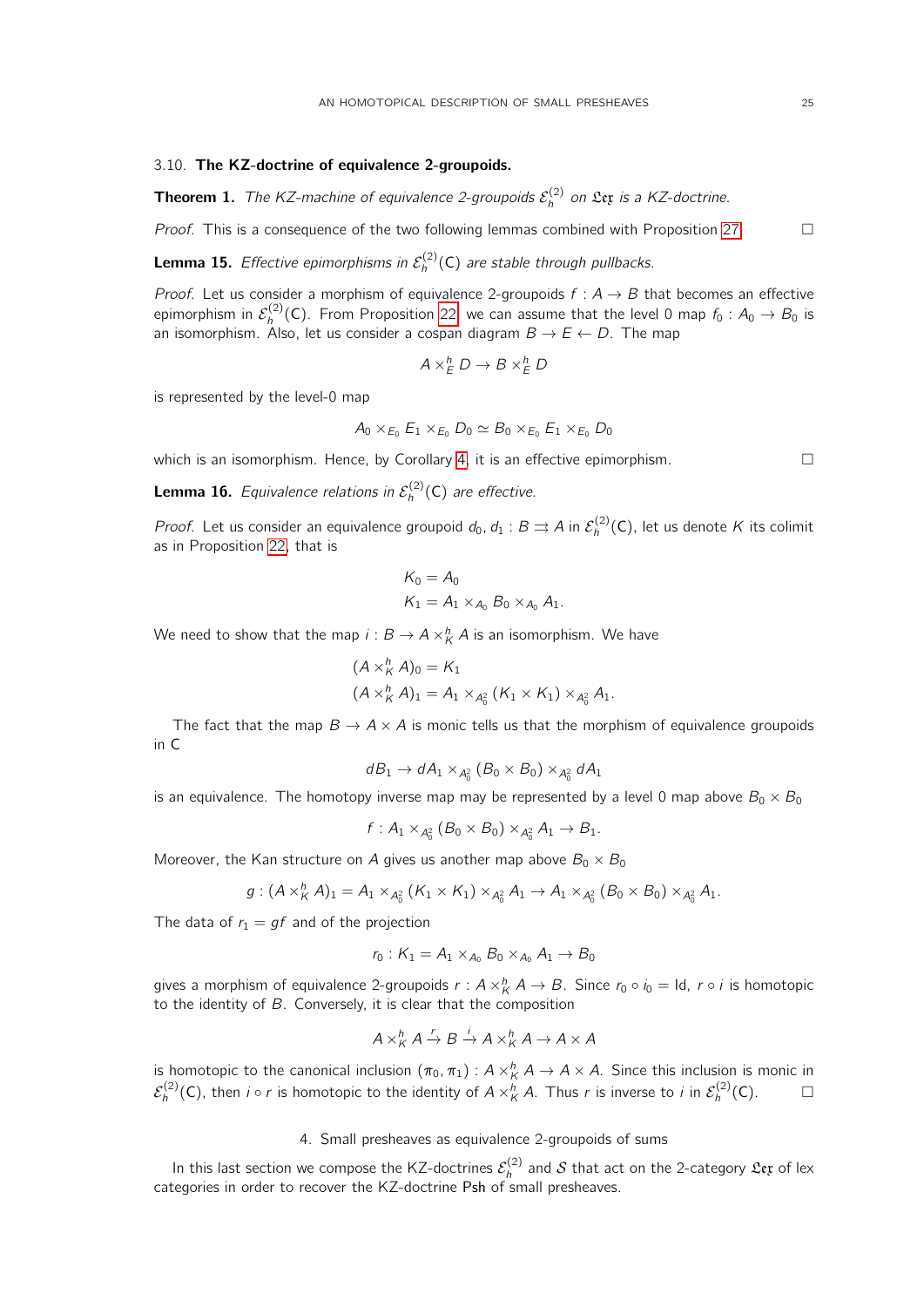### 4.1. The KZ machines of equivalence 2-groupoids and sums.

**Proposition 30.** The KZ-machine  $S$  on  $\mathfrak{L}$ extends  $\mathcal{E}_h$  and  $\mathcal{E}_h^{(2)}$ . Conversely,  $\mathcal{E}_h$  and  $\mathcal{E}_h^{(2)}$  extend  $S$ .

*Proof.* Let E be a KZ-machine on  $\mathfrak{L}\mathfrak{e}\mathfrak{x}$  which is either  $\mathcal{E}_h^{(2)}$  or  $\mathcal{E}_h^{(2)}$ .

On the one hand,  $\mathcal S$  extends  $E$  because the functor  $i_\mathcal S(\mathsf D)$  :  $\mathsf D\to\mathcal S(\mathsf D)$  preserves colimits of connected diagrams that may exist in D for any lex category D.

On the other hand,  $E$  extends  $S$  because the functor

$$
i_E(D):D\to E(D)
$$

preserves coproducts that may appear in D for any lex category  $D$ .

Corollary 8. The pairs of KZ-doctrines

- $(1)$   $(\mathcal{E}_h, \mathcal{S})$ ;
- (2)  $(\mathcal{E}_h^{(2)}, \mathcal{S})$ ;
- $(3)$   $(S, \mathcal{E}_h)$ ;
- (4)  $(S, \mathcal{E}_h^{(2)})$ ;

are composable. Moreover, the four resulting KZ-machines  $\mathcal E_h\mathcal S$ ,  $\mathcal E_h^{(2)}\mathcal S$ ,  $\mathcal S\mathcal E_h$ ,  $\mathcal S\mathcal E_h^{(2)}$  are all Morita equivalent and

- (1) their algebras are lex categories that are both S-cocomplete and  $\mathcal{E}_h$ -cocomplete;
- (2) their linear morphisms are lex functors that preserves quotients of equivalence groupoids and small coproducts.

<span id="page-25-0"></span>**Definition 42.** An infinitary pretopos is an  $\mathcal{E}_b$ S-cocomplete object in Lex. In other words, this is a category with small coproducts and finite limits so that

- (1) equivalence groupoids are effective;
- (2) effective epimorphisms are stable through pullbacks;
- (3) coproducts are disjoint;
- (4) coproducts are universal.

4.2. An informal description of equivalence 2-groupoids on sums. For any lex category C,  $\mathcal{E}_h^{(2)}\mathcal{S}(\mathsf{C})$ is canonically equivalent to the category:

- (1) whose objects are pairs  $(O, X)$  of a 1-cokeletal Kan complex (that is a Kan 1-cokeletal simplicial object in sets)  $O$  and a functor  $X: \left( \Delta_{\leq 1/O} \right)^{\mathsf{op}} \to \mathsf{C}$  that satisfies an additional Kan condition, that is
	- ⊳ for any  $o, o' \in O_1$  so that  $d_1(o) = d_0(o') = b$ , there exists an element  $o'' \in O_1$  so that  $d_0(o'') = d_0(o)$ ,  $d_1(o'') = d_1(o')$  together with a morphism

$$
X(o) \times_{X(b)} X(o') \to X(o'')
$$

so that the following diagram commutes

$$
X(o) \times_{X(b)} X(o') \longrightarrow X(o'')
$$
  
\n
$$
\downarrow \qquad \qquad \downarrow
$$
  
\n
$$
X(d_0(o)) \times X(d_1(o')) \longrightarrow X(d_0(o'')) \times X(d_1(o''));
$$

⊳ for any  $o \in O_1$ , there exists an element  $o' \in O_1$  so that  $d_0(o') = d_1(o)$  and  $d_1(o') =$  $d_0(o)$  together with a morphism  $X(o) \to X(o')$  so that the following diagram commutes

$$
X(o) \longrightarrow X(o')
$$
  
\n
$$
\downarrow \qquad \qquad \downarrow
$$
  
\n
$$
X(d_0(o)) \times X(d_1(o)) \longrightarrow X(d_0(o')) \times X(d_1(o'));
$$

(2) whose morphisms from  $(O, X)$  to  $(Q, Y)$  are equivalence classes of the data of a morphism of simplicial sets  $f: O \rightarrow Q$  together with maps

$$
f_o: X(o) \to Y(f(o)), \quad o \in O_0 \text{ or } o \in O_1
$$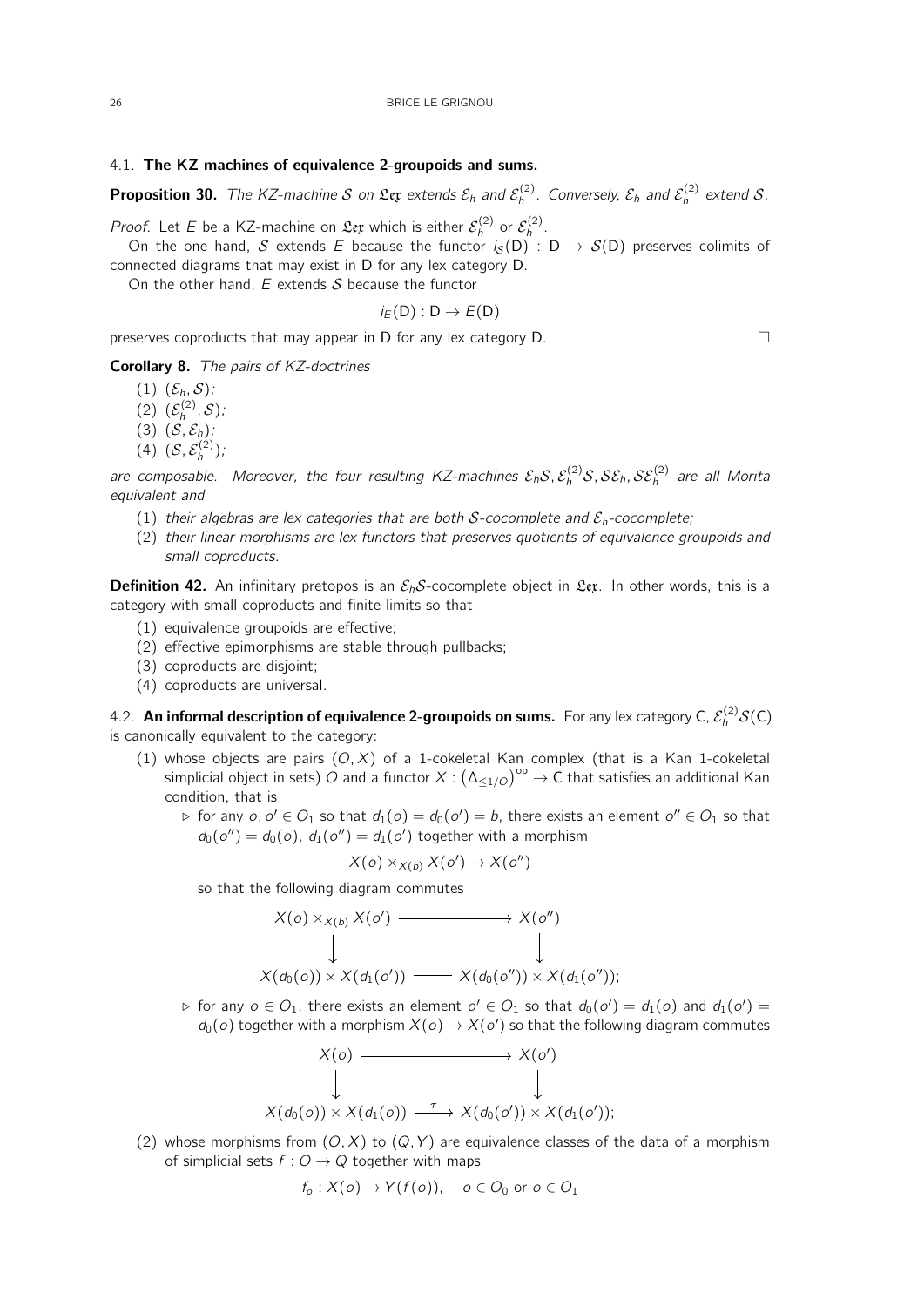so that for any  $o \in O_1$ , the following diagram commutes

$$
X(o) \longrightarrow Y(f(o))
$$
  
\n
$$
\downarrow \qquad \qquad \downarrow
$$
  
\n
$$
X(d_0(o)) \times X(d_1(o)) \longrightarrow Y(d_0f(o)) \times Y(d_1f(o)).
$$

Two such data  $(f,(f_o)_{o\in O_0, O_1})$  and  $(g,(g_o)_{o\in O_0, O_1})$  are equivalent if for any  $o\in O_0$  there exists an element  $q \in Q_1$  relating  $f(o)$  to  $g(o)$  and so that the map

$$
(f_o, g_o): X(o) \to Y(f(o)) \times Y(g(o))
$$

factorises through  $Y(q)$ .

### 4.3. The KZ doctrine of equivalence 2-groupoids and sums.

<span id="page-26-0"></span>**Lemma 17.** Let C be a S-cocomplete lex category and let  $f : C \rightarrow D$  be a S-linear lex functor. Then  $\mathcal{E}_h^{(2)}(\mathsf{C})$  is  $\mathcal{S}\text{-} \mathsf{cocomplete}$  and  $\mathcal{E}_h^{(2)}(f)$  is  $\mathcal{S}\text{-} \mathsf{linear}.$ 

*Proof.* Let us consider a small family of object  $(X_i)_{i \in I}$  in  $\mathcal{E}_h^{(2)}(C)$ . The 1-coskeletal simplicial object Y in C so that

$$
Y_0 = \coprod_i X_{i,0};
$$
  

$$
Y_1 = \coprod_i X_{i,1}.
$$

has the Kan property and is thus an equivalence 2-groupoid. One can check that  $Y$  is the coproduct of the objects  $(X_i)_i$ . Then, the fact that coproducts are universal and disjoint in C imply in a straightforward way that this is also the case in  $\mathcal E_h^{(2)}(\mathsf C).$  Finally, the  $\mathcal S$ -linearity of  $\mathcal E_h^{(2)}(f)$  just follows from the formula of coproducts.

**Theorem 2.** The KZ-machine 
$$
\mathcal{E}_h^{(2)}\mathcal{S}
$$
 is a KZ-doctrine.

Proof. This is a direct consequence of Lemma [17.](#page-26-0)

# 4.4. Presheaves as equivalence 2-groupoids in sums.

**Theorem 3.** The KZ-doctrines  $\mathcal{E}_h^{(2)}\mathcal{S}$  and Psh on  $\mathfrak{L}$ ex are equivalent.

One can just say that they are Morita equivalent (see [\[2,](#page-32-2) Proposition 2.5] and [\[8,](#page-32-8) Corollary 3.3]) since two KZ-doctrines are equivalent if and only if they are Morita equivalent (Proposition [10\)](#page-8-3). We will prove this theorem in a different way.

*Proof.* We know from Lemma [18](#page-26-1) that the KZ-doctrine  $\mathcal{E}_h^{(2)}\mathcal{S}$  is simpler than Psh. Then, for any lex category C, the canonical functor

$$
\mathcal{E}_h^{(2)}\mathcal{S}(\mathsf{C})\to \mathsf{Psh}(\mathsf{C})
$$

is fully faithful (Lemma [21\)](#page-27-0) and essentially surjective (Lemma [23\)](#page-28-0).

<span id="page-26-1"></span>**Lemma 18.** The KZ-doctrines  $\mathcal{E}_h^{(2)}\mathcal{S}$  and  $\mathcal{S}$  are simpler than Psh. Moreoverr, the following square diagram is commutative up to a canonical homotopy

$$
\mathcal{S}(C) \xrightarrow[\delta,\varepsilon_h^{(2)}]{} \mathcal{E}_h^{(2)}\mathcal{S}(C) \xrightarrow[\delta,\varepsilon_h^{(2)}]{} \text{Psh}(C)
$$

for any lex category C.

*Proof.* This amounts to prove that they are Morita simpler. Actually,  $Psh(C)$  is an infinitary pretopos for any lex category C as a consequence of the two following facts

- (1) the category of sets is an infinitary pretopos
- $(2)$  colimits and finite limits in Psh $(C)$  are computed stalkwise; in other words for any object  $X \in \mathsf{C}$ , the functor  $F \in \mathsf{Psh}(\mathsf{C}) \mapsto F(X)$  preserves colimits and finite limits.

$$
\Box
$$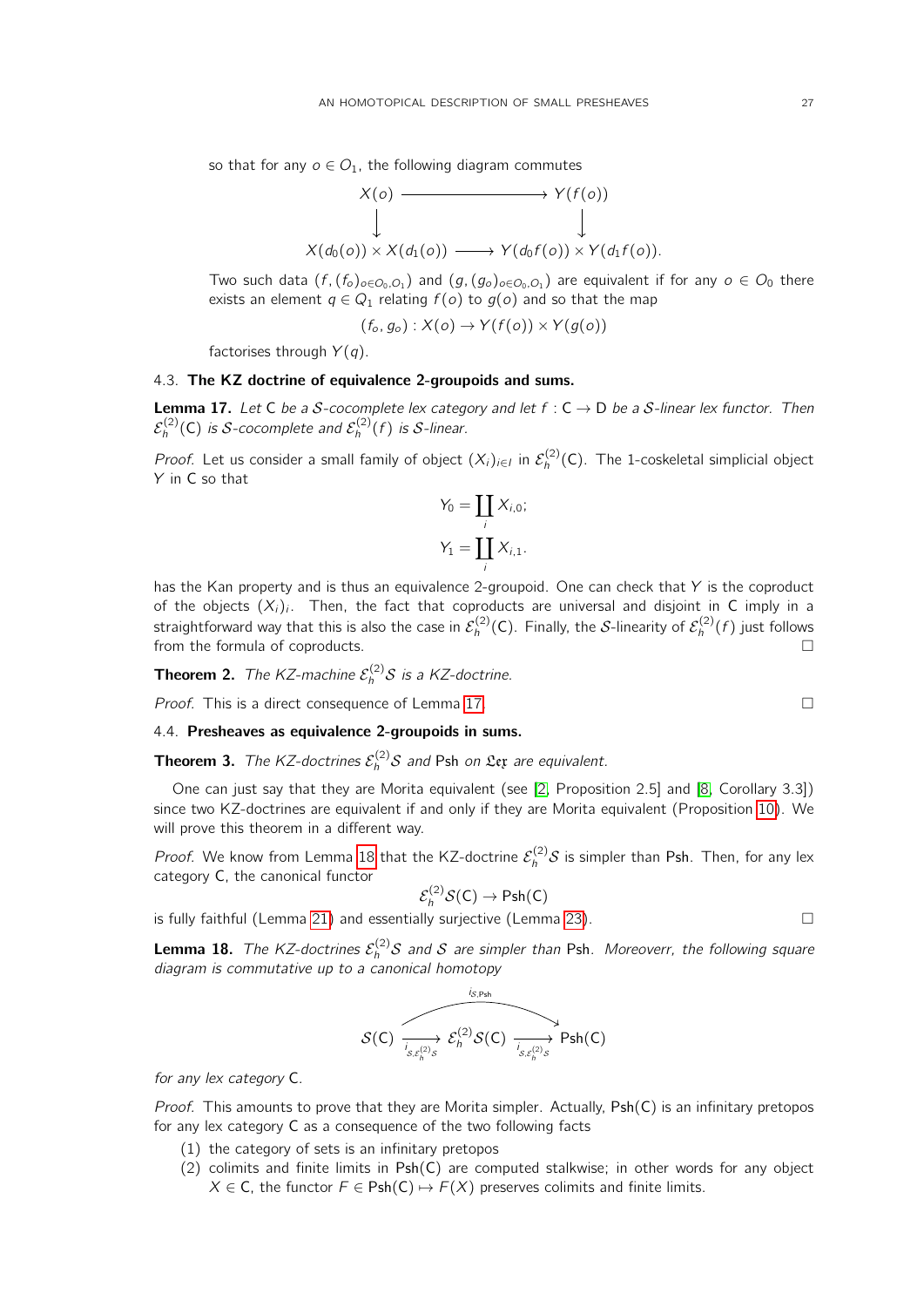The fact that the diagram commutes follows from the fact that all of its functors preserve coprod $ucts.$ 

Let C be a lex category.

<span id="page-27-1"></span>Lemma 19. The canonical functor

$$
i_{S,\mathsf{Psh}}(\mathsf{C}): \mathcal{S}(\mathsf{C}) \to \mathsf{Psh}(\mathsf{C})
$$

is fully faithful.

*Proof.* Let us denote  $i$  this functor. It preserves coproducts as well as the functors

$$
hom_{\mathcal{S}(C)}(X, -) : \mathcal{S}(C) \to Set;
$$
  
hom<sub>Psh(C)</sub> $(X', -)$  : Psh(C)  $\to$  Set;

for any  $X, X' \in \mathsf{C}$ . Moreover, the two functors

$$
i_{\mathcal{S}}(C):C\to \mathcal{E}_h^{(2)}\mathcal{S}(C);
$$
  

$$
i_{\mathsf{Psh}}(C):C\to \mathsf{Psh}(C);
$$

are fully faithful.

Let us consider two objects  $X = \coprod_i X_i$  and  $Y = \coprod_j Y_j$  in  $\mathcal{S}(\mathsf{C})$  where the objects  $X_i$  and  $Y_j$  belong to C. The following diagram is commutative



The facts gathered just above tell us that the maps from the left to the right are isomorphic. Subsequently, the vertical map is also isomorphic.  $\Box$ 

<span id="page-27-2"></span>**Lemma 20.** Let X be an element of  $S(C)$ . Then the lex functor

 $hom_{Psh(C)}(X, -) : Psh(C) \rightarrow Set$ 

preserves coequalisers of equivalence 2-groupoids.

*Proof.* One can check that for any coproduct  $X = \coprod_i X_i$  of elements of C and any equivalence 2-groupoid  $A$  in  $Psh(C)$ , the morphism

$$
\text{hom}_{\text{Psh}(C)}(X, A_0) / \text{hom}_{\text{Psh}(C)}(X, A_1) \to \text{hom}_{\text{Psh}(C)}(X, A_0 / A_1)
$$

rewrites as the map

$$
(\prod_i A_0(X_i))/(\prod_i A_1(X_i)) \rightarrow \prod_i A_0(X_i)/A_1(X_i)
$$

which is an isomorphism since the quotient functor

$$
m_{\mathcal{E}_h^{(2)}}(\mathsf{Set}) : \mathcal{E}_h^{(2)}(\mathsf{Set}) \to \mathsf{Set}
$$

is an equivalence and so preserves products.

<span id="page-27-0"></span>Lemma 21. The canonical functor

$$
i_{\mathcal{E}_h^{(2)}\mathcal{S}, \mathsf{Psh}}(\mathsf{C}): \mathcal{E}_h^{(2)}\mathcal{S}(\mathsf{C}) \to \mathsf{Psh}(\mathsf{C})
$$

is fully faithful.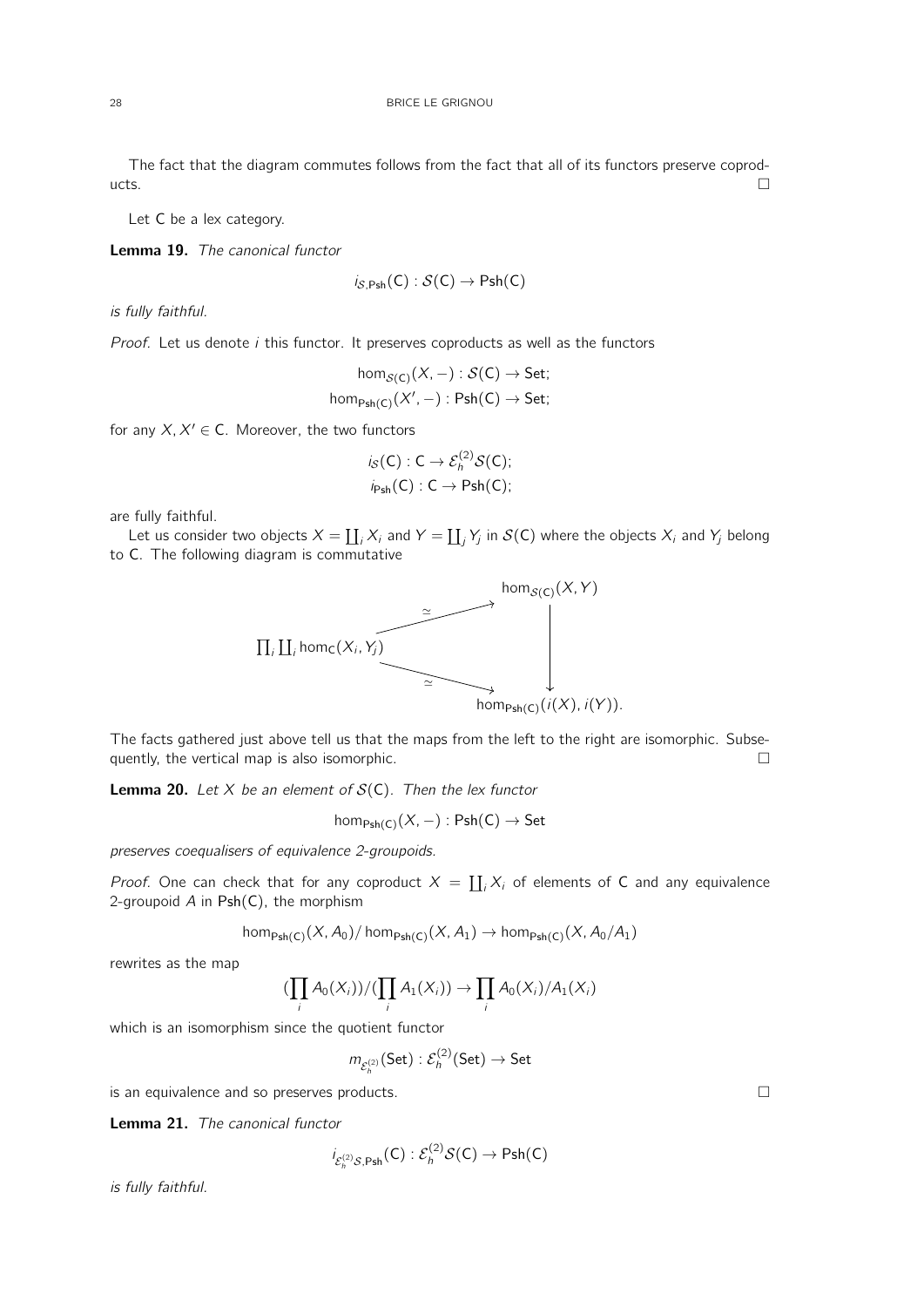Proof. This may be proven using the same arguments as those used in Lemma [19.](#page-27-1) Indeed, let us denote  $i$  this lex functor. It preserves coequalisers of equivalence 2-groupoids as well as the lex functors

$$
\mathsf{hom}_{\mathcal{E}_h^{(2)}\mathcal{S}(\mathsf{C})}(X,-):\mathcal{E}_h^{(2)}\mathcal{S}(\mathsf{C})\to \mathsf{Set};
$$
  

$$
\mathsf{hom}_{\mathsf{Psh}(\mathsf{C})}(X',-):\mathsf{Psh}(\mathsf{C})\to \mathsf{Set};
$$

for any  $X, X' \in \mathcal{S}(\mathsf{C})$  (Corollary [5](#page-19-2) and Lemma [20\)](#page-27-2). Moreover, the two functors

$$
\mathsf{Psh}(C) \leftarrow \mathcal{S}(C) \rightarrow \mathcal{E}_h^{(2)}\mathcal{S}(C).
$$

are fully faithful.

Let us consider two objects X, Y in  $\mathcal{E}_h^{(2)}\mathcal{S}(\mathsf{C})$ . The following diagram is commutative.



The facts gathered just above tell us that the maps from the left to the right are isomorphic. Subsequently, the vertical map is also isomorphic.

**Definition 43.** An object  $Z \in \text{Psh}(C)$  is simple if for any  $X, Y \in C$  and any cospan diagram  $X \rightarrow$  $Z \leftarrow Y$ , then the pullback  $X \times_Z Y$  belongs to  $\mathcal{S}(C) \subseteq \text{Psh}(D)$ .

Remark 7. One can show that such a pullback either belongs to  $D \subseteq Psh(D)$  or is the initial object.

**Lemma 22.** A subobject of a simple object is simple.

*Proof.* Let us consider a subobject  $S \hookrightarrow Z$  of a simple object Z. Then, for any cospan diagram  $x \to S \leftarrow y \ (x, y \in D)$ , its pullback is

$$
x \times_S y = x \times_Z y \in \mathcal{S}(\mathsf{C}).
$$

 $\Box$ 

**Proposition 31.** An object  $Z \in Psh(C)$  is simple if and only if it belongs to the essential image of the canonical fully faithful embedding

$$
\mathcal{E}_h \mathcal{S}(\mathsf{C}) \to \mathcal{E}_h^{(2)} \mathcal{S}(\mathsf{C}) \to \mathsf{Psh}(\mathsf{C}).
$$

*Proof.* On the one hand, let A be an element of  $\mathcal{E}_h S(C)$  and let us consider a cospan diagram  $X \to A \leftarrow Y$  in Psh(C), where X, Y actually belong to C. Both maps  $X \to A$  and  $Y \to A$  lift to  $A_0$ . Since Psh(C) is a pretopos, we have

$$
X \times_A Y = X \times_{A_0} A_1 \times_{A_0} Y \in \mathcal{S}(D).
$$

Hence, the image of  $A$  in  $Psh(C)$  is simple.

On the other hand, let Z be a simple object. One can find an object Y in  $S(C)$  together with an effective epimorphism  $Y \to Z$ . Then the equivalence relation  $R_Y = Y \times_Z Y$  belongs to  $\mathcal{S}(C)$ . Moreover,  $Z = Y/R<sub>Y</sub>$ . It is thus the image of the equivalence groupoid  $(Y, R<sub>Y</sub>) \in \mathcal{E}_h \mathcal{S}(\mathsf{C}).$ 

<span id="page-28-0"></span>Lemma 23. The embedding

$$
i:\mathcal{E}_h^{(2)}\mathcal{S}(\mathsf{C})\to\mathsf{Psh}(\mathsf{C})
$$

is essentially surjective.

*Proof.* Let Z be an object of Psh(C). Since Z is a colimit of representables, one can find a coproduct of representables  $Y \in \mathcal{S}(\mathsf{C})$  and an effective epimorphism  $Y \to Z$ . The equivalence relation  $R_Y = Y \times_Z Y$ is simple as a subobject of  $Y\times Y\in \mathcal{S}(\mathsf{D}).$  Let  $A_0,A_1$  be antecedents in  $\mathcal{E}_h\mathcal{S}(\mathsf{C})\subset \mathcal{E}_h^{(2)}\mathcal{S}(\mathsf{C})$  of the simple objects (Y, R<sub>Y</sub>). Let us denote A the quotient in  $\mathcal{E}_h^{(2)}\mathcal{S}(\mathsf{C})$  of  $A_0$  by its equivalence relation  $A_1$ . Since the embedding *i* preserves coequalisers of equivalence groupoids, then  $Z \simeq i(A)$ .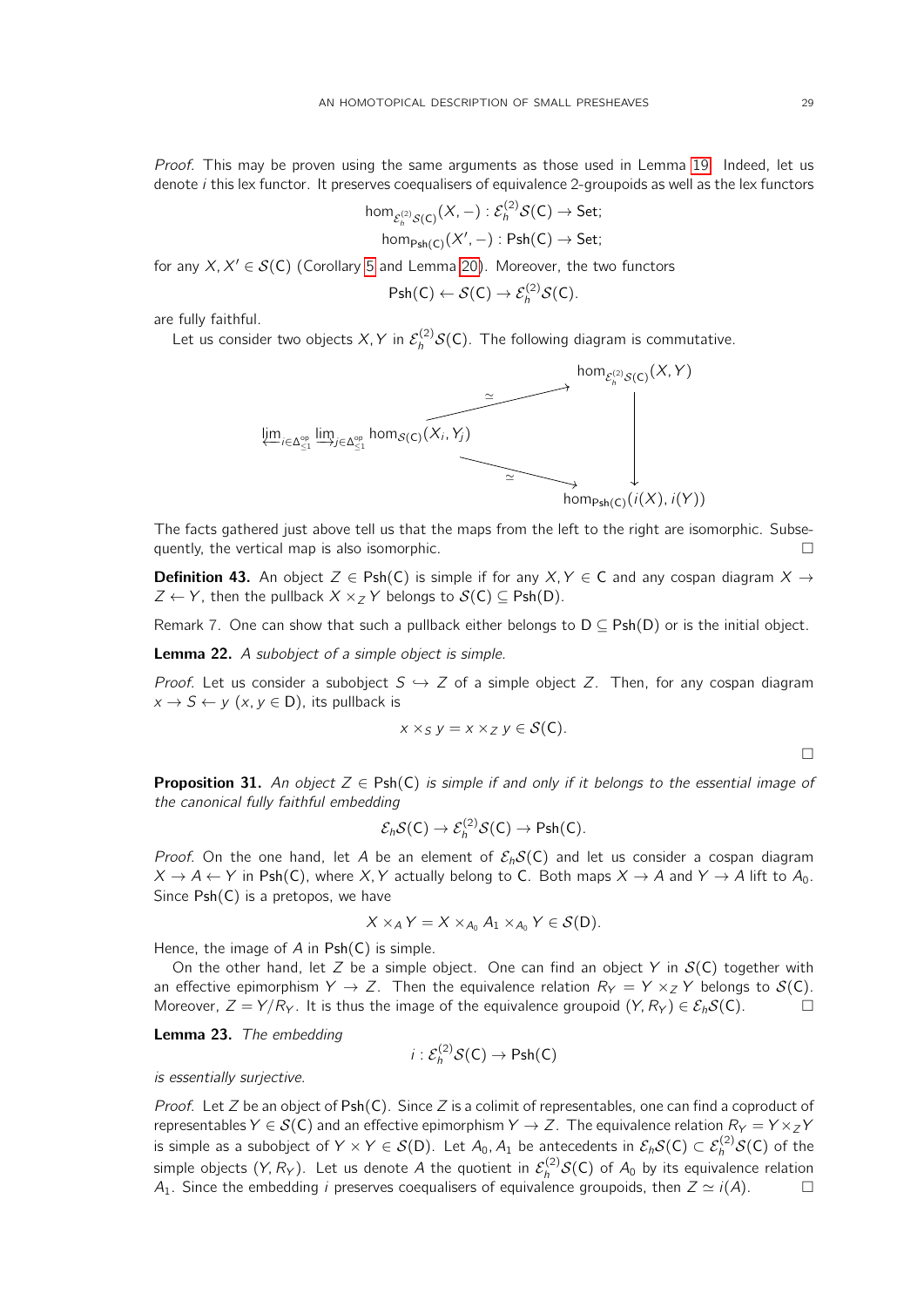Appendix A. Some results about pretopos

<span id="page-29-0"></span>In this subsection, we recall some results about pretopos. In particular, the fact that they are cocomplete and that colimits are universal. The reader can refer to [\[9\]](#page-32-9) for more details.

A.1. **Effective epimorphism.** Let C be a category that admits finite limits.

<span id="page-29-2"></span>**Proposition 32.** Let us consider a morphism  $p: X \rightarrow Y$  in C. The following assertions are equivalent.

- (1) there exists a pair of arrows f,  $q: U \to X$  so that the map  $p: X \to Y$  is the coequaliser of  $f, g;$
- (2) the following diagram is colimiting

$$
X \times_Y X \rightrightarrows X \xrightarrow{p} Y.
$$

*Proof.* It is clear that (2) implies (1). Let us suppose (1) and let us denote  $R = X \times_Y X$  and  $(\pi_1, \pi_2)$ the two maps from R to X. Then (2) follows from the fact that, for a map  $p: X \to Z$ , the following assertions are equivalent:

- (1)  $p \circ \pi_1 = p \circ \pi_2$
- (2)  $p \circ f = p \circ g$
- (3)  $p$  factorises as

$$
X\xrightarrow{f} Y\xrightarrow{p'} Z.
$$

 $\Box$ 

**Definition 44.** A morphism  $p$  that satisfies the above conditions of Proposition [32](#page-29-2) is called an effective epimorphism.

Remark 8. Let  $F: D \to E$  be a functor from a small category to a category E that admits limits of diagrams indexed by the cocone category  $D^{\triangleright}$  and colimits indexed by the cone category  $D^{\triangleleft}$ . Such colimits and limits induce an adjunction

$$
C_{/F} \xrightarrow[\underleftarrow{\lim_{D^{\triangle}} D^{\circ}}]{\underleftarrow{Im_{D^{\circ}}}} C_{F/}
$$

so that any set hom<sub>C/F</sub> (X, lim Y) either is empty or has a unique element. Thus the adjunction is idempotent.

**Definition 45.** We say that an equivalence groupoid X of C is effective if the diagram  $X_1 \rightrightarrows X_0$ , has a coequaliser  $X_0/X_1$  and the map

$$
X_1 \to X_0 \times_{X_0/R_X} X_0
$$

is an isomorphism. Equivalently, the limit functor

Effective epimorphisms from  $X \rightarrow$  Equivalence relations above X

$$
Q \mapsto X \times_Q X
$$

is an equivalence of categories.

<span id="page-29-1"></span>**Lemma 24.** An equivalence groupoid  $Z$  of  $C$  is effective if and only if it has a coequaliser and, for any cospan diagram  $X \to Z \leftarrow Y$  in  $\mathcal{E}_h(C)$ , the map

$$
X \times_Z^h Y \to X \times_{(Z_1/Z_0)}^h Y
$$

is an isomorphism.

Proof. Let us suppose that  $Z$  has a coequaliser  $Q$  and that it satisfies the property described above with respect to pullbacks. Then

$$
Z_1=Z_0\times_Z^h Z_0=Z_0\times_Q Z_0
$$

Hence Z is effective. The converse assertions follows from a straightforward checking.  $\Box$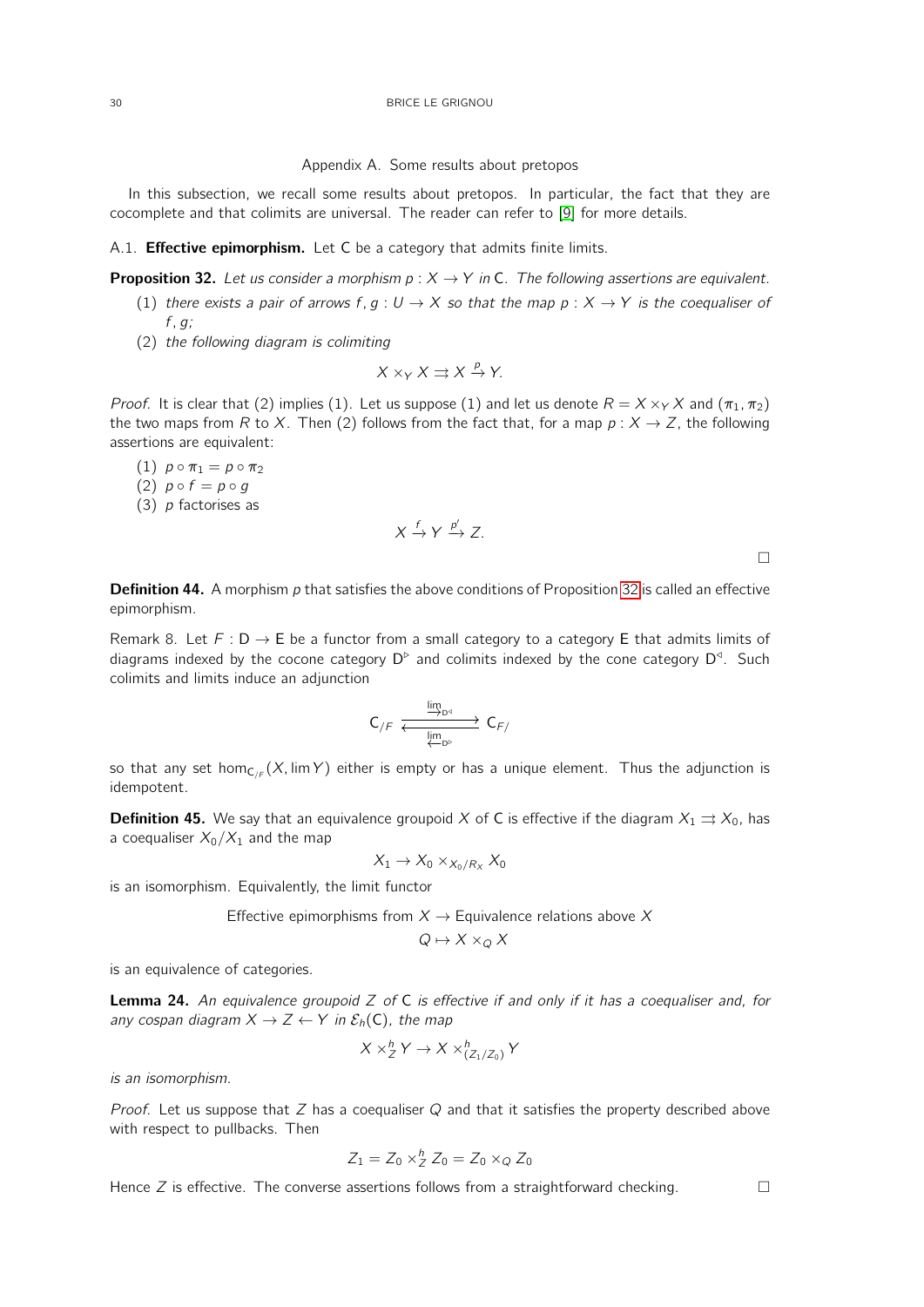## A.2. Structure of a regular category.

<span id="page-30-0"></span>**Proposition 33.** Let C be a category that admits finite limits and that is  $\mathcal{E}_h$ -cocomplete. Then, a morphism of C is an isomorphism if and only if it is an effective epimorphism and a monomorphism.

*Proof.* Let  $f : X \to Y$  be a morphism that is both an effective epimorphism and a monomorphism. Let  $R = X \times_Y X$ . The morphism f factorises as

$$
X \xrightarrow{f_1} X/R \xrightarrow{f_2} Y.
$$

Since f is a monomorphism, the map  $X \to R$  is an isomorphism. Subsequently  $f_1$  is invertible. Since f is an effective epimorphism related to the effective equivalence relation  $R$ , then  $f_2$  is an isomorphism. Finally,  $f = f_2 \circ f_1$  is an isomorphism.

**Proposition 34.** Let C be a category that admits finite limits and that is  $\mathcal{E}_h$ -cocomplete. Then, any morphism of C may be decomposed, in a natural and essentially unique way, into an effective epimorphism followed by a monomorphism.

*Proof.* Let us consider a morphism  $f : X \to Y$  and let us denote  $R = X \times_Y X$ . This is an equivalence relation on  $X$ . The map f decomposes as

$$
X \to X/R \to Y.
$$

The first map is an effective epimorphism. Let us show that the second map is a monomorphism. Let us consider two morphisms  $g_1, g_2 : A \to X/R$  whose compositions with  $X/R \to Y$  are equal. Let B be the following pullback

$$
\begin{array}{ccc}\n & B & \longrightarrow & X \times X \\
 & \downarrow & & \downarrow \\
A & \longrightarrow & X/R \times X/R.\n\end{array}
$$

Since the two maps  $B \rightrightarrows X \to Y$  are equal, then the map  $B \to X \times X$  factorises through R, and so the two maps from  $B$  to  $X/R$  are equal.

Besides, the map  $X \times X \rightarrow X/R \times X/R$  is an effective epimorphism since  $X/R \times X/R$  is the quotient of  $X \times X$  by the equivalence relation  $R \times R$  by  $\mathcal{E}_h$ -cocompleteness of C. Since effective epimorphisms are stable through pullbacks, then the map  $B \to A$  is also an effective epimorphism.

Combining these two results, then  $g_1 = g_2$ . Finally, the map  $X/R \rightarrow Y$  is a monomorphism.

Now, let us consider another factorisation

$$
X\xrightarrow{e} U\xrightarrow{m} Y
$$

of f by an effective epimorphism e followed by a monomorphism  $m$ . Since  $m$  is a monomorphism, then the two maps  $R \rightrightarrows X \to U$  are equal. So e factorises in a unique way through the quotient  $X/R$ . Let us denote g the resulting morphism from  $X/R$  to U. This is an effective epimorphism as U is the coequaliser of the maps

$$
X \times_U X \rightrightarrows X \to X/R.
$$

This is also a monomorphism since the composite map  $X/R \rightarrow U \rightarrow Y$  is a monomorphism. So g is an isomorphism by Proposition [33.](#page-30-0)

A.3. **Cocompleteness.** Let C be a pretopos, that is a category with finite limits that is  $S$ -cocomplete and  $\mathcal{E}_h$ -cocomplete. Let  $X \in \mathsf{C}$  be an object.

**Definition 46.** Let us consider an element  $A \in C_{/X \times X}$ . We denote  $A^{op}$  the object of this same category whose underlying element of C is the same as A and whose structural map targeting  $X \times X$ is the composition

$$
A \to X \times X \xrightarrow{\tau} X \times X
$$

where the endomorphism of  $X \times X$  denoted  $\tau$  is the commutator of the cartesian monoidal structure on C. This defines an endofunctor  $(-)$ <sup>op</sup> of C<sub>/X×X</sub>.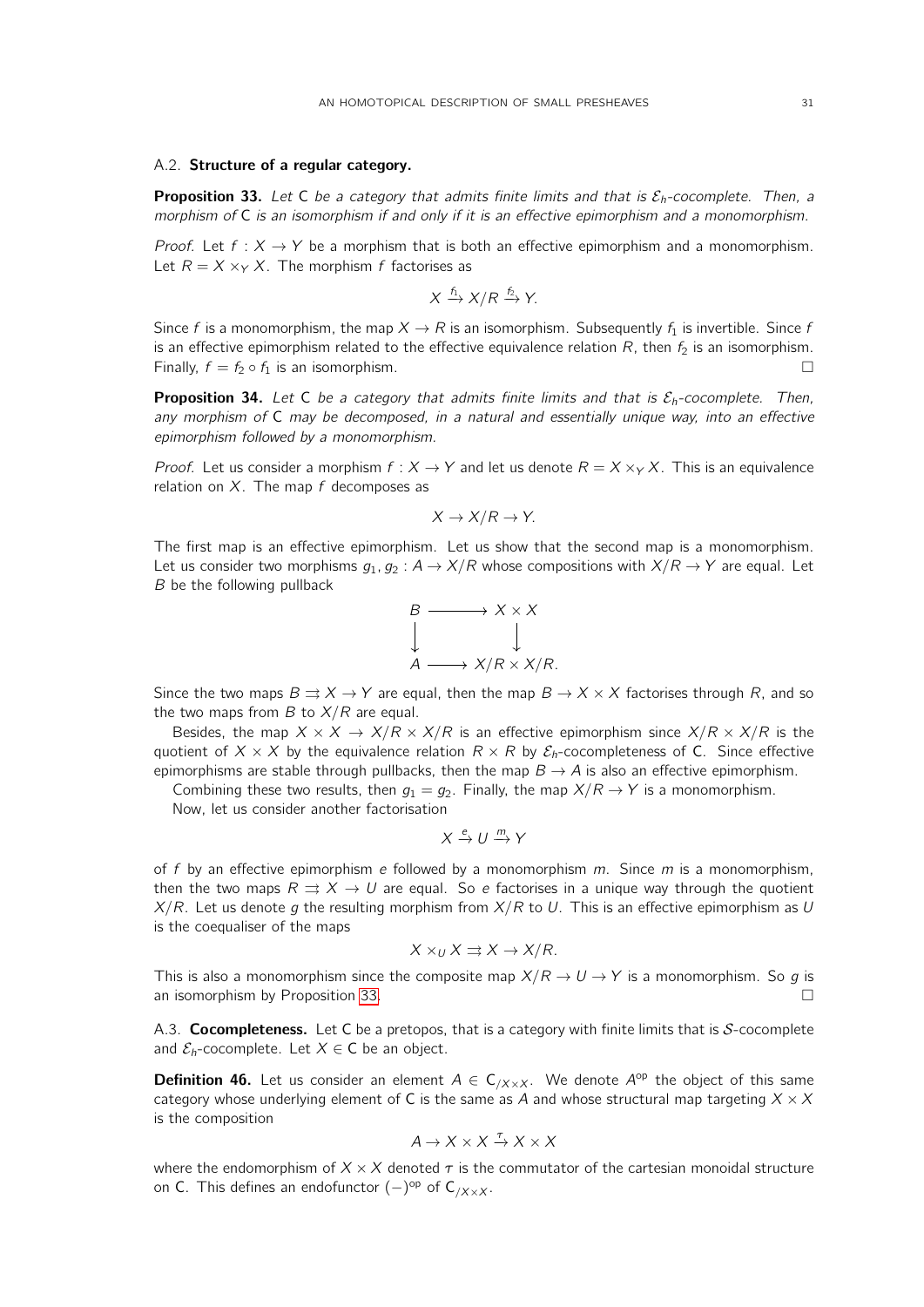**Definition 47.** For any two objects  $A, B \in C_{/X \times X}$  we define  $A \otimes_X B$  as the element of  $C_{/X \times X}$  whose underlying object in C is the pullback  $A \times_X B$ :



and whose structural map targeting  $X \times X$  is the composition

$$
A \times_X B \to A \times B \xrightarrow{(d_0, d_1)} X \times X.
$$

This defines a monoidal structure on  $C_{/X \times X}$  whose unit is X and whose unitors and associator proceed from the cartesian monoidal structure on C.

One can notice that the endofunctor  $(-)^{op}$  of  $C_{/X \times X}$  has the canonical structure of a monoidal functor from  $(C_{/X \times X}, \otimes_X)$  to the same category equipped with the opposite monoidal structure  $(C_{/X \times X}, \otimes^{\rm op}_X)$ . In particular, we have a canonical isomorphism

$$
(A\otimes_X B)^{\rm op}=B^{\rm op}\otimes_X A^{\rm op}
$$

for any  $A, B \in C_{/X \times X}$ .

**Definition 48.** Let A be an element of  $C_{/X \times X}$ . Then we denote  $T_X(A)$  the free  $\otimes_X$ -monoid obtained from A, that is

$$
T_X(A)=\coprod_{n\geq 0}A^{\otimes_X n}.
$$

Moreover, we denote

$$
G_X(A)=T_X(A\sqcup A^{\rm op}).
$$

We have a canonical natural isomorphism of  $\otimes_X$ -monoids

$$
G_X(A)^{\rm op} \simeq G_X(A)
$$

given by the map

$$
G_X(A)^{\rm op} = \left(\coprod_{n\geq 0} (A\sqcup A^{\rm op})^{\otimes_X n}\right)^{\rm op} = \coprod_{n\geq 0} (A^{\rm op}\sqcup A)^{\otimes_X^{\rm op} n} = \coprod_{n\geq 0} (A^{\rm op}\sqcup A)^{\otimes_X n},
$$

for any  $A \in \mathsf{C}_{/X \times X}$ .

**Lemma 25.** For any element  $A \in C_{/X \times X}$ , the 1-coskeletal simplicial object  $R_A = (X, G_X(A))$  in C is an equivalence 2-groupoid.

Proof. The Kan structure is given for instance by the following canonical morphisms in  $C_{X\times X}$ 

$$
G_X(A) \otimes_X G_X(A) \xrightarrow{m} G_X(A);
$$
  
\n
$$
G_X(A)^{\rm op} \otimes_X G_X(A) \simeq G_X(A) \otimes_X G_X(A) \xrightarrow{m} G_X(A);
$$
  
\n
$$
G_X(A) \otimes_X G_X(A)^{\rm op} \simeq G_X(A) \otimes_X G_X(A) \xrightarrow{m} G_X(A).
$$

where  $m$  is the structural map that makes  $G_\mathsf{X}(A)$  the free  $\otimes_\mathsf{X}$ -monoid from  $A\sqcup A^\mathsf{op}$ . — П

Since  $R_A$  is an equivalence 2-groupoid, it admits a quotient in C.

<span id="page-31-0"></span>**Lemma 26.** For any element  $A \in C_{/X \times X}$ , the quotient of the equivalence 2-groupoid  $R_A = (X, G_X(A))$ is also the coequaliser of the pair of maps  $A \rightrightarrows X$ .

*Proof.* This follows from the fact that for any morphism  $f: X \rightarrow Y$ , the two induced maps from A to Y are equal if and only if the two induced maps from  $G_X(A)$  to Y are equal.

Proposition 35. The pretopos C is cocomplete.

*Proof.* It has coequaliser of any pair of maps (Lemma [26\)](#page-31-0) and coproducts.  $\Box$ 

**Corollary 9.** The full subcategory of  $C_{X\times X}$  spanned by equivalence relations is reflective (that is, the inclusion functor has a left adjoint).

$$
\sqcup
$$